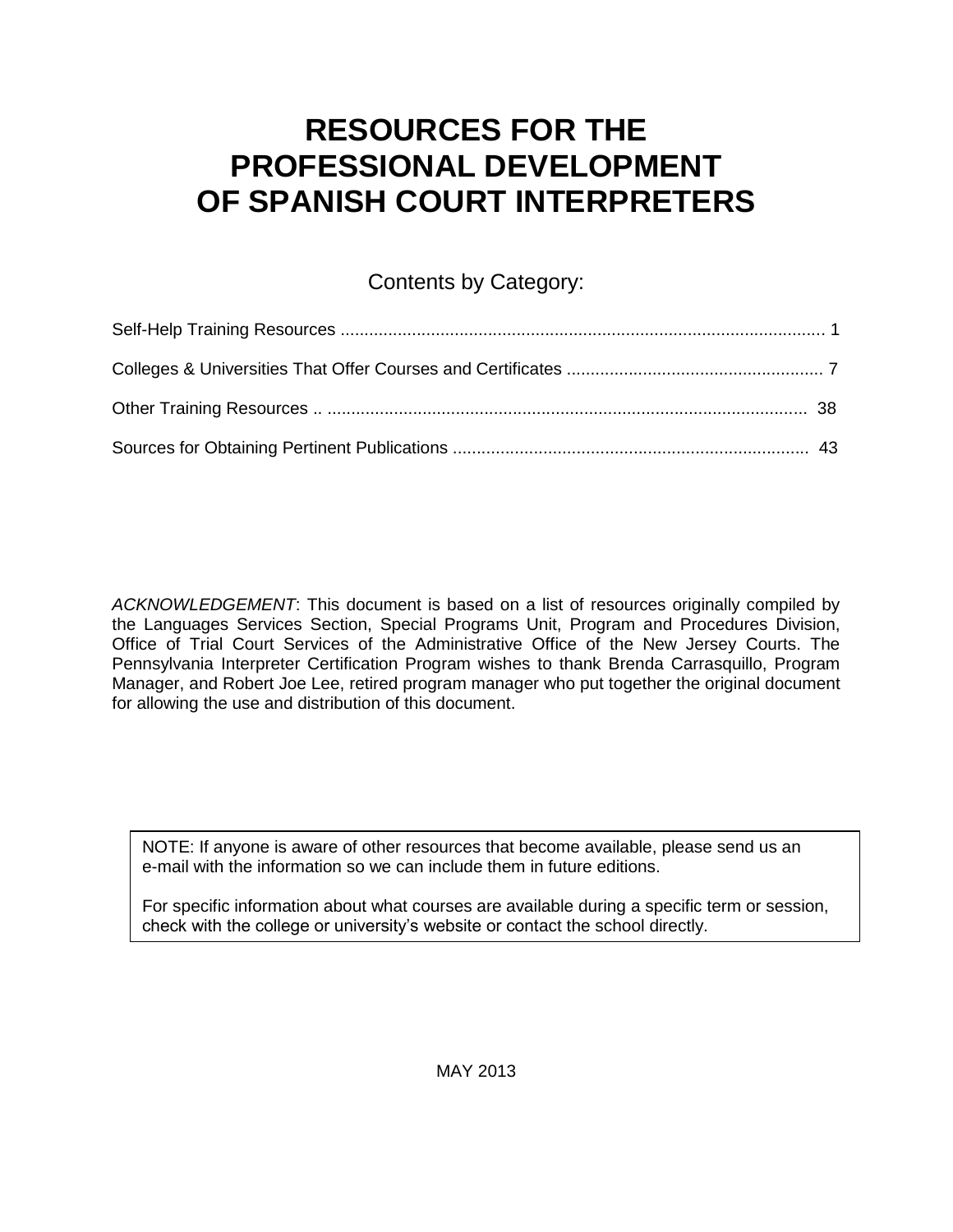# **SELF-HELP TRAINING RESOURCES**

### **ACEBO**

P.O. Box 7485 Spreckels, CA 93962 831-455-1507 FAX 831-455-1541 [acebo@acebo.com](mailto:acebo@acebo.com) <http://www.acebo.com/>

#### 1. Court Interpreting Products:

#### *Edge 21: Consecutive Interpreting; Edge 21: Simultaneous Interpreting; and Edge 21 Sight Translation*

Each of the three component products addresses one of the three modes of interpreting used in court interpretation and tested in major court interpretation certification exams. Together, these three products provide a complete set of materials to practice the techniques of Spanish-English court interpreting.

#### *The Interpreter's Companion, 4th edition*

Contains six separate Spanish-English/English-Spanish glossaries (Legal Terms, Traffic & Automotive Terms, Drug Terms, Weapons Terms, Medical Terms, and Slang Terms).

#### *The Interpreter's Edge, 3rd edition*

This complete set of Spanish-English interpreter-training self-study materials includes a set of eight one-hour audio CDs and a book of texts to interpret and sight translate. Notes, comments, and suggested translations are included. Materials provide a total of 62 lessons: Simultaneous interpretation, 20 lessons; Consecutive interpretation, 18 lessons; Sight translation, 24 lessons.

#### *The Interpreter's Edge Turbo Supplement*

This package of advanced Spanish-English interpreter-training materials is an extension of The Interpreter's Edge. It provides advanced interpreters with more challenging material: CDs and printed materials for four simultaneous interpretation lessons, four consecutive interpretation lessons, and six sight translation lessons.

#### *The Interpreter's Companion on CD-ROM*

The Interpreter's Companion on CD-ROM contains two distinct versions of The Interpreter's Companion, Fourth Edition: The Interpreter's Companion/PDF and the Interpreter's Companion for Palm. The Interpreter's Companion/PDF is a CDROM-based version of The Interpreter's Companion, Fourth Edition. It is a Portable Document Format (PDF) file that contains all the text and graphics of The Interpreter's Companion, Fourth Edition. Also included in the PDF folder of the CD-ROM is Adobe's Acrobat Reader software, which allows you to display, navigate, search, and print The Interpreter's Companion/PDF.

#### *Two-Tone CDs, Vol. 1: English-Spanish Simultaneous Practice*

Each stereo Two-Tone CD contains both source material for the student to practice interpreting and a model interpretation of that same material by an expert interpreter. The source material is on the left channel of the CD and the interpretation is on the right channel. The CD contains ten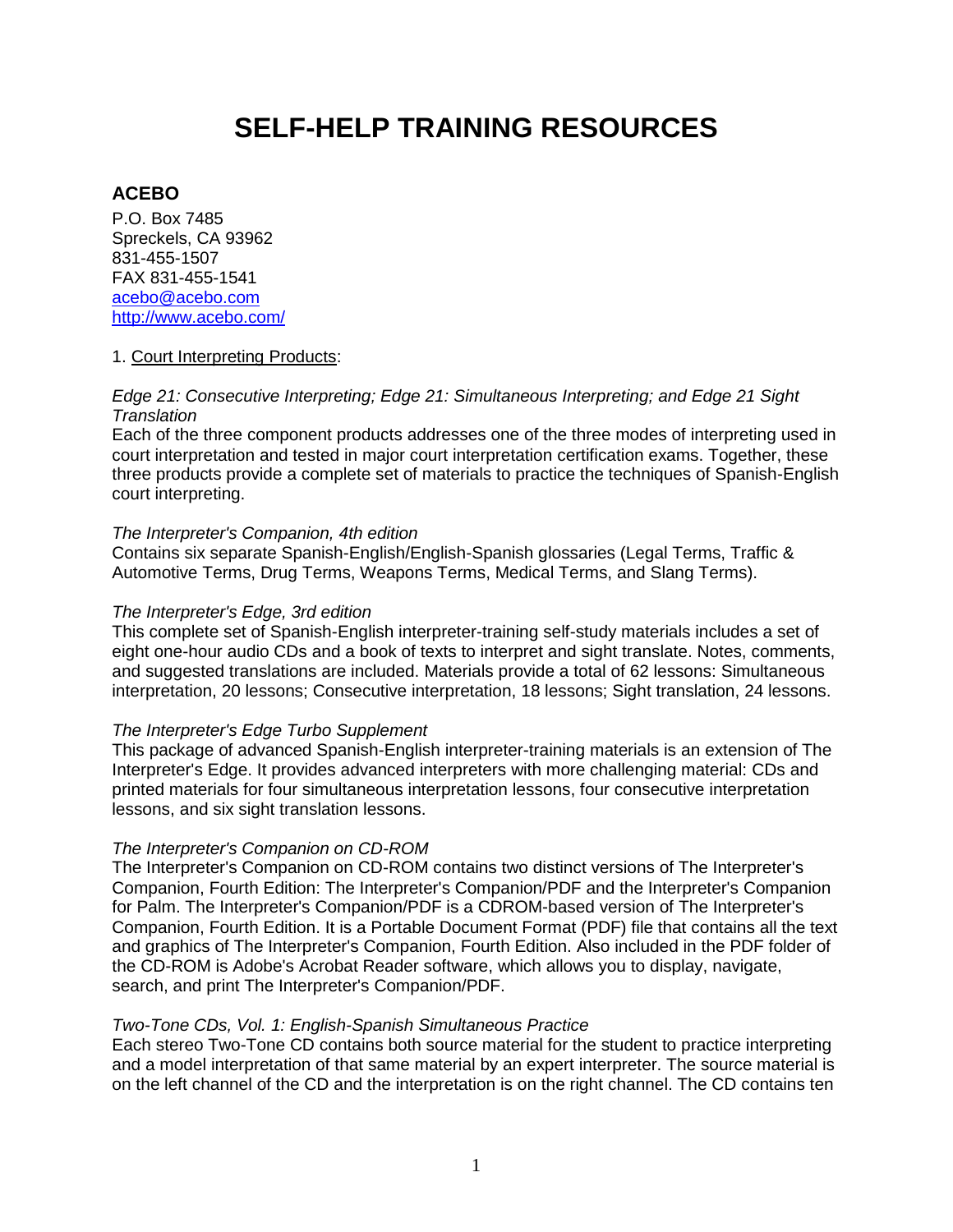passages including various types of jury instructions, opening and closing statements in criminal trials, and testimony.

*Two-Tone CDs, Vol. 2: Administrative Hearings*

Includes passages excerpted from various types of administrative hearings, including social services and worker's compensation.

2. Video Products:

*The Interpreter's Code of Ethics and the Role of the Interpreter in the Courtroom Consecutive Interpreting and Note Taking Criminal Procedure for Court Interpreters*

### **AGNESE HAURY INSTITUTE FOR COURT INTERPRETATION**

National Center for Interpretation University of Arizona Geronimo Building, 2nd Floor P.O. Box 210432 Tucson, AZ 85721-0432 (520) 621-0432 FAX: (520) 624-8130 [nictrp@u.arizona.edu](mailto:nictrp@u.arizona.edu) [http://nci.arizona.edu](http://nci.arizona.edu/)

#### *Interpretapes.*

The Legal Interpretapes© are Spanish-English practice materials developed to provide individuals an opportunity to enhance their interpreting skills and have language lab-type practice at home. They are sold as a complete 3-volume set.

- Volume I is an introductory set that includes six lessons providing practice in the simultaneous and consecutive modes as well as sight translation.
- Volume II is dedicated to expert witness testimony. It includes six authentic texts for simultaneous practice and two written texts for sight translation.
- Volume III is dedicated to the formulaic language of the courts. The exercises for practice in simultaneous interpreting include initial appearances and arraignments, plea agreement hearings, sentencing and jury instructions.

Each volume consists of a source sound file and a key sound file. The source file is used for practice, while the key file contains interpreted renditions by federally certified court interpreters of all of the practice exercises. Spoken and printed glossaries are also included.

#### *The Spanish Talking Manual*

The Talking Manual was developed to provide students with an opportunity to take a simulated oral interpreting exam and to study examples of acceptable and unacceptable renditions of English and Spanish simultaneous and consecutive interpretations and sight translations. It is a simulation of the Federal Court interpreter Certification Oral Exam. The scripts and subject matter are adapted from authentic test items, and the word count and time limit reflect the Federal oral testing experience.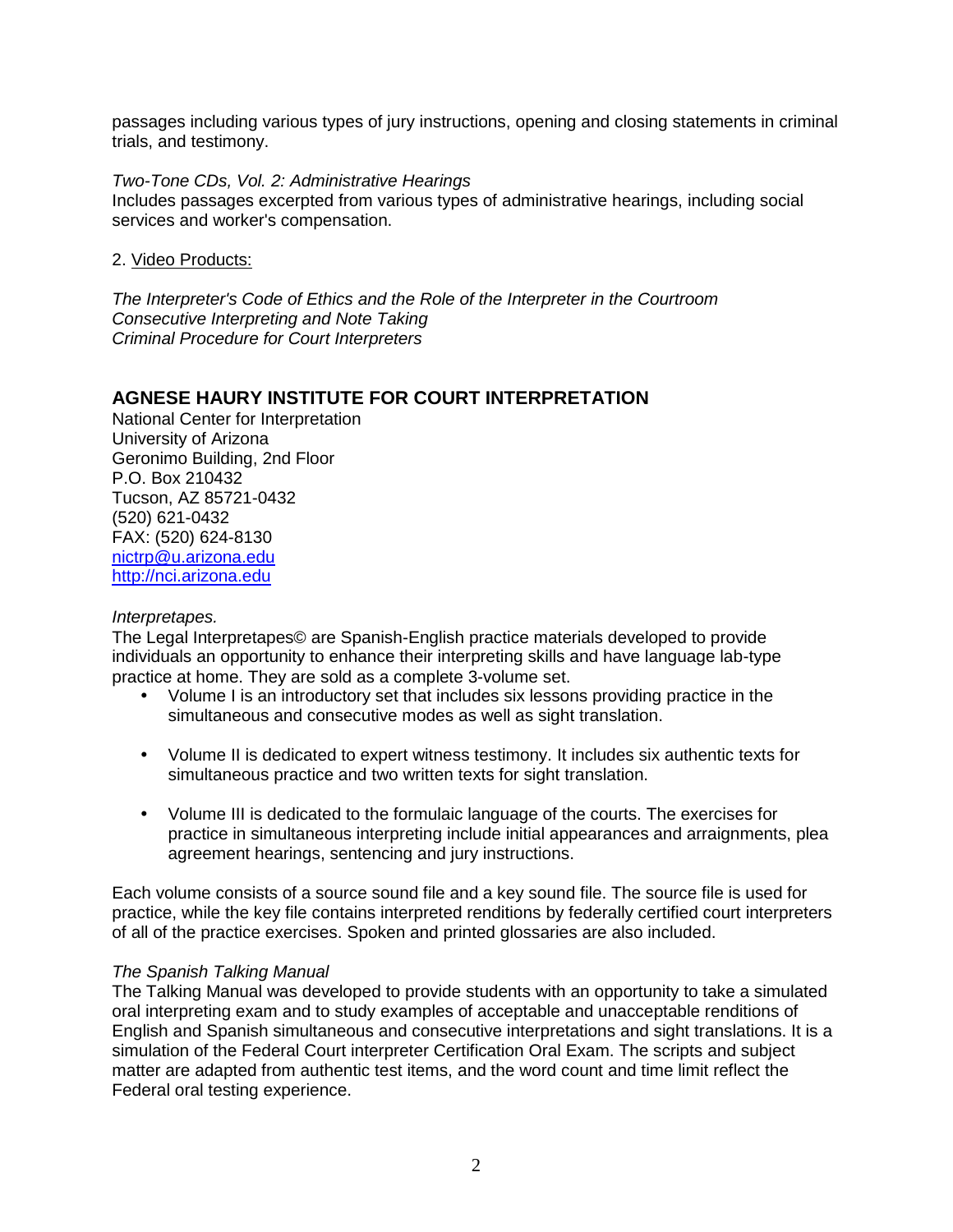## **ALICIA ERNAND PRODUCTIONS**

P.O. Box 802382 Santa Clarita, CA 91380-2382 661-296-4682 FAX 661-296-5864 [http://www.aliciaernand.com](http://www.aliciaernand.com/)

#### *From Arraignment to Sentencing*

This product provides a step-by-step analysis of the process of a defendant in the criminal justice system. This lesson is ideal for interpreters who are in the process of preparing for the oral component of either the state court interpreting exam, or the exam of the Consortium for Language Access in the Courts. There are six practice exercises to be done in the simultaneous mode taken from actual cases. Before each exercise, there is a very clear explanation regarding the interpreter's role in each type of proceeding.

#### *A Comparison of Civil and Criminal Law*

This product is designed to instruct interpreters on the basic fundamental differences between civil and criminal law. This guide is clear and concise. Its focus is to provide interpreters who cross over from civil to criminal proceedings with an understanding of the key contrasting elements.

#### *Anatomy of a Deposition*

This product explains the philosophy, the process, the interpreter challenges and the federal rules of civil procedure, as they relate to the interpreter. The most commonly used sample admonition and closing stipulation taken from actual cases are provided. This step-by-step comprehensive guide sheds light on all the unanswered questions regarding the role of the interpreter at depositions.

#### *Sexual Harassment Proceedings*

This product is an invaluable guide for interpreters who want to understand the meaning behind the words! Sexual harassment cases can be extremely taxing for the interpreter because of the nature of the topic. This presentation provides an excellent overview on labor laws.

#### *Medical Proceedings*

This product provides the interpreter with a solid foundation regarding three very important types of cases: medical malpractice, personal injury and wrongful death. Although all three fall under Personal Injury Law, each type of case has different characteristics that differentiate one from the other.

#### *Check Interpreter*

This product examines the controversial issue of the use of "check interpreters" in the private sector. It provides workable solutions so that both the plaintiff and defense side interpreter can work effectively within the parameters set forth in the Interpreter Code of Ethics. The following areas are addressed: minimal qualifications, duties of the check interpreter, the foundational voir dire, the expert witness, and legal terms of art.

#### *Premises Liability/Loss of Consortium*

This product examines the correlation between the filing of a Premises Liability lawsuit in conjunction with a Loss of Consortium claim. The major emphasis is on the following areas: description of range of cases, demand for production of documents, sample loss of consortium line of questioning, examination of the differences between civil and workers compensation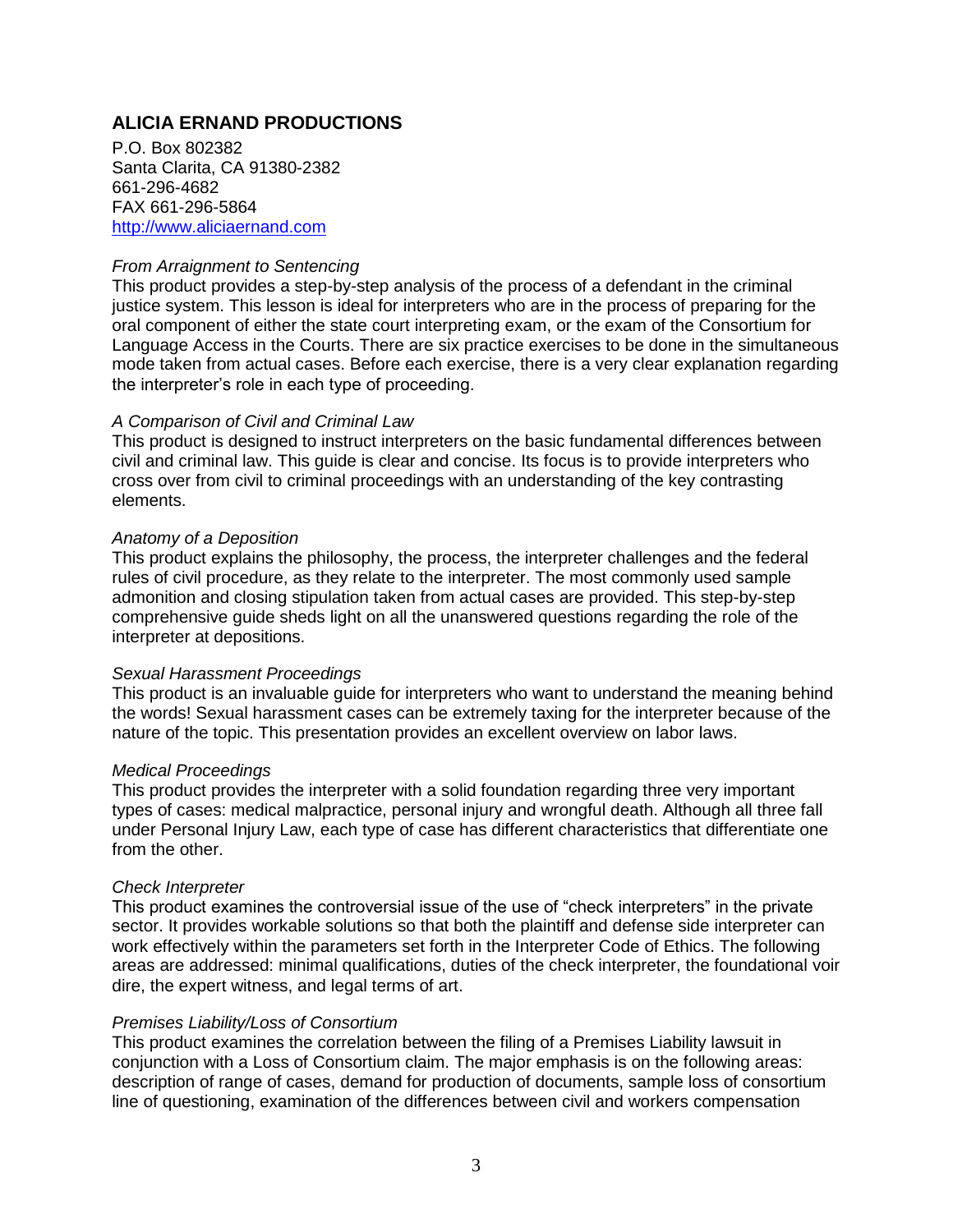cases, simultaneous interpretation exercise of sample language used in medical findings, and footwear terminology used in slip and fall cases.

#### *Exercise Workbook: The Crime, The Code, The Interpretation: An Exercise Workbook for Interpreters of All Languages*

State laws consist of codes covering various subject areas, the state constitution and statutes. Interpreters are faced with the challenge of interpreting the crime charged, and the corresponding name and number that has been violated, at an average speed of between 140 to 180 words per minute. Although at first glance this appears to be a simple task, in reality, it is not.

Interpreters trying to pass either the state or federal certification exam often struggle with this component of the test. During the simultaneous mode portion, once they drop either the crime charged or part of the code, they are not able to stay on track.

For this workbook, I selected The Health and Safety Code, The Penal Code, and The Vehicle Code, because in my experience in criminal law, they are the ones most often cited. In this study guide, blank lines are provided after each crime listed, so that interpreters from all languages can write out the translation. In doing so, the memorization process is facilitated.

Interpreters who work in states other than California will receive the same benefits from this workbook. Although the code numbers may differ from state to state, the names of the crimes charged will be the same in most cases. The goal for the interpreter is to interpret with accuracy. It is not the responsibility of the interpreter to memorize the code name and number.

### **DE LA MORA INTERPRETER TRAINING**

This company sells practice CDs for aspiring and current interpreters. The CD-ROM offers you Articles, Information, Links, Practical Exercises and the complete scripts for the Sight, Consecutive and Simultaneous exercises, a total of eight scripts, designed to help you improve your vocabulary and interpreting skills. The CD will afford you the opportunity to listen to seven professionally recorded passages: two question and answer sessions in English and Spanish, to practice your consecutive and two passages in English recorded at different speeds to challenge you during simultaneous; all four of these exercises were developed from actual court proceedings' transcripts. The other three passages are in Spanish, also recorded at different speeds, so you can practice shadowing and dual task. Online and on-site training courses are also available. For more information or to order call toll free: 1-866-821-3529 or contact us: <http://www.interpreter-training.com/index.html>

## **FEDERAL COURT INTERPRETER CERTIFICATION EXAMINATION PROGRAM (FCICE)**

The FCICE has issued samples of both its written and oral examinations. Both practice exams are available via the FCICE website: [http://www.ncsc.org/fcice.](http://www.ncsc.org/fcice) See Part 7, "Practice Written Examination and Key," starting at page 57 for the sample written test

[\(http://www.ncsc.org/sitecore/content/microsites/fcice/home/About-the-program/Examinee-](http://www.ncsc.org/sitecore/content/microsites/fcice/home/About-the-program/Examinee-Handbook/7-Practice-exams.aspx)[Handbook/7-Practice-exams.aspx\)](http://www.ncsc.org/sitecore/content/microsites/fcice/home/About-the-program/Examinee-Handbook/7-Practice-exams.aspx) and Part 8, "Practice Oral Examination Online," starting at page 101, for the sample oral exam

[\(http://www.ncsc.org/sitecore/content/microsites/fcice/home/About-the-program/8-Oral-Practice-](http://www.ncsc.org/sitecore/content/microsites/fcice/home/About-the-program/8-Oral-Practice-Exam.aspx)[Exam.aspx\)](http://www.ncsc.org/sitecore/content/microsites/fcice/home/About-the-program/8-Oral-Practice-Exam.aspx). Printed copies of the Handbook are also available for \$27.50 (see website for ordering details).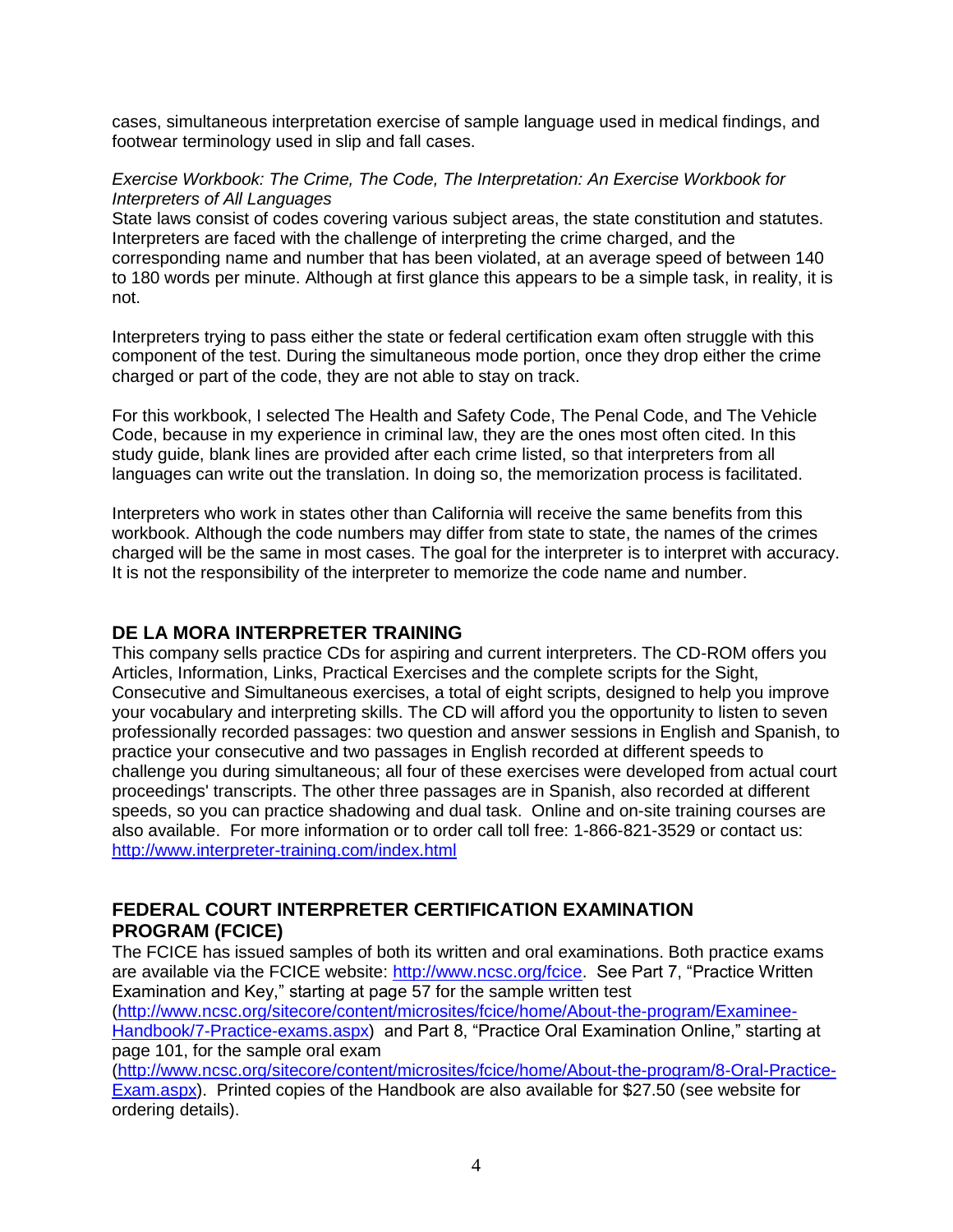### **NCSC SPANISH PRACTICE EXAMINATION KIT**

The Spanish Practice Examination Kit is now available. The kit includes the following:

- Instruction Manual
- CD with audio files containing the practice exam and a passing performance on the examination
- Hard copies of the test scripts

#### **Background**

The Kit is designed to provide purchasers with a step-by-step process to increase their understanding of four basic things:

- *What a real Consortium performance examination looks like,* including the "scoring units." Practicing with the kit before taking an operational examination will give the individual an opportunity to take a practice examination and score it in much the same way that trained raters do for the actual examinations.
- *The scoring methodology used by the Consortium to score oral examinations* in a fair and consistent way. Purchasers will create their own scoring dictionaries and in the process, learn how to research words and phrases like the trained raters do and make decisions about what should be acceptable or not and why.
- *What a passing performance is really like.* A certified interpreter took the practice examination as a favor to the Committee and staff recorded that performance. Listening to the passing performance will give the purchaser a feel for what actual raters will do when one takes an operational examination.
- *Self-assessment of one's own level of skill and readiness to take a Consortium exam.* The purchaser will have the opportunity to take the practice examination in a way that closely replicates the actual test environment and to fairly and objectively assess his or her current level of skill. Candidates should be able to recognize strengths, identify weaknesses, and learn what additional training or practice is needed to improve performance.

If one completes all of the assignments in a step-by-step manner and in the order provided, users should gain a better understanding of what a real exam is like. More importantly, users should gain a more realistic view of their own level of performance. Sales price of the kit: \$39.95 ea. + shipping and handling.

You may order your Kit online at: [https://apps.ncsc.org/examkit/CIPEK-ORDER.asp.](https://apps.ncsc.org/examkit/CIPEK-ORDER.asp)

### **NEW JERSEY ADMINISTRATIVE OFFICE OF THE COURTS SIMULTANEOUS INTERPRETING PRACTICE TAPE AND MANUAL**

The Administrative Office of the New Jersey Courts has produced a simultaneous practice tape and manual in order to help aspiring and practicing interpreters (1) evaluate their current level of skill and the prospects for succeeding in passing the simultaneous interpreting examinations and (2) improve their simultaneous interpreting skills through practice before taking a simultaneous interpreting examination.

The kit consists of a tape with four exercises and a manual that explains how to use the tape and the exercises. The first exercise is intended to help identify readiness for simultaneous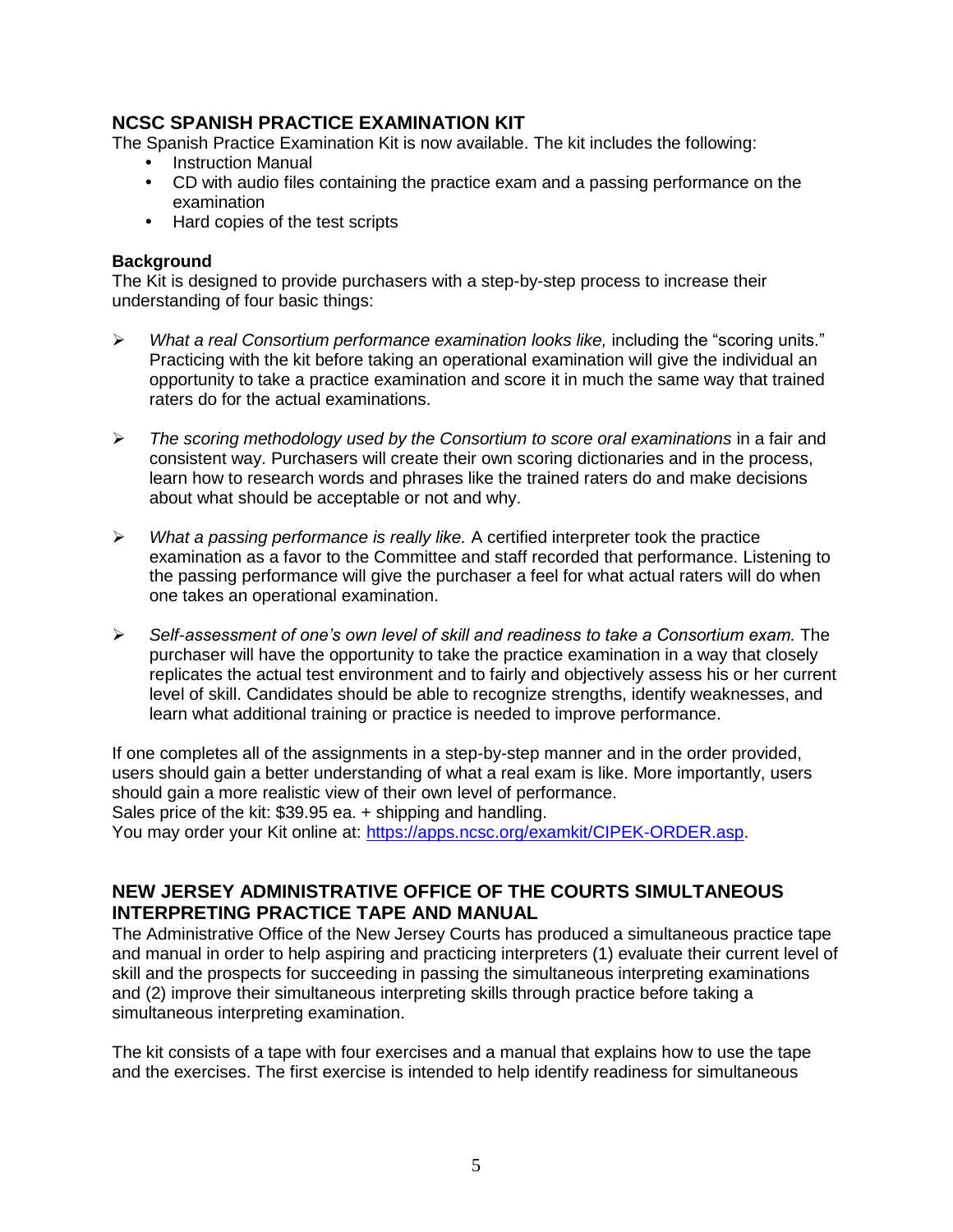interpreting. The second and third exercises are specifically aimed at helping prepare for the simultaneous test. The last exercise provides practice interpreting at a faster speed.

The kit is no longer available for distribution to individuals and it cannot be sold. In order to make this kit accessible to the largest possible number of prospective interpreters, it has been placed online at the New Jersey Judiciary web site:

[http://www.judiciary.state.nj.us/interpreters/resources.htm.](http://www.judiciary.state.nj.us/interpreters/resources.htm)

### **THE NCRA STORE**

The National Court Reporters Association 8224 Old Courthouse Road Vienna, VA 22182-3808 800-272-6272; FAX 703-556-6291 [http://www.ncraonline.org](http://www.ncraonline.org/)

This association has issued numerous tapes at differing speeds to help build transcription skills for court reporters. Some are also helpful tools for simultaneous interpreting practice into any language. We recommend the following for beginners: Special Student Series A, 3 tapes; Speed Development Series, SD 120 Jury Charge and SD 120 Testimony. For the more advanced student, we recommend Special Student Series B. Get a current catalog directly from the association.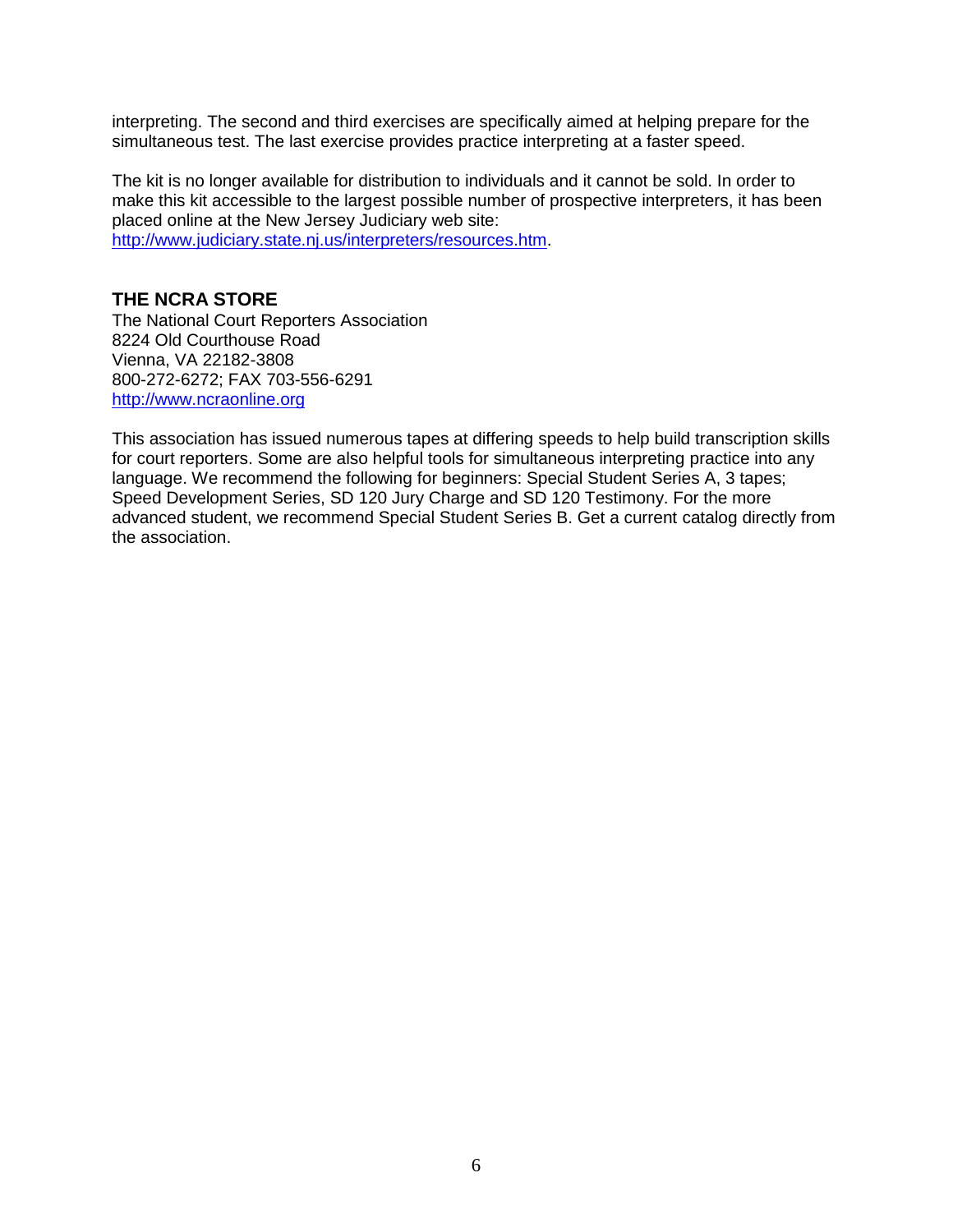# **COLLEGES & UNIVERSITIES THAT OFFER COURSES AND CERTIFICATES**

## **LOCAL COLLEGES & UNIVERSITIES**

## **LA SALLE UNIVERSITY**

The Hispanic Institute at La Salle University Carmen Lamas, Ph.D., Director Assistant Professor of Spanish Department of Foreign Languages and Literatures 1900 West Olney Avenue Philadelphia, PA 19141 USA Phone: 215.951.1209 Fax: 215.991.3506 E-mail: [lamas@lasalle.edu](mailto:lamas@lasalle.edu) [http://www.lasalle.edu/admiss/grad/hispanic/hispanic\\_cii\\_home.php](http://www.lasalle.edu/admiss/grad/hispanic/hispanic_cii_home.php)

### **Certificate in Interpretation - English/Spanish (CII)**

The curriculum for the CII (Certificate in Interpretation) is designed to address three of the principal environments where interpretation (English-Spanish and Spanish-English) is currently needed, and will be more intensely needed in the future: that is, legal, healthcare and business environments. In addition, governing interpretation principles are also studied for application to language environments covered and not covered by the program. The program consists of 7 (3 credits each) courses to be taken in a predetermined fashion. Therefore, a total of 21 credits are required to complete the certificate. All courses are offered in the evenings with varied starting times from 5:30 pm to 6:15 pm. All courses (fall and spring) require a minimum of 3 hours of classroom exposure/week. The fall and spring semesters have a 14 week duration. Summer sessions have a 6+ week duration and require a min. of 6 hours of classroom exposure per week.

### Core Course Requirements

There are seven courses, 3 credits each, and all are required, for a total of 21 credits. The minimum grade point average required for certification is 3.0, and the time limit for completion of all courses is 4 years. The recommended pace is 1-2 courses per semester/summer session so as to finish in 4-6 semesters/summer sessions, but the actual pace may be individually driven within the limits set.

The required courses are as follows:

- BLS 610: Comparative Analysis English/Spanish
- BLS 611: Fundamentals of Interpretation
- BLS 612: Consecutive Interpretation and Sight Translation
- BLS 613: Simultaneous Interpretation
- BLS 614: Legal Interpretation
- BLS 615: Healthcare Interpretation
- BLS 616: Business Interpretation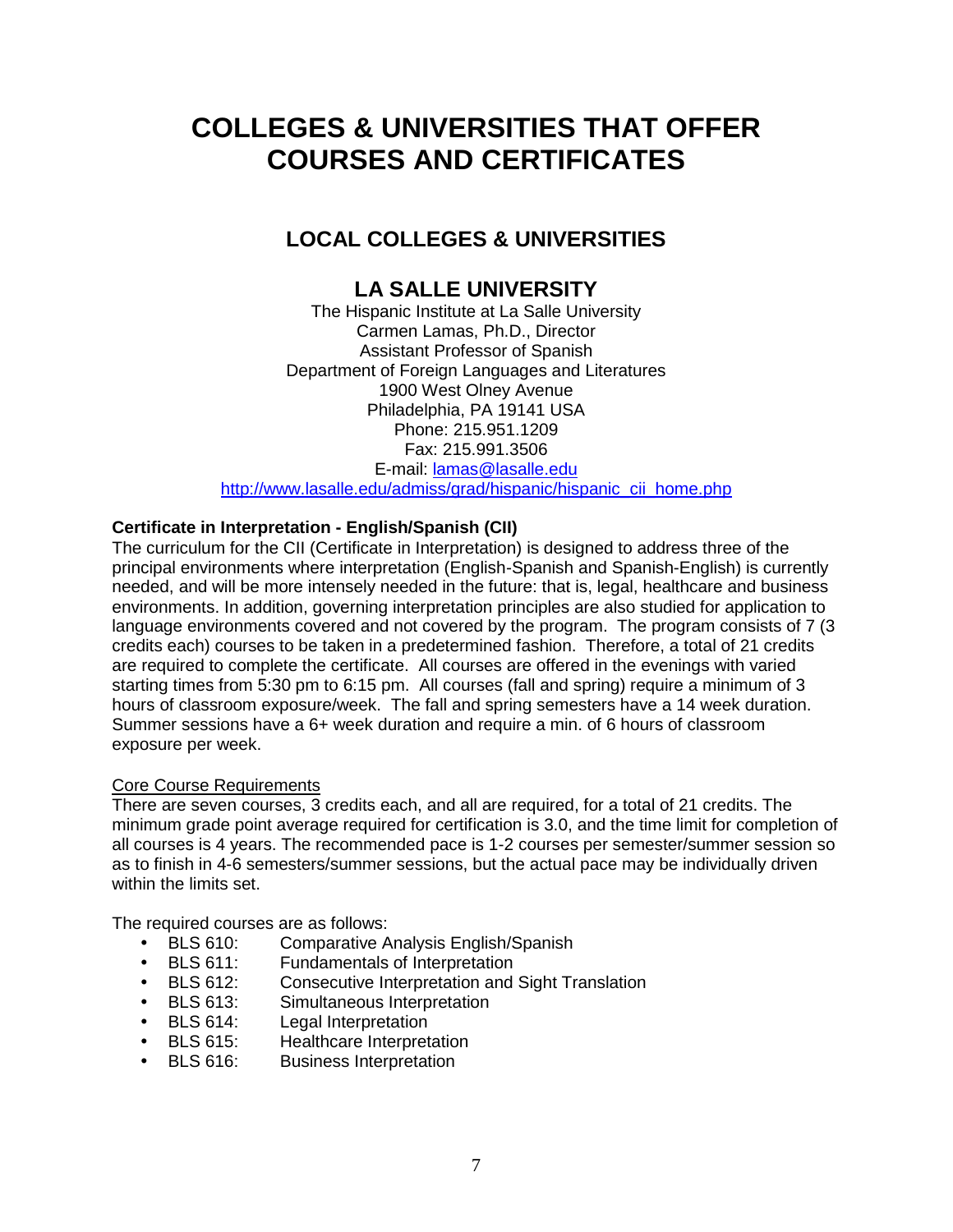The successful completion of BLS 610 and BLS 611 is a requirement to continue with the program. The first four courses (BLS 610, 611, 612 and 613) must be taken sequentially or simultaneously in pairs: BLS 610-611& BLS 612-613, the remaining three courses (BLS 614, 615 and 616) can be taken in any order.

The rationale for the sequence is that basic interpreting skills and a theoretical base in interpreting should be acquired in order to further develop skills in the specific areas of legal, healthcare and business interpreting. All courses focus on the language combination English-Spanish.

### Retention, Completion and Certificate Requirements

Every student in La Salle University's Graduate programs is required to maintain a cumulative GPA of "B" (3.0). Therefore, a minimum cumulative GPA of 3.0 is required to earn the CII. A student who, at any time, falls under this standard is automatically in academic jeopardy, and is subject to academic review by the Director of the program. In order to earn the CII, students must successfully complete all 7 required courses (21 credits in total). There are no electives in this program.

An accepted student to the CII program will have a total of 4 academic years to complete the program. Only in extreme circumstances is a "leave of absence" granted. No leave of absence will be granted for more than one year. When a leave of absence is granted, the time period encompassing the leave of absence will not count toward the 4 years candidacy max.

### **Course Descriptions**

#### **BLS 610 Comparative Analysis English/Spanish**

This course studies the comparative/contrastive grammar in the English- Spanish language pair. The course includes intensive practice in reading comprehension skim, scan, main idea, key words, sequence of events, usage, error detection, synonyms, and most common translation problems in terms of grammar, vocabulary, idioms, slang. Explore register.

### **BLS 611 Fundamentals of Interpretation**

This course is designed to introduce the basic skills of interpretation: public-speaking, memory work, and text analysis, as well as the theoretical foundations of interpretation. In addition, the students will learn terminology research and professional skills: general business practices and ethics. Practicum emphasis is on public-speaking skills, as well as the ability to understand and analyze a message in the source language (SL) and convey it in the target language (TL) in a straightforward and clear manner.

### **BLS 612 Consecutive Interpretation and Sight Translation**

This course builds on the practical and theoretical foundation laid in Fundamentals of Interpretation. In consecutive interpreting, students learn to identify the implicit structural organization of an extemporaneous speech by presenting and interpreting speeches of this type. Reinforces ability to perceive essential meaning and introduces note-taking techniques. Emphasizes clarity of expression, correct style and grammar, proper diction, and polished presentation. Note taking and sight translation are introduced in the latter part of the course.

### **BLS 613 Simultaneous Interpretation**

In simultaneous interpreting, students are introduced to basic strategies of interpreting in this mode. The course begins with a general introduction and follows up with a series of preparatory exercises helping students develop the concentration necessary for listening and speaking at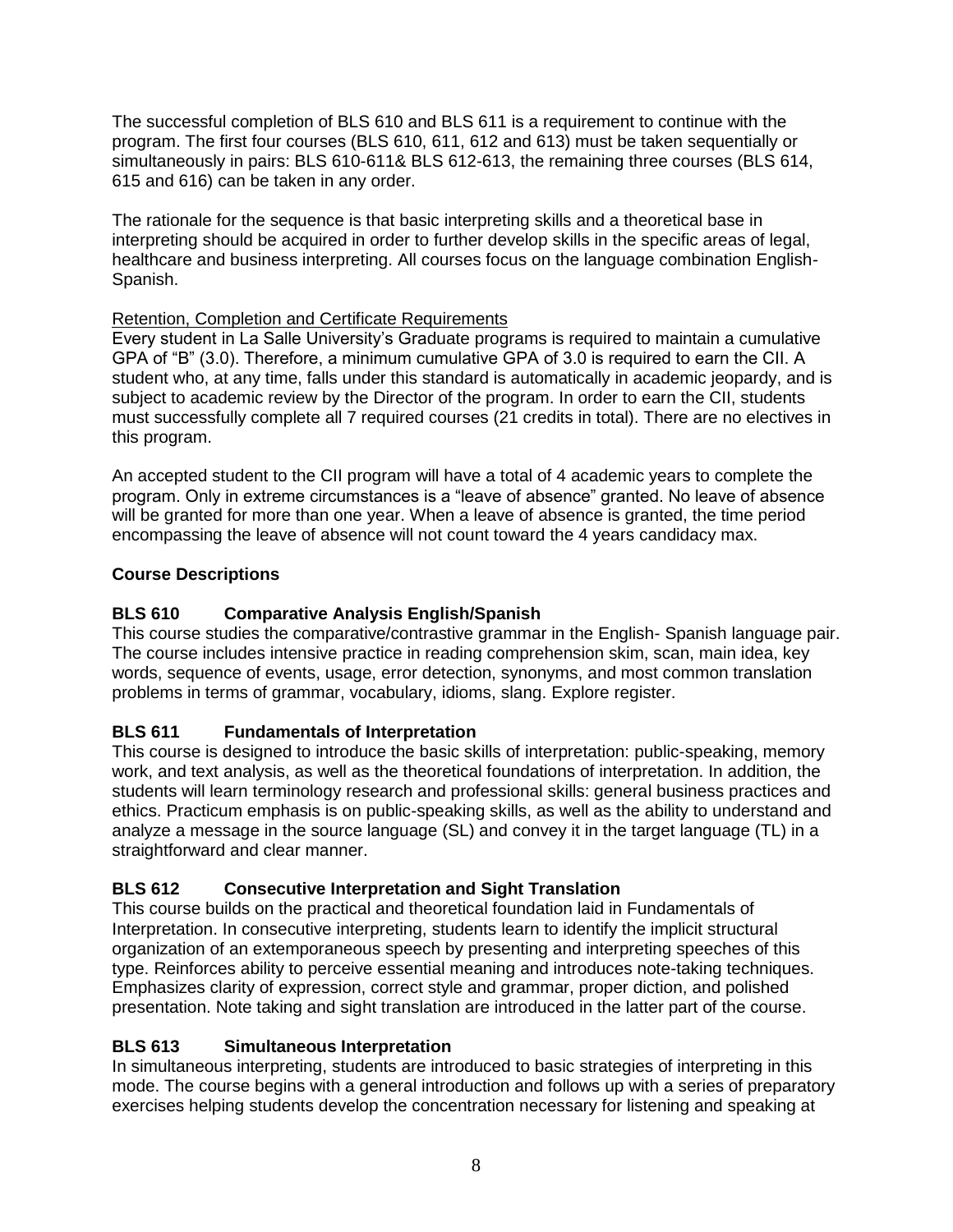the same time, mastering voice management, and acquiring smooth delivery techniques. Students learn to analyze discourse for meaning while rendering a coherent version in the TL with correct grammar, diction and style.

### **BLS 614 Legal Interpretation**

This one-term course seeks to further develop skills in consecutive with note-taking, sight translation, and simultaneous interpreting. Students are expected to apply the knowledge and skills acquired during the introductory courses, and produce interpretations that would be of acceptable quality in a professional setting. Students will be introduced to the procedures in criminal and civil law, legal language, the courtroom, and the Interpreter's Code of Ethics. Practice in the classroom will strive to recreate the most common scenarios in which legal interpreting takes place while developing the interpreting skills needed to work as a court interpreter. Students will refine their note-taking skills and special attention will be given to develop stamina and maintain concentration while under stress in the courtroom. Assessment will take into account both accuracy and fluency in delivery.

## **BLS 615 Healthcare Interpretation**

This course will provide information on the healthcare system in the United States, medical terminology, code of ethics for medical interpreters, and the use of interpreters in healthcare situations. In consecutive interpreting, students will continue to enhance their memory and notetaking skills. They will work on detecting and correcting problems from the listening stage to the delivery stage. In simultaneous interpreting, students will work in polishing their delivery and language register. In sight translation, students will get familiar with the different forms used in hospitals and healthcare centers. Peer-assessment and self-assessment will be encouraged in order to bring awareness of the importance of self-monitoring in interpreting. Furthermore, this course will discuss current issues in healthcare interpreting and will provide information for further developing in the profession.

## **BLS 616 Business Interpretation**

In this one-semester course, students will be introduced to simultaneous interpreting with text, so that they will learn to use appropriately any visual or written material to enhance their accuracy and completeness when interpreting. Conference interpreting will be practiced in class, with students carrying on research and preparation for "conferences", including compilation of glossaries and topic research. A code of ethics for conference interpreters will be discussed as well as booth etiquette. In consecutive interpreting, students will strive to continue developing their note-taking and interpreting longer utterances without interruption. Speech production aspects such as voice, fluency and pacing will be assessed as well. Material for practice will come from diverse business areas such as banking, finance, world economic issues and insurance, among others. Students are expected to read and research topics, make presentations, practice, grade their peer exercises and provide self-assessment. The purpose of all these aspects is to develop confidence, assertiveness and resources in students so that they will be able to deal with nuances of meaning and accuracy in interpretation while delivering smoothly and naturally in their target language.

### **Certificate in Translation: English/Spanish- Spanish/English (CIT)**

The curriculum for the CIT (Certificate in Translation) is designed to address three of the principal environments in which Spanish/English translations are currently needed: legal, medical, and business environments. In addition, governing translation principles are also studied for application to language environments not covered by the program. The program is flexible. A total of six graduate courses (18 credits) are required to earn the Certificate. The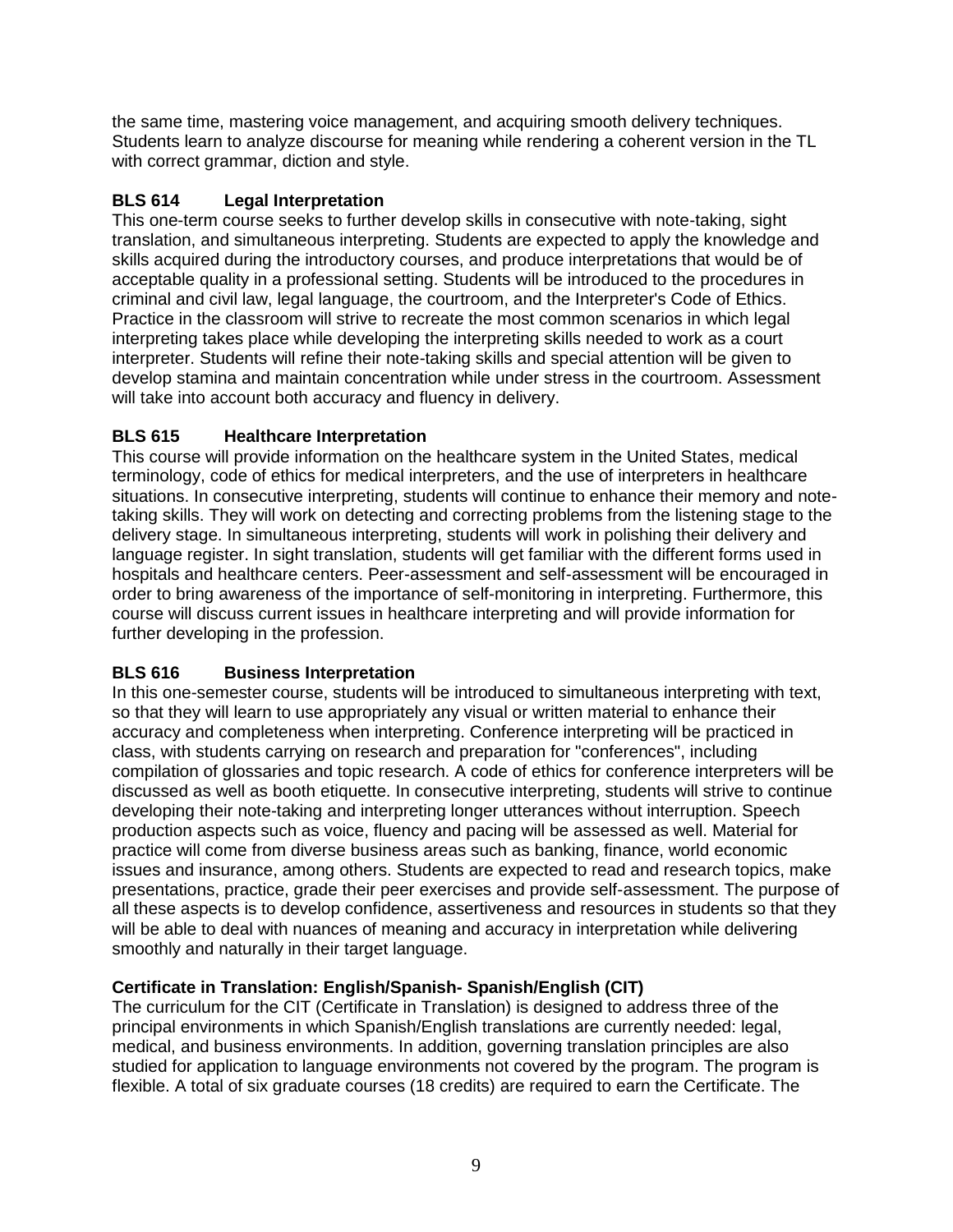order of the courses is prescribed only at the beginning and the end of the program. The additional courses may be taken in the order desired by the student.

Goals and Objectives of the Program:

- To familiarize students with the concept of Translation Studies by reading informed criticism in the theoretical field, thereby contextualizing the discipline in general terms.
- To enhance the student's knowledge of Spanish.
- To provide limited training in consecutive and simultaneous interpreting, as these skills are required in most fields using translators in the United States.
- To develop the specialized vocabulary and concepts needed to work bilingually in law, business, and medicine.
- To gain an inside and outside perspective of the Hispanic and Anglo cultures, so as to grasp the translator's place in a professional setting.
- To assist in the training of students in multi-competencies for employment purposes.
- To keep pace with the need for linguistic specialists.
- To offer graduate credits, representing academic achievement, to our students for the marketing of their translating skills.

## **WIDENER UNIVERSITY**

Legal Education Institute Nicole Ballenger, Esq. Delaware Campus 4601 Concord Pike P.O. Box 7474 Wilmington, DE 19803 Phone 302.477.2205 Email: [LEI@law.widener.edu](mailto:LEI@law.widener.edu) <http://law.widener.edu/ParalegalLNC/CourtInterpreterProgram.aspx>

#### **Court Interpreter Program**

The Widener University Law Center, Legal Education Institute, has developed a program to assist students in becoming certified court interpreters. Workshops will specialize in various spoken languages, as well as American Sign Language and are developed in response to the needs of the court systems for knowledgeable and approved court interpreters. The programs include hands-on practice of the various interpretation skills through work in the language lab that allows students to practice oral interpretation.

Workshops and classes are held on weekends and can last from two days (for a one time training course) to up to eight weeks. Students will receive certificates of completion for their attendance. The program is designed to enhance the skills tested in state-administered court interpreter exams.

Curriculum will consist of topics like court terminology, courtroom protocol, ethics, court structures in various states—particularly Delaware, Pennsylvania, New Jersey and Maryland and simultaneous and consecutive legal interpretation, as well as sight translation.

Check the web site or contact the program for current offerings.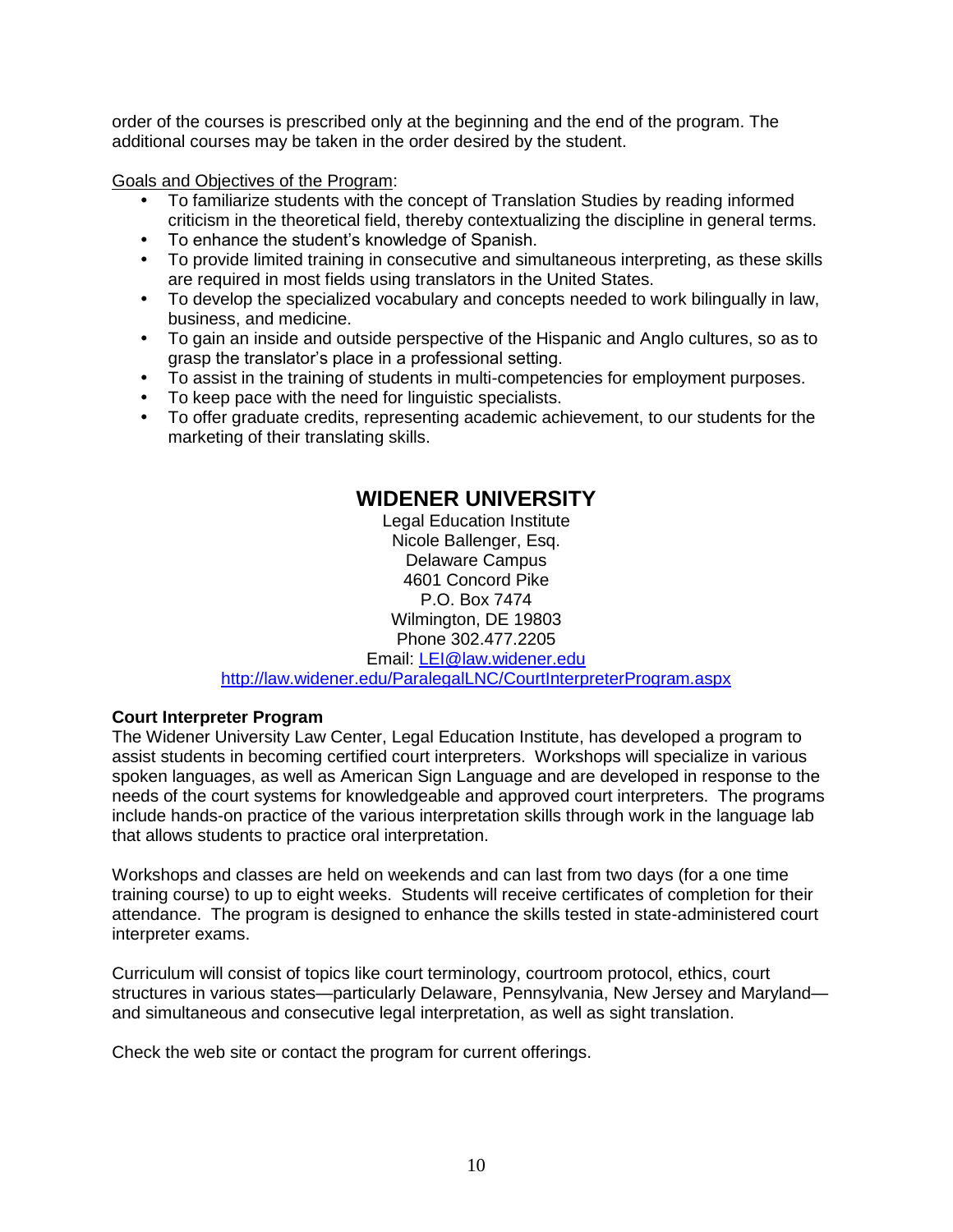## **DREXEL UNIVERSITY**

Goodwin College School of Technology and Professional Studies Judiciary Interpreting Program One Drexel Plaza 3001 Market Street, Suite 100 Philadelphia, PA 19104 Phone: 215-895-2159 Email: [goodwin@drexel.edu](mailto:goodwin@drexel.edu) For info contact: Rosalie Guzofsky, Ph.D. Email: [Guzofsky@drexel.edu](mailto:Guzofsky@drexel.edu) Phone: 215-895-3922

Drexel University's Judiciary Interpreting Program prepares individuals who are proficient in both Spanish and English for the Pennsylvania State Court Interpreter Certification exams. Students will be prepared to enter the courtroom or any other judicial environment confident in their ability to interpret skillfully. The curriculum covers judicial procedure, the role interpreters play, the modes of interpretation and the ethical issues related to the responsibility of this critical position.

The Judiciary Interpreting Program is for those individuals who have an interest in the American legal system, who are thoroughly proficient in Spanish and English, and who wish to start or enhance their careers as judiciary interpreters.

Upon completion of the program, students will be prepared for the Pennsylvania state exams, will receive a Drexel University Professional Development Certificate of Completion and will earn 6.4 continuing education units (CEUs).

The program consists of 8 modules that are taught during consecutive Saturdays, providing a consistent curriculum on which to build expertise. In-class instruction is intensive with plenty of time designated for practice. The faculty consists of dedicated practicing interpreters who thoroughly understand what students require to be successful in this highly-regarded and important field.

#### Registration Requirements

Individuals interested the Judiciary Interpreting Program must be fully proficient in both Spanish and English and are required to submit an application. When your application is received, you will be contacted to set up a phone interview as part of the admissions process. Upon acceptance into the program, registration information will be made available.

Throughout the course, students will work with different instructors on specific modes of interpretation and translation in order to acquire the skills and knowledge to pass the Pennsylvania State Court Interpreter Certification exams. Students are expected to spend at least as many hours practicing at home each week as they spend in-class.

Eight modules are presented in eight consecutive Saturdays from 9:00am-5:00pm. Each day has specific outcomes which prepares students for the written and oral exams required by the state of Pennsylvania. The Judiciary Interpreting course tuition cost is \$1546.00.

#### Module Descriptions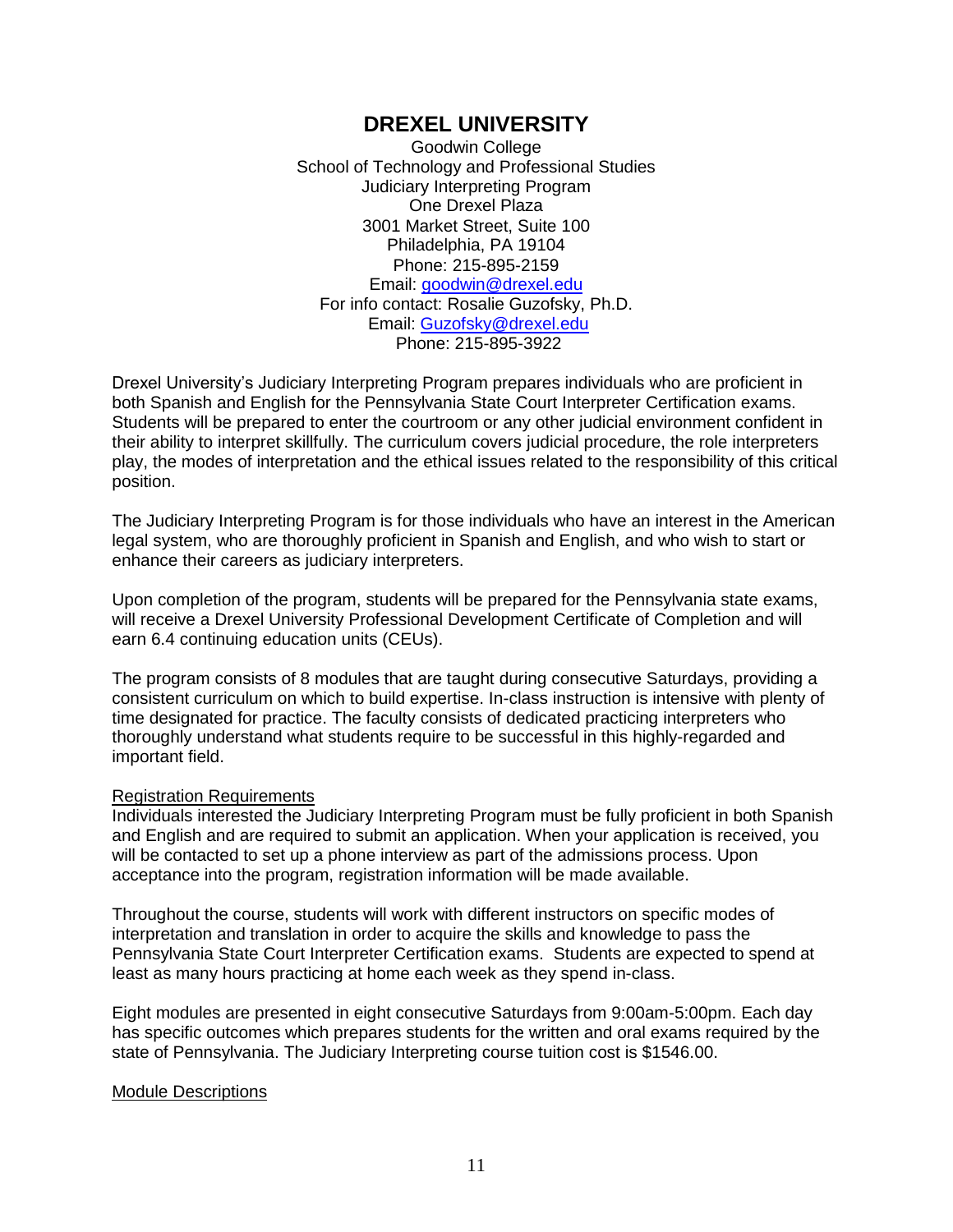#### **Modules 1 & 2 Judicial Procedure**

- Understanding of the PA court system
- Differences between civil and criminal law and the proceedings of each

#### **Module 3 Introduction to Court Interpreting**

- Theoretical principles that govern the modes of interpretation
- Code of ethics and professional standards

#### **Module 4 Sight Translation**

- Learn to recognize the mechanics of written language
- Acquire basic legal terminology
- Sight-translate documents from Spanish to English and English to Spanish

#### **Module 5 Consecutive Interpretation**

- Interpret consecutively and convey meaning accurately
- **Basic note taking techniques in consecutive practice**
- Improve memory retention

#### **Module 6 Simultaneous Interpretation**

Practice dual tasks to become accustomed to listening and speaking at the same time

#### **Module 7 Consecutive/ Simultaneous Interpretation**

- Understanding of the application and purposes of both modes of interpretation
- Ability to decide when to use each
- Practice using equipment for simultaneous interpretation

### **Module 8 Professional Practice and Overview of the Certification Exam**

## **NATIONAL COLLEGES & UNIVERSITIES**

## **BINGHAMTON UNIVERSITY**

Translation Research & Instruction Program Michael Pettid, Director Library Tower 1503 P.O. Box 6000 Binghamton, NY 13902 (607) 777-2891 <http://www2.binghamton.edu/comparative-literature/graduate/trip/> [mpettid@binghamton.edu](mailto:mpettid@binghamton.edu)

The Translation Research and Instruction Program is the pedagogical division of the Center for Research in Translation (CRIT). It administers the interdisciplinary curriculum and examination that lead to translator certification. Although most students in the program are matriculated in one of the University degree programs, the translation study courses may be taken as a separate track.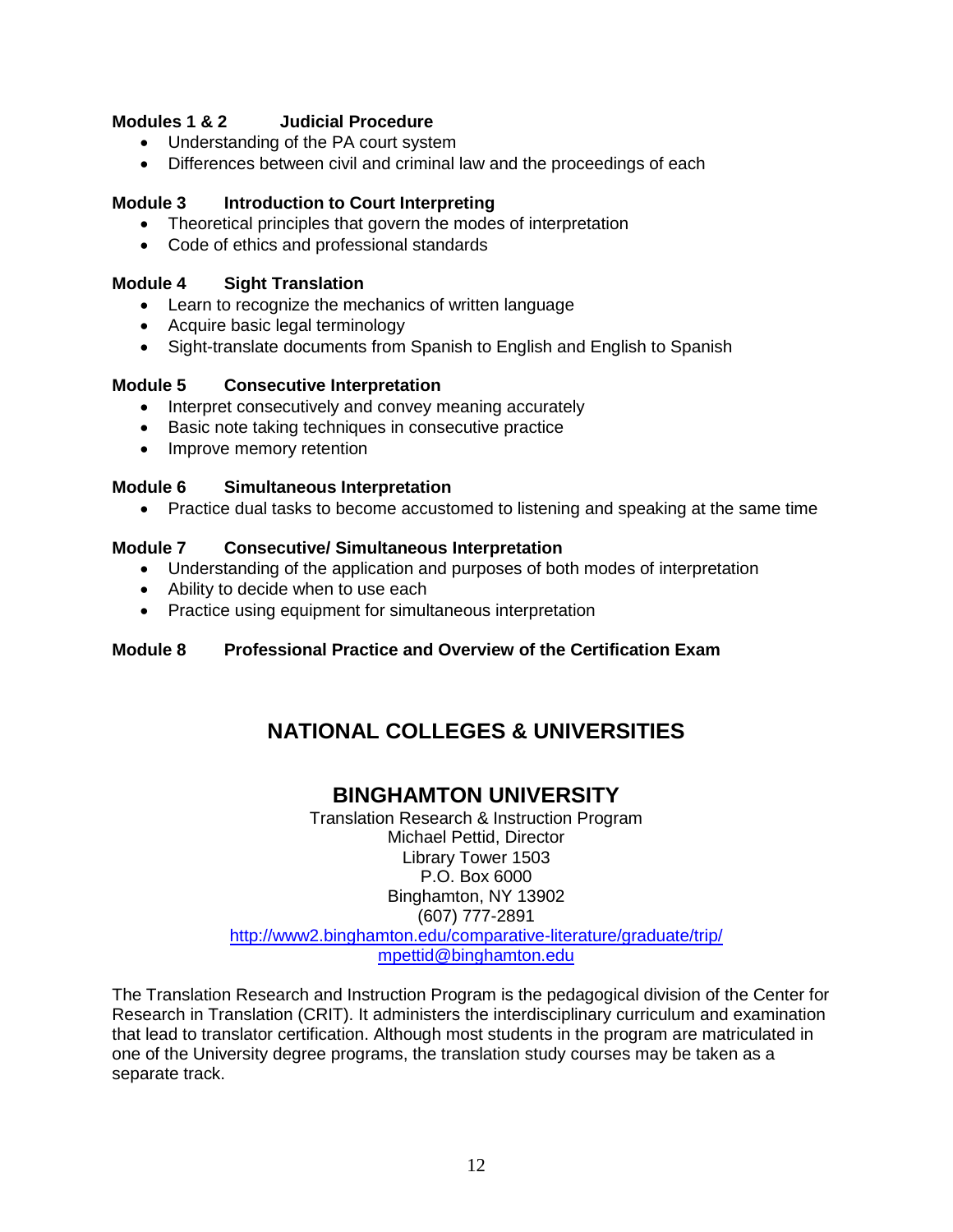#### **Certificate Program**

I. Program of Courses: Literary

| Trip 572. Translation Workshop: Literary (2 semesters)                             | 8 credits |
|------------------------------------------------------------------------------------|-----------|
| One graduate course in linguistics, language theory, or language history 4 credits |           |

- One graduate course in source literature 4 credits 4 credits
- II. Program of Courses: Nonliterary
	- Trip 573. Translation Workshop: Nonliterary (2 semesters) 8 credits
	- One graduate course in linguistics, language theory, or language history 4 credits
	- One graduate course in subject area **4** credits

#### **Certificate Program for Legal Interpreters**

This program is for multilingual professionals who are able to speak, read, and write English and Spanish fluently. In this program, we give you the attention you need to bring your linguistic competence in both languages up to professional levels. You also learn the computer skills needed to do coursework, search the Internet, and undertake written translations. As the courses progress, you will learn the technical vocabulary and professional ethics needed to work in legal settings and, most importantly, the techniques you will need to perform the various types of interpretation competently.

#### **Stand-alone Ph.D. in Translation Studies**

The CRIT/TRIP doctoral degree is the first Ph.D. in translation studies in the U.S. It prepares students both for the professoriate and for scholarly research – including research-informed translation – and offers individualized interdisciplinary tracks to accommodate the anticipated variety of backgrounds. This newly approved Ph.D. program is built on the premise that translation studies integrate several disciplines. It is intended to insure that candidates are familiar with the source disciplines and cultures as well as scholarship in translation studies per se – assuming that candidates enter with adequate practice.

## **BOSTON UNIVERISTY**

Center for Professional Education 808 Commonwealth Avenue, Suite 270 Boston, MA 02215 Phone: 1-866-633-9370 or 617-353-4497 <http://professional.bu.edu/cpe/interpreter-translator-ovrview.asp> [cpe@bu.edu](mailto:cpe@bu.edu)

#### **Legal Interpreting Certificate Program**

The Certificate Program for Legal Interpreters is for multilingual professionals who are able to speak, read, and write English and Spanish fluently. This program acquaints students with the various courts and other forums where legal interpreting most often takes place. Each forum and each type of legal procedure is governed by different expectations, protocol, and vocabulary requirements for the interpreter. Students study the professional ethics of legal interpreting. They learn to apply formal rules and standards to specific situations, learn about the specialized tools and skills of legal interpreting, and start working on their prospects.

Core Courses: **Course Descriptions**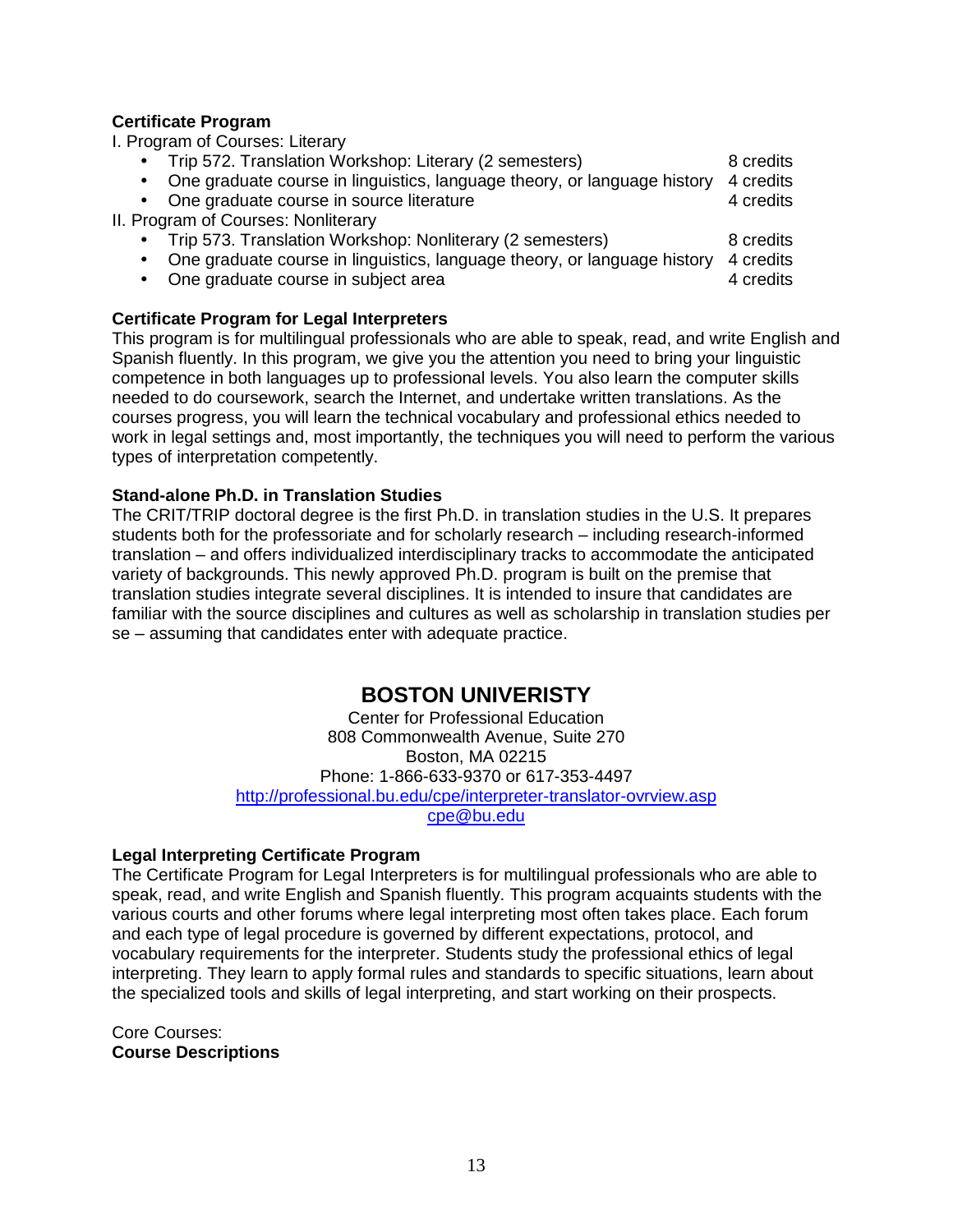### **INT 101S INTRODUCTION TO COMMUNICATION AND WRITTEN TRANSLATION**

This course has two main components: communication and translation. The communication portion of the course focuses on the technical stud of oral and written language, linguistics, communication theory, and trans-lingual, intercultural communication. The translation portion of the course consists of practical instruction in the theoretical and technical aspects of translation. This is done by means of short theoretical presentations and practical exercises in the production of finished, proofread, and edited translated texts using word processors. Students will learn how to select and use generalized and specialized dictionaries, and how to compile customized glossaries. They will learn the best approaches to document preparation and output, and will have ample opportunities to interact and present material in class.

### **INT 102S INTERPRETING I**

Interpreting I lays the foundation necessary for the students to take full advantage of the terminology intensive courses to come. Students focus on the practical fundamentals of interpreting. The primary mode of learning is role-play practice under the scrutiny of the instructor. In addition to learning three standard modes of interpreting (simultaneous, consecutive, and sight translation), students will learn and practice note taking, perform memory- and vocabulary-building exercises, and being developing personal glossaries.

### **INT 106S COMMUNITY PUBLIC SERVICE INTERPRETING**

This course addresses the broadest and most flexible of interpreter specialties: community interpreting. Community interpreters deal with problems involving education, the workplace, and public welfare agencies, as well as a variety of settings, clients, and ethical considerations. Students study real-life situations involving speakers of different languages who must communicate and reach agreement on a host of issues involving living conditions, work, medical treatment, social services, and legal obligation, or any combination of scenarios. Coursework focuses on case studies, role-plays, and cultural comparisons.

### **INT 103S INTERPRETING II**

This course returns to the intensive skills-training approach of Interpreting I, but now at a much higher level. After taking several courses, students are ready to tackle much more complex and technical subjects and scenarios. While the practice-intensive methodology is the same as in Interpreting I, the level of proficiency, complexity, and speed are all higher.

### **INT 104S LEGAL INTERPRETING**

This course presents the full range of legal scenarios that commonly employ interpreters, including criminal court sessions, depositions, financial and housing scenarios, and immigration issues. It is imperative that interpreters working in this area understand the fundamentals of legal processes and master legal terminology, so there is an emphasis on acquiring this knowledge. Students must also be aware of the strict ethical standards and responsibilities by which legal interpreters are bound. This course covers these fundamentals through lectures and focused discussion.

## **INT 105 MEDICAL INTERPRETING**

This course provides tools to develop and master the art and skills of medical interpreting and to understand the role, responsibilities, and boundaries of the interpreter as an active team player in medical interviews and procedures involving provider and patient. The course also considers the interpreter's role as linguistic and cultural mediator in multidisciplinary settings and provides an introduction to anatomy, physiology, medical terminology medical procedures, and the roles of various medical providers.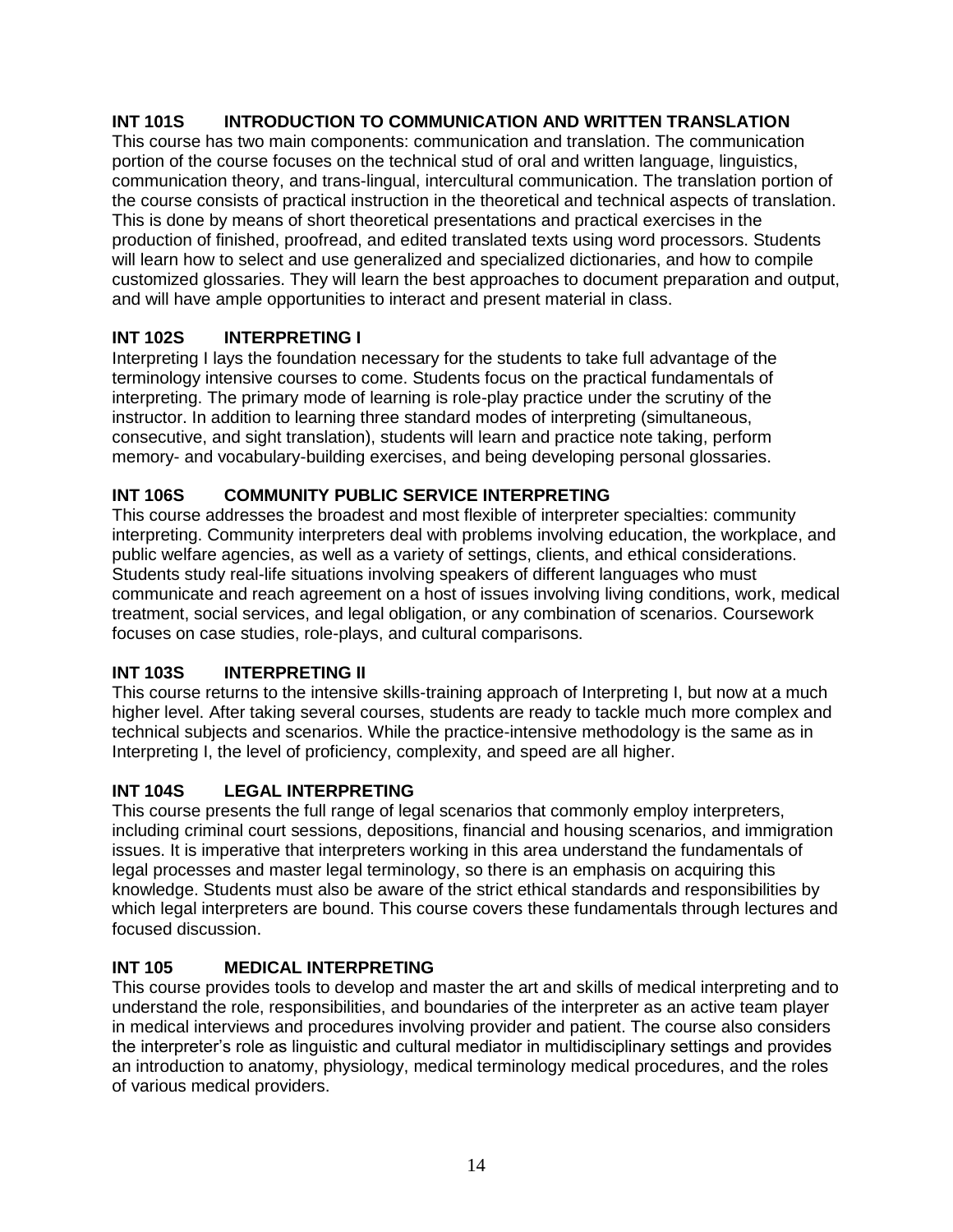### **INT 400 INTERPRETER INTERNSHIP**

The optional Interpreter Internship places students in an active interpreting environment within an organization. This is an opportunity for students to strengthen their vocabulary and technique, while making the transition from classroom to workplace. (100 hours)

## **CALIFORNIA STATE UNIVERSITY, LOS ANGELES**

Legal Interpretation and Translation Certificate Program (English/Spanish) Division of Extended Education 5151 State University Drive Golden Eagle, West, Room 211 Los Angeles, CA 90032-8619 (323) 343-4922 <http://www.calstatela.edu/extension/sub/professional/legalInter.htm> [LIT\\_Info@calstatela.edu](mailto:LIT_Info@calstatela.edu)

### **Legal Interpretation and Translation, English/Spanish – Spanish/English**

This certificate program, sponsored by the Division of Extended Education, trains you for county, state, and federal examinations required for employment as certified interpreters and translators. It also prepares you for positions in which Spanish/English interpreters are used by government agencies and private businesses in today's bilingual, bicultural world, including positions as telephone interpreters with Language Line Services. This program consists of seven courses. The program instructs students in how to sight translate, interpreter consecutively as well as simultaneously, and how to correctly translate legal, medical, business, and literary documents. The final program course also consists of intensive preparation and mock test session for the state or federal certification written and oral exams that are necessary to work as an interpreter for the courts. Required courses:

### **Course Descriptions**

#### **ML 790A LEGAL TRANSLATION: CONRASTIVE ANALYSIS OF ENGLISH-SPANISH GRAMMATICAL STRUCTURES**

An extensive study of the grammatical contrasts between English and Spanish

### **ML 790B LEGAL TRANSLATION: ELEMENTS, FOUNDATION AND STYLE**

A comprehensive study of the processes and problems of translation and interpretation.

#### **ML 791A TRANSLATING AND INERPETING FOR CRIMINAL/PENAL PROCEEDINGS**

The acquisition and use of legal terminology related to criminal proceedings, plus training in consecutive and simultaneous interpreting.

#### **ML 791B TRANSLATING AND INTERPRETING FOR CRIMINAL/PENAL PROCEEDINGS**

An advanced course on the acquisition and use of legal terminology related to criminal proceedings, plus training in consecutive and simultaneous interpreting.

#### **ML 792A TRANSLATING AND INTERPETING FOR CIVIL PROCEEDINGS AND ADMINISTRATIVE HEARINGS**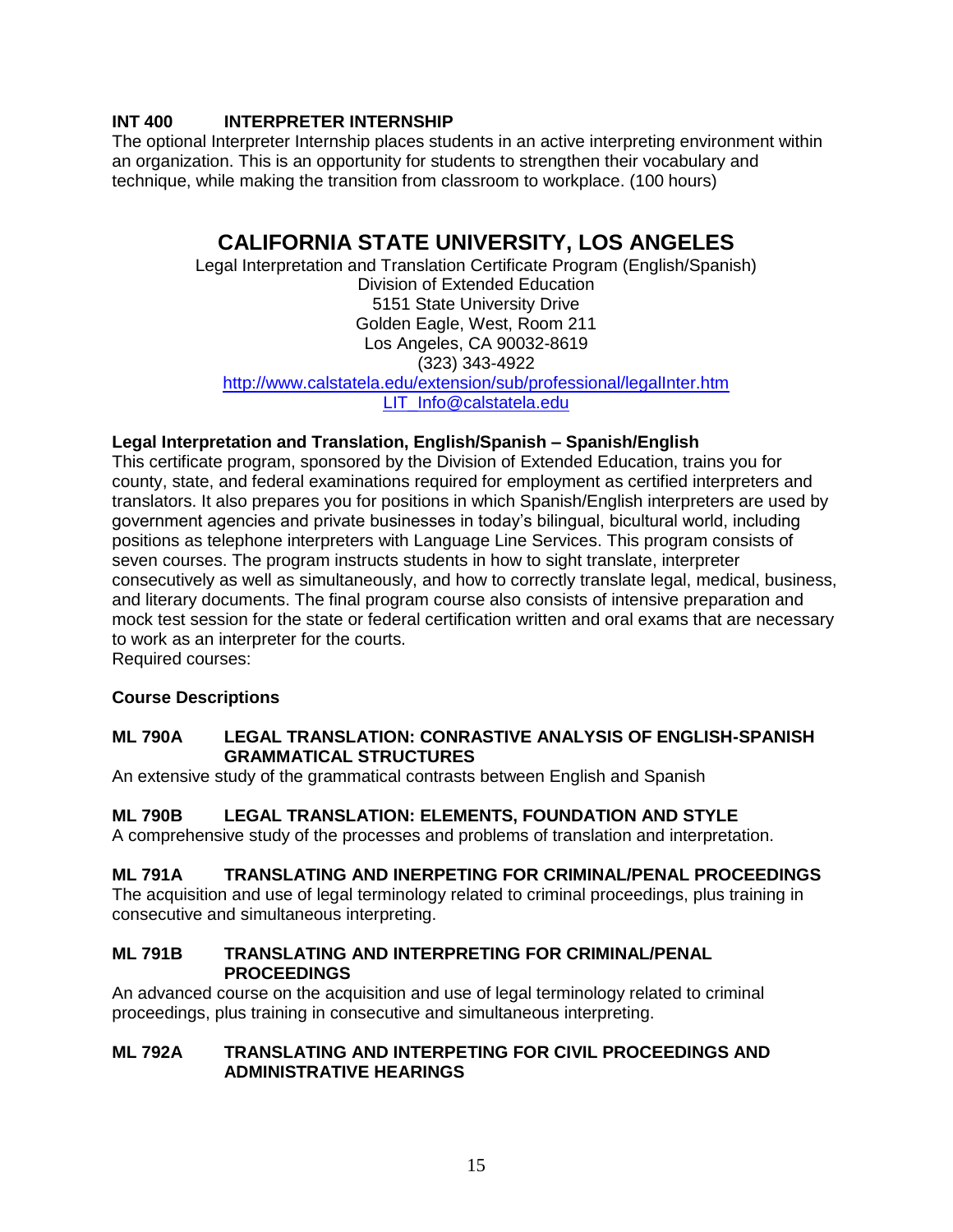This course applies consecutive and simultaneous interpretation skills to family law, real estate, probated, and other civil cases.

#### **ML 792B TRANSLATING AND INTERPRETING FOR CIVIL PROCEEDINGS AND ADMINISTRATIVE HEARINGS**

Continuing expansion and development of legal vocabulary and terminology in civil proceedings and administrative hearings as well as continued development of consecutive and simultaneous interpretation techniques. Practical classroom and language laboratory exercises include memory enhancement and concentration techniques.

**ML 793 LEGAL INTERPRETATION AND TRANSLATION LABORATORY PRACTICUM** Comprehensive review of criminal proceedings, civil proceedings, and state administrative hearings, plus intensive interpretation practice.

Optional (Preparatory) Courses:

#### **ML 700A BEGINNING GRAMMAR FOR LEGAL INTERPRETERS AND TRANSLATORS INTERMEDIATE GRAMMAR FOR LEGAL INTERPRETERS AND TRANSLATORS**

#### **ML 700C ADVANCED GRAMMAR FOR LEGAL INTERPRETERS ND TRANSLATORS**

Optional (Medical) Courses:

#### **ML 898/50 INTRODUCTION TO MEDICAL ITNERPRETATION AND TRANSLATION ML 898/51 FUNDAMENTALS OF MEDICAL INTERPRETATION**

## **FLORIDA INTERNATIONAL UNIVERSITY**

Court interpreting Certificate Program Deuxième Maison, Room 480 11200 SW 8th Street Miami, FL 33199 Phone: 305-348-2851 Fax: 305-348-1085 Email: [modlang@fiu.edu](mailto:modlang@fiu.edu) <http://w3.fiu.edu/translation/images/T&Ihome.htm>

#### **Certificate in Court & General Interpretation**

**Prerequisites:** •Bilingual proficiency or remedial courses •60 credits or equivalent work experience

Core Courses: **Course Descriptions**

#### **SPT 3800 FOUNDATIONS OF TRANSLATION**

This is an introductory course in Spanish/English translation, covering a variety of registers: commercial, journalistic, legal, literary, medical, technical, etc. The course will cover the different aspects of translation as a profession, including the training needed, job opportunities and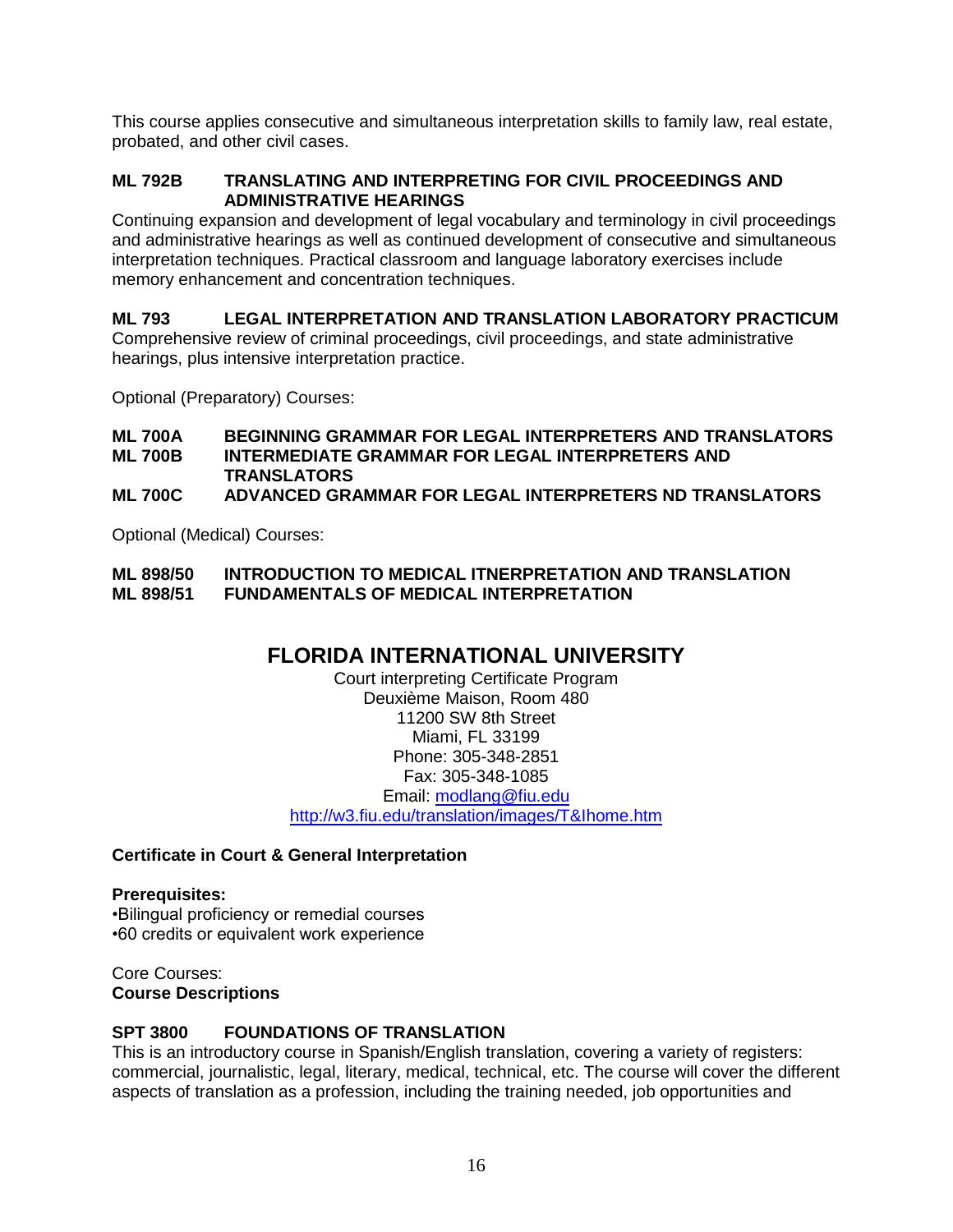sources of work, standard business practices, free-lance versus staff employment, and other issues. It will also cover aspects of linguistics, vocabulary and terminology, translation theory, and the professional code of ethics. Extensive practice in translation will be provided in class and at home.

## **SPT 3812 FOUNDATIONS OF INTERPRETING**

This is an introductory course in Spanish/English interpretation, oriented toward a variety of settings—legal, medical, business, and immigration— with emphasis on court interpreting. The course will cover the different aspects of interpreting as a profession, including the training needed, job opportunities and sources of work, standard business practices, free-lance versus staff interpreting, and other issues. It will also cover aspects of linguistics, vocabulary and terminology, the different modes of interpretation, and the professional code of ethics. Extensive practice in interpretation will be provided in class and in the language laboratory.

Required Program Courses (Choose five):

## **SPT 4803 LEGAL TRANSLATION**

This is an upper-level course in Legal Translation (Spanish/English). It provides review and reinforcement of translation theory and its particular application to the legal field, through ample practice in the translation of a variety of legal documents in both languages. The readings and lectures will provide a basic understanding of the theory of law and its comparative application in Common and Roman law countries, as a background to inform the practice of legal translation.

## **SPT 4804 LEGAL INTERPRETING**

This is an advanced course in Legal Interpretation (Spanish/English). It provides an in-depth look into the practice of court interpreting in the criminal procedure, in civil litigation, and in immigration hearings. Linguistic and cognitive processes during interpretation will be studied and analyzed with emphasis on identifying strategies for memory, accuracy, and speed development. Intensive practice in all modes of interpretation will be conducted with authentic materials. Political and historical issues affecting the profession will be discussed and the interpreter's code of ethics will be examined in detail.

## **SPT 4806 ORAL SKILLS FOR INTERPRETERS**

This course focuses on the development of oral skills necessary for professional interpreting, including phonation or sound production; relaxation and breathing techniques; proper articulation, diction, and phrase elocution; oratory and rhetoric; as well as principles of argumentation, logic, evidence, and reasoning. The objective is to enhance comprehension, concentration, memory, formulation, delivery, and endurance in both English and Spanish.

## **SPT 4814 CONFERENCE INTERPRETING**

## **SPT 4940/1 JUDICIAL/PROFESSIONAL TRANSLATION/INTERPRETATION INTERNSHIP**

## **SPT 4942 MEDICAL INTERPRETING**

**GENERAL ELECTIVES** (two) — each certificate also requires two (2) approved upper-level courses in related fields (Business, Social Sciences, Legal Studies, etc.). Credit for previous university work may apply

Electives: (6)

BUL 5105 Legal Environment of Business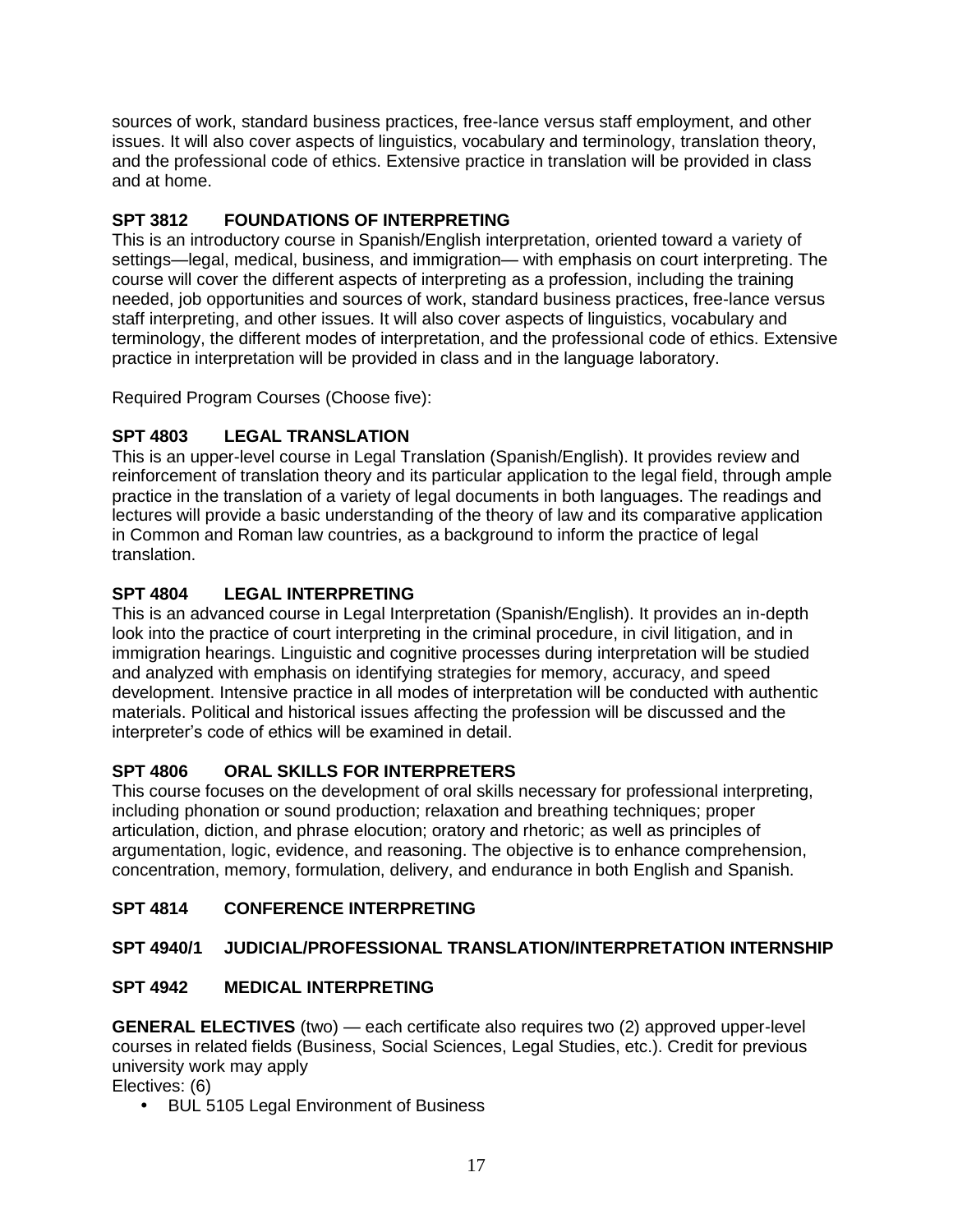- BUL 4111 Business Law I
- CCJ 3011 The Nature and Causes of Crime
- CCJ 3020 An Overview of Criminal Justice
- CCJ 3101 Law Enforcement System
- CCJ 3290 Judicial Policy Making
- CCJ 4280 Law and Criminal Justice
- CCJ 4331 Probation, Parole and Community Program
- CCJ 4662 Criminal Justice and the Minority Community
- INR 3403 International Law
- POS 3283 The Judicial Process

## **HUNTER COLLEGE**

Continuing Education at Hunter College 10th Floor East, Room E1022 695 Park Avenue New York, NY 10065 Phone: (212) 650-3850 Fax: (212) 772-4302 E-mail: [ce@hunter.cuny.edu](mailto:ce@hunter.cuny.edu)

<http://www.hunter.cuny.edu/ce/certificates/translation-interpretation>

This program provides you with up to 120 hours of professional training in translation and interpretation techniques. Our skilled instructors have the educational background and the realworld experience to best prepare you for work in this exciting and growing field. The courses run at night from our convenient Manhattan location and the program can be completed in a year. This is a non-credit certificate program.

#### Admission Requirements:

Fluency in both English and Spanish is needed, including strong writing skills in both languages. Students must take a placement test and pass an oral interview. Tuition payment plans are available. To apply and take the admissions test, please attend one of the scheduled open houses.

#### To Register:

Please attend our Open House for information on the program, an English & Spanish evaluation, and to register. For information on registration, registration after the Open Houses, schedules and fees call 212-650-3850 or email [ce@hunter.cuny.edu.](mailto:ce@hunter.cuny.edu)

#### Course Requirements for the Certificate in Interpretation Studies:

This is ideal for Spanish - English bilingual students. The certificate concentrates on the two major fields for employment in today's world: legal and medical settings. Students will be prepared to understand the many settings that require interpretation such as courts, law firms, hospitals and clinics.

- Introduction to Translation Studies (English to Spanish)
- Fundamentals of Interpretation (Emphasis on Medical and Legal Settings)
- Interpreting in Medical Settings
- Interpreting in Legal Settings
- Elective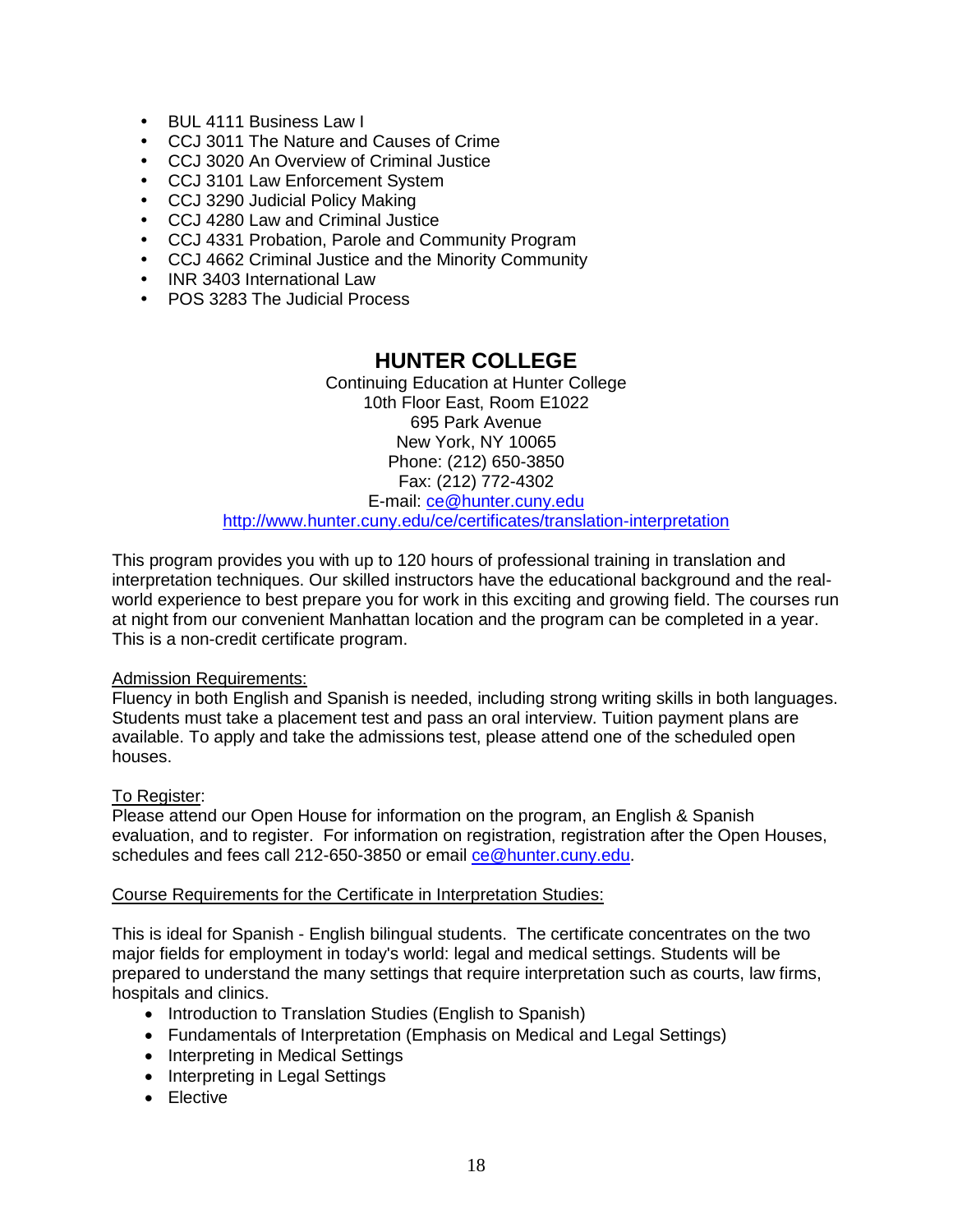• Elective

### Course requirements for the Combined Certificate in Translation and Interpretation Studies:

This is ideal for students that want to explore the worlds of translation and interpretation. The students will receive instruction on both fields that can expand and/or combine their work opportunities, including translation agencies, newspapers, magazines, law firms, financial institutional and publishing companies. Also, students will be prepared to understand the many settings that require interpretation such as courts, law firms, hospitals and clinics.

- Introduction to Translation Studies (English to Spanish or Spanish to English)
- Fundamentals of Interpretation Studies (Emphasis on Medical and Legal Settings)
- Translation Studies I (English to Spanish or Spanish to English)
- Translation Studies II (English to Spanish or Spanish to English)
- Interpretation in Medical Settings
- Interpretation in a Legal Settings
- Elective
- Elective

## **JOHN JAY COLLEGE OF CRIMINAL JUSTICE**

Foreign Languages and Literatures Department Silvia Dapia, Chairperson 524 West 59th Street, Room 7.65.03, New York, NY 10019 Phone: 646.557.4415 Email: [sdapia@jjay.cuny.edu](mailto:sdapia@jjay.cuny.edu)

### **Course Descriptions:**

### **SPA 230 Theory and Practice of Written Translation**

A basic course on the process of translation and the strategies that translators use to transform a text from one language into another. Extensive practice with a variety of representative passages from general, technical and literary language. Prerequisite: ENG 101

## **SPA 250 Spanish for Criminal Investigation**

An intermediate Spanish course for bilingual students who wish to incorporate the content and vocabulary of criminal justice and police science courses in order to develop their language skills in Spanish. They will accomplish this by reading the text and other materials provided, as well as translating them. There will be extensive practice in the interview process through roleplay from English to Spanish. Prerequisite: ENG 101

## **SPA 340 Court Interpreting and Translation**

The course is designed to teach simultaneous and consecutive interpretation of Spanish into English and vice versa at arraignments, preliminary hearings, pretrial motions, trials, and other court proceeding; transcription of oral taped records, and translation of technical, medical, and legal documents and correspondence. The class will attend appropriate civil, criminal, and family court proceedings and will practice interpretation and translation in a simulated courtroom setting. May be taken after Spanish 341. Prerequisite: ENG 102 and SPA 212; or permission of the section instructor.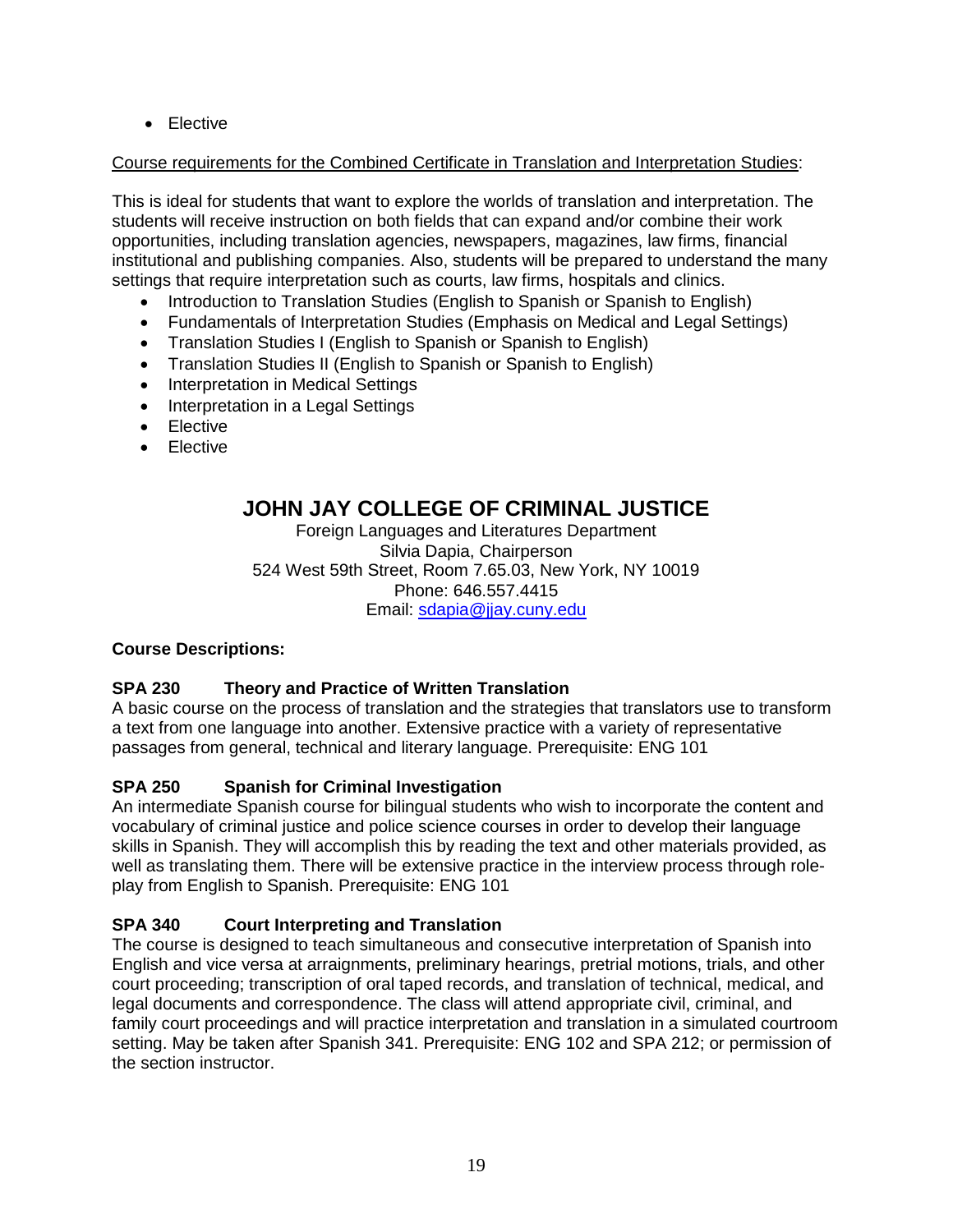#### **SPA 341 Interpretation Techniques: Criminal and Civil Cases**

This course will focus on specific offenses dealt with in federal, state, and local courts and the particular problems that legal discourse and courtroom situations pose for the interpreter. The concept of cultural fluency will be discussed and analyzed. May be taken before Spanish 340. Prerequisite: ENG 102 and SPA 212; or permission of the section instructor.

## **MONTEREY INSTITUTE OF INTERNATIONAL STUDIES**

460 Pierce Street Monterey, CA 93940 831-647-4123 [www.miis.edu/](http://www.miis.edu/)

#### **Degrees Offered**

MA in Translation MA in Translation & Interpretation MA in Conference Interpretation MA in Translation & Localization Management

#### **Course Descriptions**

#### INTRODUCTION TO INTERPRETATION

Introduces students to conference interpretation in general and consecutive interpretation in particular. Lays a foundation for the development of professional skills in consecutive interpretation, emphasizing the ability to understand and analyze a message in the source language (SL) and convey it in the target language (TL0 in a straightforward and clear manner. Develops students' ability to identify, analyze, and paraphrase the meaning in the SL and establish logical relations between its components. Emphasis is placed on active listening and concentration skills, memory the ability to abstract information for subsequent recall, and basic elements of note-taking. At the end of the course, students are able to interpret extemporaneous passages that are on topics familiar to them and are between three and five minutes in length. In language-specific sessions and joint sessions with other language programs, students are introduced to the skill of consecutive interpreting in both theory and practice. They practice listening to and repeating the content of passages of increasing length and difficulty. Students hone their public-speaking skills by developing and delivering speeches. Content is interpreted on topics from daily life, current events and the media, and general areas of personal interest to students.

#### INTERMEDIATE INTERPRETATION – CONSECUTIVE AND SIMULTANEOUS

Builds on the practical and theoretical foundation laid in Introduction to Interpretation. In consecutive, students learn to identify the implicit structural organization of an extemporaneous speech by presenting and interpreting speeches of this type. Reinforces ability to perceive essential meaning and further develops note-taking techniques. Emphasizes clarity of expression, correct style and grammar, proper diction, and polished presentation. Students also expand their active vocabulary to include the terms and idioms that frequently occur in extemporaneous speeches. At the end of the course, students are able to interpret passages that are delivered extemporaneously, are of moderate difficultly, and are derived form professional settings. These passages vary from one to several paragraphs in length depending upon language combination, direction, and source content. In simultaneous, students are introduced to basic strategies of interpreting in this mode in the booth. Begins with a general introduction and follows up with a series of preparatory exercises helping students develop the concentration necessary for listening and speaking at the same time, mastering voice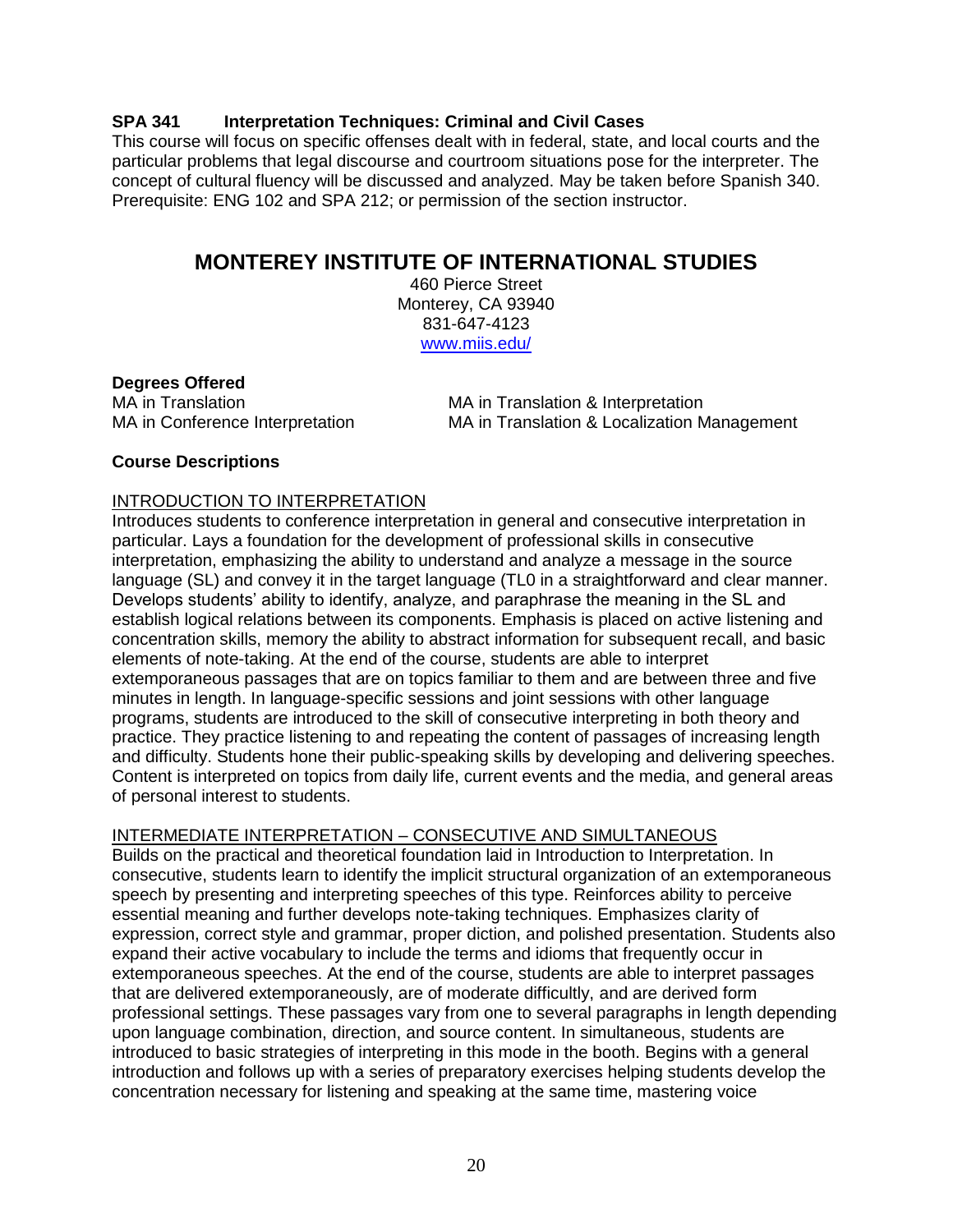management, and Acquiring smooth delivery techniques. Students learn to analyze discourse for meaning while rendering a coherent version in the TL with correct grammar, diction and style. At the end of the course, students are able to interpret passages that are between eight and ten minutes in length. Content on a wide range of topics and current events is interpreted, with some emphasis placed on business and economics. Course assignments include readings and research on class topics, presentations, practice, graded exercises, and peer and selfassessment. The frequency, nature, and structure of course assignment s and examinations are at the discretion of the instructors of record.

#### ADVANCED INTERPRETATION II – CONSECUTIVE AND SIMULTANEOUS

This course is the counterpart to Advanced Interpretation I. Students are expected to interpret speeches of considerable difficulty and complexity and to cope wit h the types of challenges that are likely to be encountered in professional settings. Provides final preparation for the Professional Examinations. In consecutive interpretation, emphasis is placed on both science and technology and political rhetoric, requiring particular attention to nuance and tone. Students learn the vernacular of political speeches and other challenging material while sharpening listening, processing, and note-taking functions. In simultaneous interpretation, advanced instruction is given for difficult speeches. Emphasizes following the logic of complex scientific and technical discourse, and remaining faithful to the style and tone of persuasive political discourse. Students are also introduced to simultaneous interpretation with text. They learn how to draw upon outlines, transcripts, slides and transparencies, and other written materials to enhance the accuracy and completeness of their interpretation. Emphasis is place don text preparation strategies and efficient use of textual materials while on the air. Content on a wide range of topics and current events is interpreted, with emphasis placed on topics congruent with current market demand for interpretation in the relevant language combination(s). Course assignments include readings and research on class topics, presentations, practice, graded exercises, and peer and self-assessment. At the end of the course, students are expected to interpret difficult speeches in professional settings. In consecutive, students are called upon to interpret passages that are several paragraphs in length. In simultaneous, students are able to interpret passages that are between fifteen and twenty minutes in length. The frequency, nature, and structure of course assignments and examinations are at the discretion of the instructor(s) of record.

### COURT INTERPRETING

Familiarizes students with the techniques and terminology of consecutive and simultaneous interpreting and the practical considerations particular to judicial and quasi-judicial settings. Builds on the foundation established in the Legal Translation course. Attention is given to the registers of speech encountered in typical legal proceedings, including street slang, police jargon, legal terms, and technical testimony. Students learn courtroom protocol, witness control techniques, and review the practical implications of the court interpreter code of ethics.

#### PRACTICUM IN INTERPRETATION

Facilitates the transition from the classroom to the first professional assignment by offering students a wide range of interpretation experiences. Advanced interpreting students become comfortable with working in settings in which different modes of interpretation are called for and where relay interpretation is the norm. Students provide simultaneous and consecutive interpretation at Monterey Institute public events and taped conferences, for Institute interdisciplinary courses, and as part of community outreach; the also work intensively together in multilingual practice groups during the semester. Reinforces the concept of reflective practice, requiring students to evaluate their own performance as well as that of their peers. Students are expected to complete an interpretation portfolio.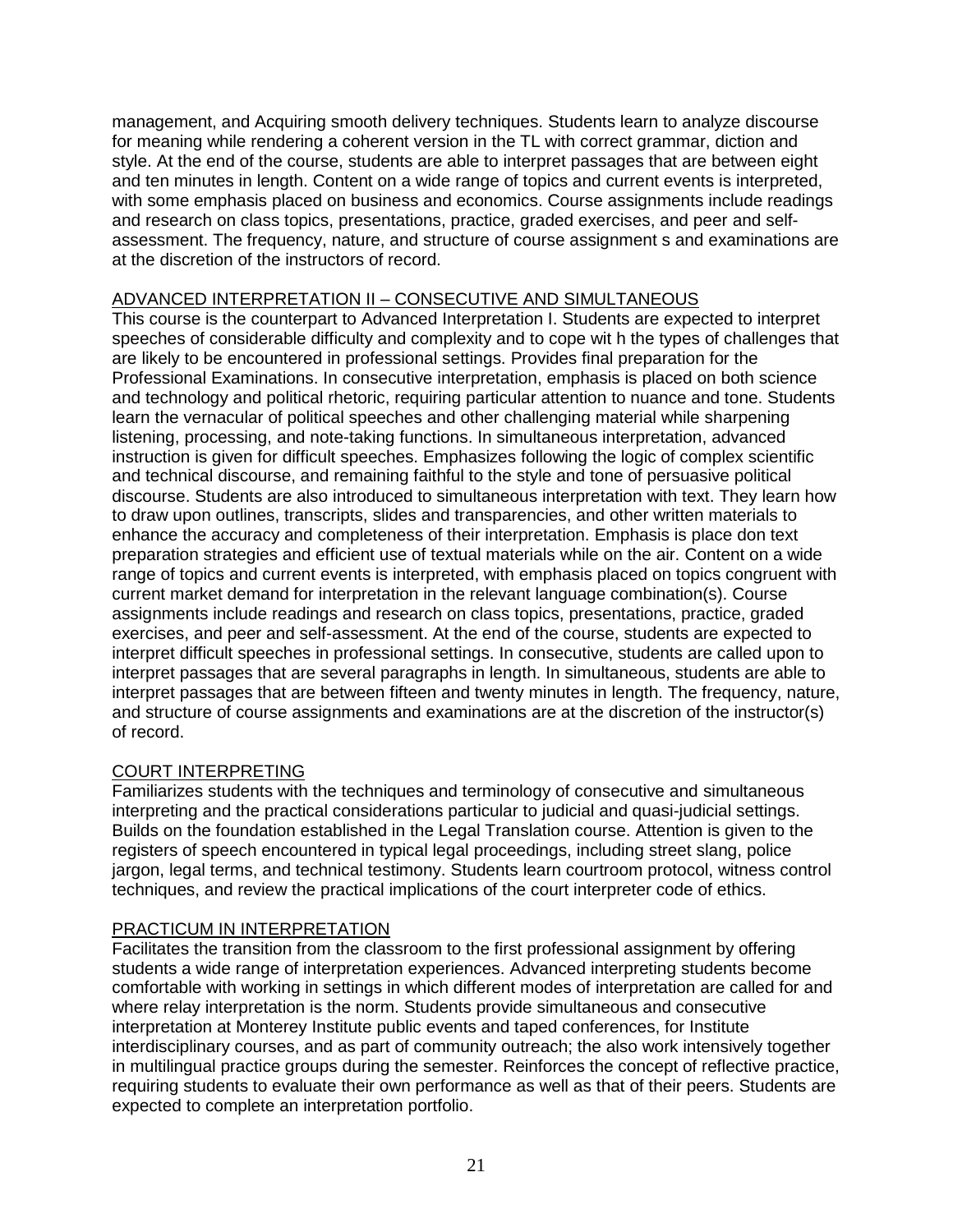## ACTION RESEARCH IN INTERPRETATION STUDIES/PRACTICUM

Establishes a theoretical foundation for a career in interpreting through enculturation in the community of professional practice. Introduces students to the interdisciplinary field of Interpretation Studies through multiple perspectives, including readings, classroom discussions, and interactive lectures by professors and guest speakers. Gives a general overview of past and present research and discusses why and how theory can be leveraged to enhance professional practice. Provides a multilingual forum for cognitive apprenticeship grounded in Schon's concept of the reflective practitioner. Creates an environment in which students can reflect on their learning experience and thus develop the skills required for consecutive and simultaneous interpretation more efficiently and effectively. Drawing on the Practicum in Interpretation and language-specific interpretation classes, students identify salient areas of emphasis in their own interpreting, and design and conduct action research projects aimed at developing their expertise. Research results are presented in class for peer discussion and feedback. Students are expected to complete an action research proposal project that includes a 10-page paper.

#### PUBLIC SPEAKING FOR INTERPETERS

Increases flexibility of students' expression while they learn to speak before an audience. In the first four weeks students read texts as written, varying their presentations as appropriate to the subject matter; in the second four weeks they paraphrase from English to English, transmitting the complete message of the original text through changes in vocabulary and structure. Throughout the course students complete projects in vocabulary study and text analysis.

#### TRANSLATION AND INTERPRETATION AS A PROFESSION

This course is designed as a series of interactive workshops and presentations by guest speakers/presenters facilitated by the instructors. It also avails itself of workshops offered by GSTI Career Development. The goals for the course are: Enhance professional identity as interpreter and/or translator; Build practical knowledge of professional practices, organizations, institutions in the industry; Identify and pursue professional opportunities and trends; Become familiar with the community of professional interpreters through interaction with members of the profession, professional organizations and institutions in the language industry; Devise and execute a Career Management Action Plan (CMAP) and develop related tools (e.g. resume, invoice form, job-lead tracking system, network strategy).

## **NEW YORK UNIVERSITY**

School of Continuing and Professional Studies Milena Savova, Director Foreign Languages, Translation, and Interpreting 10 Astor Place, Suite 505 New York, NY 10003 212-98-7030, -7028 To register: 212-998-7171 Information: 212-998-7200; 888-998-7204 [http://www.scps.nyu.edu/areas-of-study/foreign-languages/professional-certificates/court](http://www.scps.nyu.edu/areas-of-study/foreign-languages/professional-certificates/court-interpreting.html)[interpreting.html](http://www.scps.nyu.edu/areas-of-study/foreign-languages/professional-certificates/court-interpreting.html) [scps.foreignlanguages@nyu.edu](mailto:scps.foreignlanguages@nyu.edu)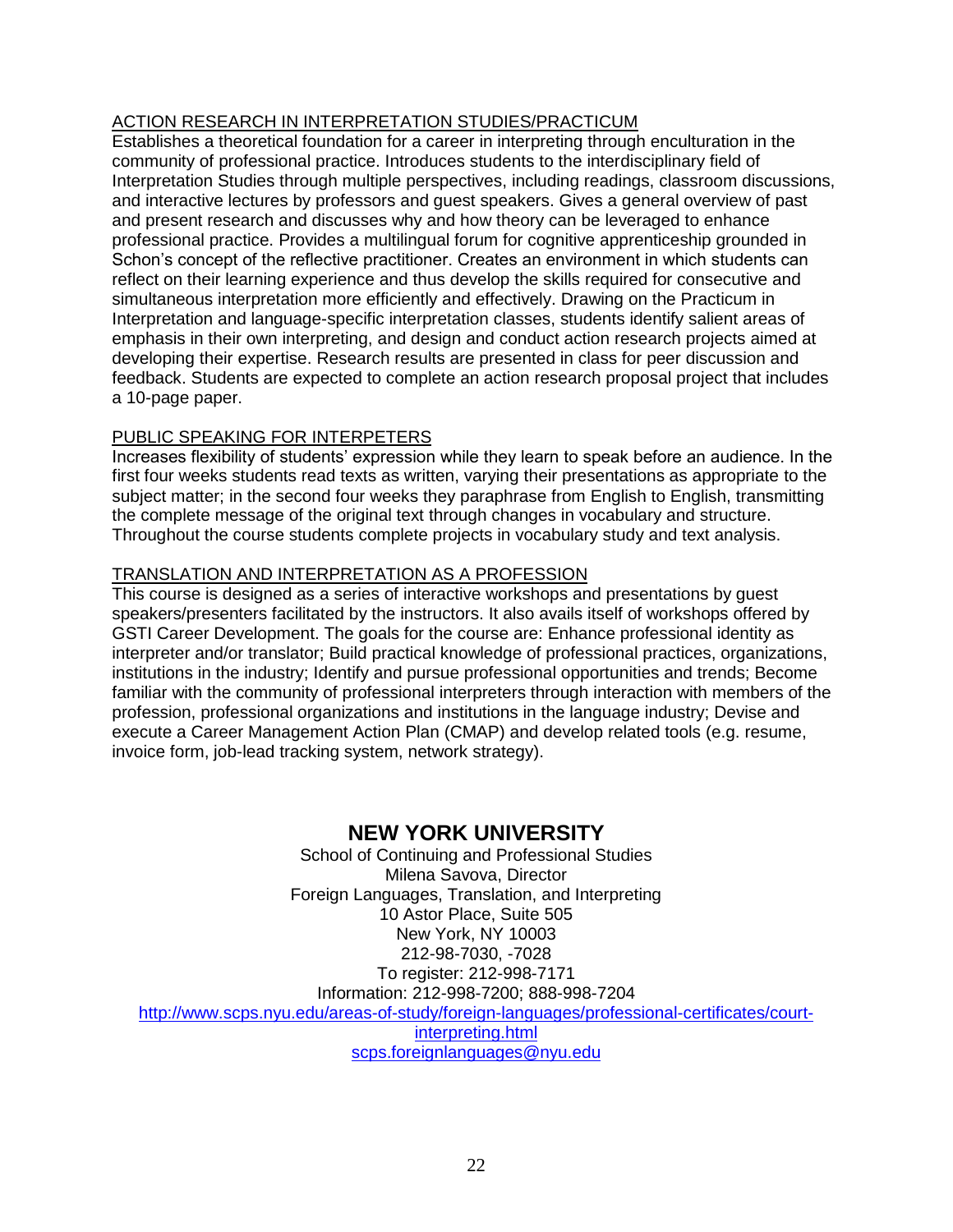#### **Certificate in Court Interpreting (Spanish/English)**

This program is designed for individuals with a mastery of both languages. As a prerequisite to entering the program, all prospective students must pass an oral proficiency test both in Spanish and English to determine their linguistic competence and general cultural preparation.

Certificates are awarded to students who successfully complete the following courses with an average grade of B or better:

| Fundamentals of Court Interpreting | Consecutive Interpreting     |
|------------------------------------|------------------------------|
| <b>Court Procedures</b>            | Simultaneous Interpreting I  |
| Translation for Interpreters       | Simultaneous Interpreting II |

#### **Course Descriptions**

#### **X27.9601 FUNDAMENTALS OF COURT INTERPRETING**

This course addresses the role and function of the court interpreter, ethical issues, the identification of reference materials, and approaches, sight translation, note-taking skills, consecutive interpreting, simultaneous interpreting, translation for interpreters, tape transcription, and other topics.

#### **X27.9602 COURT PROCEDURES**

#### **X27.9607 CONSECUTIVE INTERPRETING**

Carefully monitored weekly assignments cover the fundamentals of consecutive interpreting. Using taped material of simulations and actual court case trials, students gain valuable handson experience. The class may be taken as part of the Certificate in Court Interpreting Program or as a stand-alone courser with prior approval by the Translation Studies coordinator.

#### **X27.9608 SIMULTANEOUS INTERPRETING II**

This course provides advanced training in simultaneous interpreting. Classes are held in the Language Laboratory where, with the help of an instructor, students master the techniques of fluent and accurate simultaneous interpreting. Using criminal court and civil court proceedings, you expand your vocabulary and improve your comprehension and speed.

#### **X27.9610 SIMULTANEOUS INTERPRETING I**

This course provides an introduction to a variety of simultaneous interpreting techniques and skills including shadowing, paraphrasing, décalage, queuing, dual-task training, voice control, and note-taking.

#### **X27.9611 TRANSLATION FOR INTERPRETERS**

This course covers both the translation of standard legal documents and the transcription and translation of court-related audiotapes. The instructor reviews classic translation techniques, resources, and the principles and skills required for transcription/translation.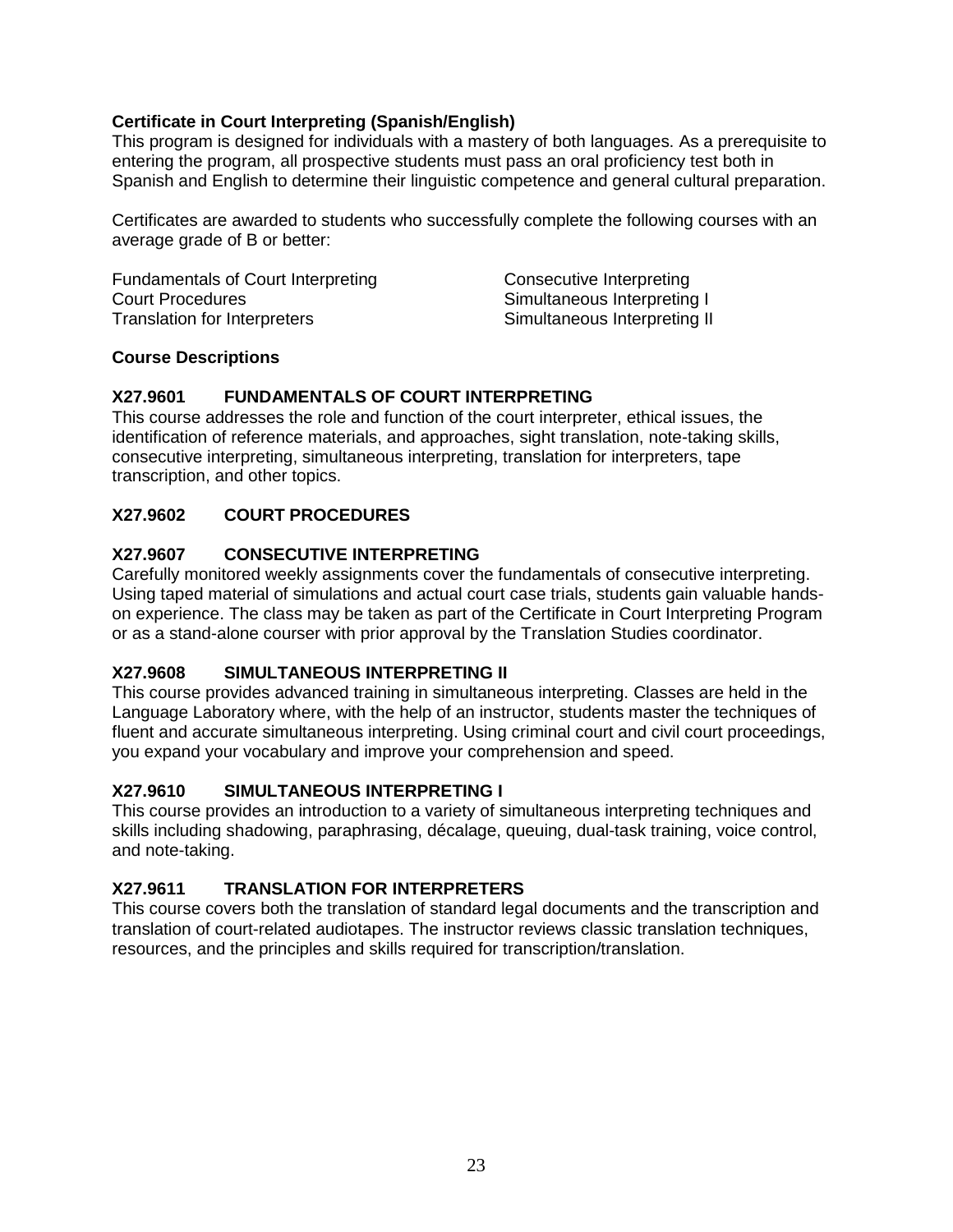## **RUTGERS UNIVERSITY**

Department of Spanish & Portuguese Translation & Interpreter Program Carpender House/Douglass Campus 105 George Street New Brunswick, NJ 08901-1414 732-932-9323 FAX: 732-932-9837 <http://span-port.rutgers.edu/> E-mail: [TIprogram@spanport.rutgers.edu](mailto:TIprogram@spanport.rutgers.edu)

For course descriptions; [http://span](http://span-port.rutgers.edu/index.php?option=com_content&task=view&id=200&Itemid=145)[port.rutgers.edu/index.php?option=com\\_content&task=view&id=200&Itemid=145](http://span-port.rutgers.edu/index.php?option=com_content&task=view&id=200&Itemid=145)

For schedule of courses:<http://www.acs.rutgers.edu/soc>

- 1. Choose bottom half of screen
- 2. Select New Brunswick for Campus Location
- 3. Select Graduate or Undergraduate for Level of Study, and
- 4. Select the term desired of Semester Term
- 5. When next page comes up, select "Spanish" as subject area

NOTE: Some courses are available at both the undergraduate and graduate levels, so check both listings.

#### Certificate in Spanish-English and English-Spanish Translation and Certificate in Spanish-English Translation/Interpreting

OBJECTIVE: To provide students the opportunity to gain competence in Spanish-English and English-Spanish translation. This program will train students in a skill which can be applied to future employment in connection with such major fields as Business, Health, Journalism and Legal Services. This certificate is offered to students who complete 19-21 credits in the courses listed below; a 3.5 or better grade point average for the entire sequence is required, with a minimum of B in all courses (except 01:940:401 and 402, which require B+ or better). For the Certificate Translation/Interpreting, the three courses in interpreting (475, 477, 487) are required. Prerequisite Course: 01:940:401 Advanced Translation I; 3 credits

#### Core Courses:

| 01:940:402   | <b>Advanced Translation II</b> | 3 credits   |
|--------------|--------------------------------|-------------|
| 01:940:471*  | Internship in Trans/Inter 1    | 3 credits   |
| 01:940:475   | Interpreting                   | 3 credits   |
| 01:940:476** | Legal Translation              | 1.5 credits |
| 01:940:477** | Court Interpreting             | 1.5 credits |
| 01:940:478   | Theory & Practice of Trans.    | 3 credits   |
| 01:940:479   | <b>Translation Workshop</b>    |             |
| 01:940:486** | Medical/Technical Trans.       | 1.5 credits |
| 01:940:487** | Hospital/Community Inter.      | 1.5 credits |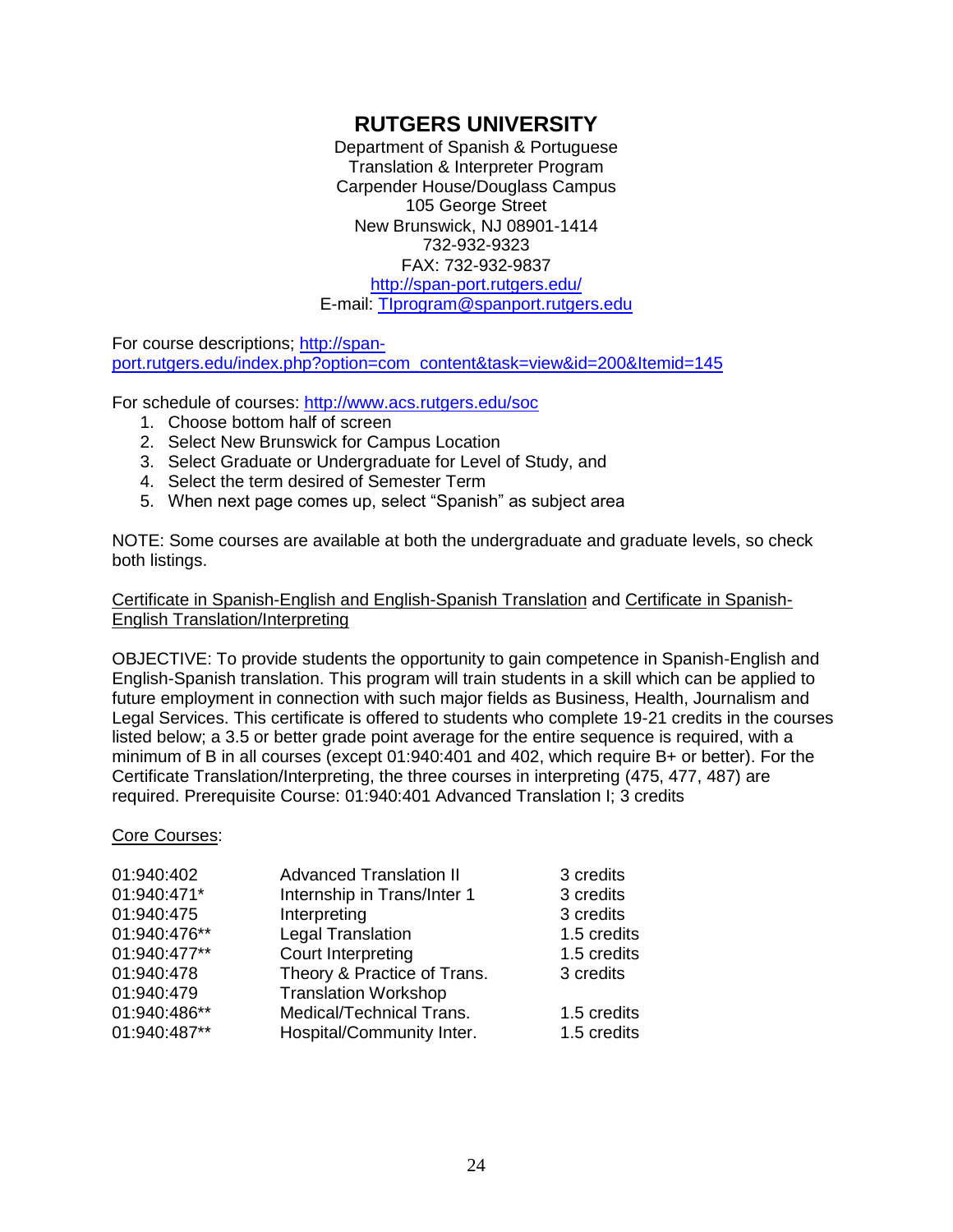Linguistics Courses:

| 01:940:363 | Hispanic Bilingualism       | 3 credits |
|------------|-----------------------------|-----------|
| 01:940:364 | Structure of Modern Spanish | 3 credits |
| 01:940:419 | Hispanic Dialectology       | 3 credits |

Total Credits: 19-21

\*Flexible assignment based on individual student background. May be waived for practicing translator/interpreter.

\*\*Courses offered in summer session. With prior approval may be counted in lieu of core course.

#### **Course Descriptions**

#### **01:940:326 ADVANCED COMPOSITION & INTRODUCTION TO TRANSLATION STUDIES**

Continued development of reading and writing skills and oral proficiency. Detailed rhetorical analysis and discussion of writing techniques using texts taken from various fields. Introduction to basic principles of translation studies and practice in translation. Prerequisite: p1:940:325 or equivalent or permission of department.

#### **01:940:401 ADVANCED TRANSLATION I (3)**

Introduction of the theory of translation and guidance in the use of materials essential to the translation process. Intensive practice in the translation of short texts in various fields from Spanish into English and English into Spanish. Not open to freshmen and sophomores. Prerequisites: with grade of B+ or better, 01:940:325, 326 and 01:355:101, or equivalent.

#### **01:940:402 ADVANCED TRANSLATION II (3)**

Intensive practice in the translation of short texts in various fields from Spanish into English and English into Spanish. Prerequisite: 01:940:401 or equivalent.

#### **01:940:471 INTERNSHIP IN TRANSLATION/INTERPRETATION**

Supervised training in a business firm, court, social service agency, or government office. Weekly discussions of specific texts and problems arising from the fieldwork experience. Supplementary written and laboratory assignments. Rec. 1 hr., field work 2 hrs. per credit. Maximum of 3cr. Prerequisite: Spanish 401 with a grade of B+ or better. Pre- or co-requisite, Spanish 402 or Spanish 475 and permission of department. (Applications available in department office).

#### **01:940:475 INTERPRETING (3)**

Introduction of theory and practice of liaison, consecutive and simultaneous interpretation. Spanish-English and English-Spanish. Intensive classroom and language laboratory exercises. Prerequisites: 01:940:401 and 402. With permission of department Spanish 402 may be taken as co-requisite.

#### **01:940:476 LEGAL TRANSLATION (1.5)**

Practice sight and written translation of legal documents, court records, and language of courtroom procedures. Spanish-English and English-Spanish. Pre- or co-requisite: 01:940:401.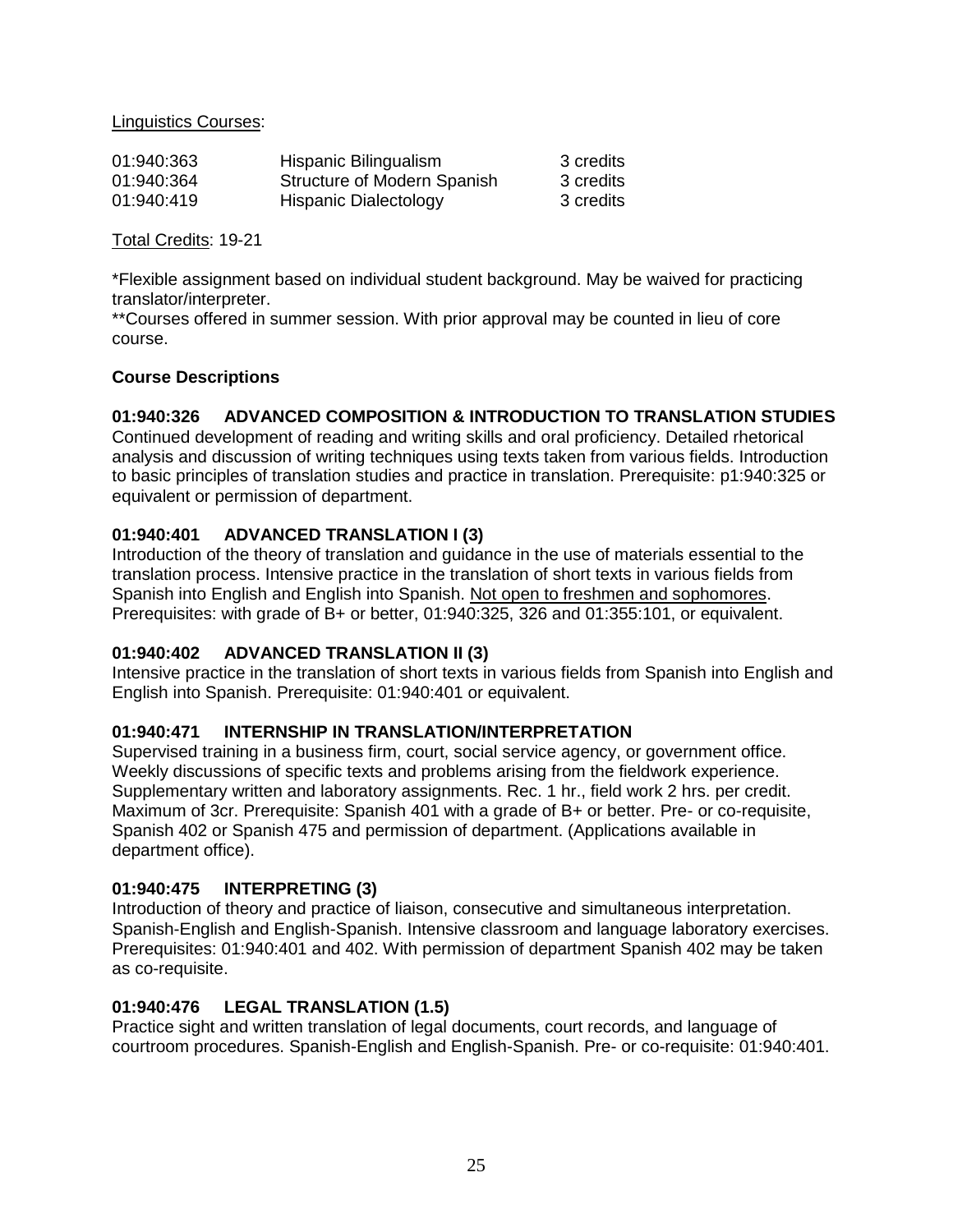### **01:940:477 COURT INTERPRETING (3)**

Intensive practice in interpretation of courtroom and other legal procedures. Development of bilingual legal glossary. Review of New Jersey and federal standards for interpreters. Pre- or corequisite: 01:940:475.

### **01:940:478 THEORY AND PRACTICE OF TRANSLATION (3)**

Introduction to translation studies. Application of linguistic theory and computer technology of translation. Intensive practice in non-literary and literary translation, including narrative and theater. Prerequisites: 01:940:401, 402 with a grade of B+ or better. With permission of department Spanish 402 may be taken as a co-requisite.

### **01:940:479 TRANSLATION WORKSHOP (3)**

Intensive practice in advanced translation, Spanish to English and English to Spanish. Nonliterary and literary texts. Individual and group projects, with emphasis on translation into the native language. Prerequisites: Spanish 401, 402 with a grade of B+ or better. With permission of department, Spanish 402 may be taken as co-requisite.

### **01:940:486 MEDICAL/TECHNICAL TRANSLATION (1.5)**

Practice in translation in such areas as medical, pharmaceutical, communications, computers and science textbooks. Development of specialized glossaries. Spanish-English and English-Spanish. Pre- or co-requisite: 01:940:401 or permission of department.

### **01:940:487 HOSPITAL/COMMUNITY INTERPRETING (1.5)**

Theory and practice of hospital, medical and other sensitive community interpreting roles. Development of specialized glossaries. Field assignments in area hospital sand clinics. Prerequisites: 01:940:402 or 475 or 486, or permission of department.

### **01:940:502 ADVANCED TRANSLATION (3)**

Intensive practice in the translation of short texts in various fields from Spanish into English and English into Spanish, with emphasis on technical, legal, and literary translation. Discussion of translation theory and research methods, including use of the Internet. Introduction to use of computer-aided translation software (SDL-Trados).

### MA in Spanish: Option in Translation/Interpreting

**Purpose**: This program provides advanced training for translators and interpreters who are or will be employed in a variety of fields. Includes practice in non-literary and literary translation, with emphasis on Spanish to English or English to Spanish.

The MA in Spanish (Option in Translation) is considered to be a terminal degree, in that it does not automatically lead to a consideration for the PhD. For the student who wishes to seek admission to the PhD program in **literature or linguistics** after having completed the MA (Option in Translation), s/he must apply to the PhD program through the normal application process. If the student wants to switch programs before completing the MA (Option in Translation), s/he must re-apply to the new program through the normal application process.

**Admission Requirements**: Students are admitted on the basis of undergraduate records, letters of recommendation, appropriate score on the Graduate Record Examination (native speakers of English and Spanish) and TOEFL (native Spanish speakers from abroad), and demonstrated competency in both English and Spanish. Applicants should have the fluency of an educated native speaker of their first language and a competency approaching near-native in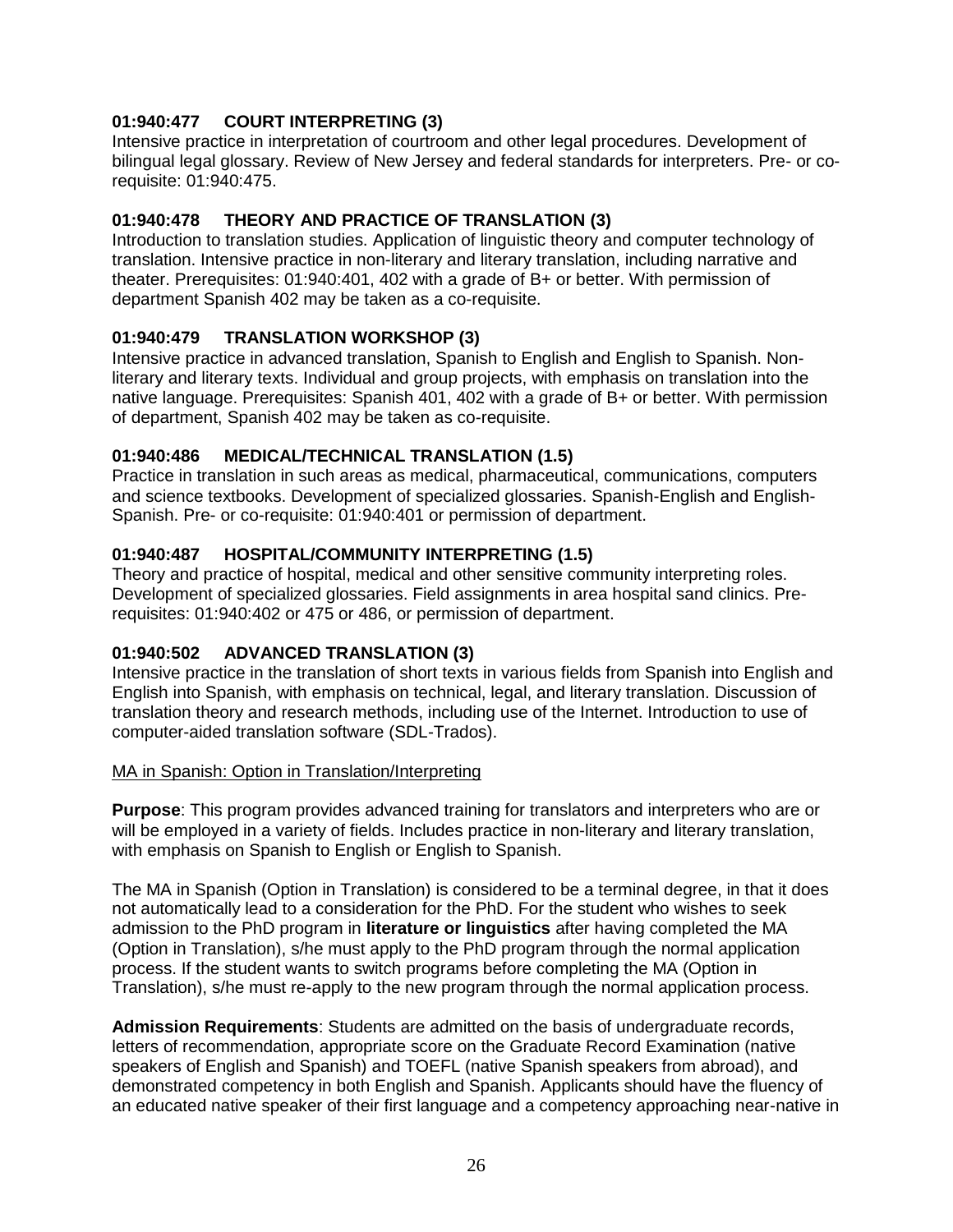the language from which they will translate. The undergraduate major need not be Spanish (or English, for foreign students from Spanish-speaking countries) but should be related to the intended field of translation. Applicants must submit a personal statement of approximately 500 words in both Spanish and English in which they outline their relevant background and their reasons for pursuing the masters option in translation.

**Degree Requirements**: Students must complete twenty-four credits of course work and an additional six credits of either a translation thesis or practicum. Course work may include twelve credits of undergraduate courses at the 300-400 level (generally numbered no lower than 400), subject to approval by the Graduate Director.

**01:940:401 Advanced Translation I (3 cr.)** (This course will not be counted in the degree but may be required of some students as a prerequisite).

#### **Core Courses**:

#### **Translation/Interpreting**

12 cr. - 18 cr., of which at least 3 cr. must be interpreting. (This latter requirement is waived for practicing interpreters) 01:940:471 Internship in Translation/Interpreting (BA) (This 1-3 credit option will be required of degree candidates who do not have experience as practicing translators or interpreters.) 01:940:476 Legal Translation (1.5 cr.) 01:940:477 or 16:617:535 Court Interpreting (3 cr.) 01:940:486 Medical/Technical Translation (1.5 cr.) 01:940:487 Hospital/Community Interpretation (1.5 cr.) 16:940:502 Advanced Translation (3 cr.) 16:617:531, 532 Computer-Assisted Translation (1.5 cr., 1.5 cr.) 16:940:563 Theory and Practice of Translation (3 cr.) 16:940:575 or 16:617:533 Interpreting (3 cr.)

### **Linguistics/Literary Theory (minimum of 3 cr.)**

| 16:940:584 | Spanish Syntax (3 cr.)  |
|------------|-------------------------|
| Ωľ         |                         |
| 16:940:612 | Literary Theory (3 cr.) |
| Ωľ         |                         |

16:940:579 Translation Workshop (3 cr.)

Other appropriate linguistics/literary theory courses, taught within or outside the Spanish program, are subject to approval by the Graduate Director. (Students who have had a substantial concentration of linguistics courses as an undergraduate may waive this requirement).

#### **Literature/Culture/Specialized Field (maximum of 6 cr.)**

All degree candidates must have some study abroad or life experience in both English-speaking and Spanish-speaking countries. For native speakers of English, this requirement may be met through six credits taken in the Department's Summer Study in Spain Program or other appropriate program.

For foreign students coming from Spanish-speaking countries, this requirement may be met through appropriate English-language coursework within Rutgers University. (Possibilities include American Studies as well as offerings in the English Department).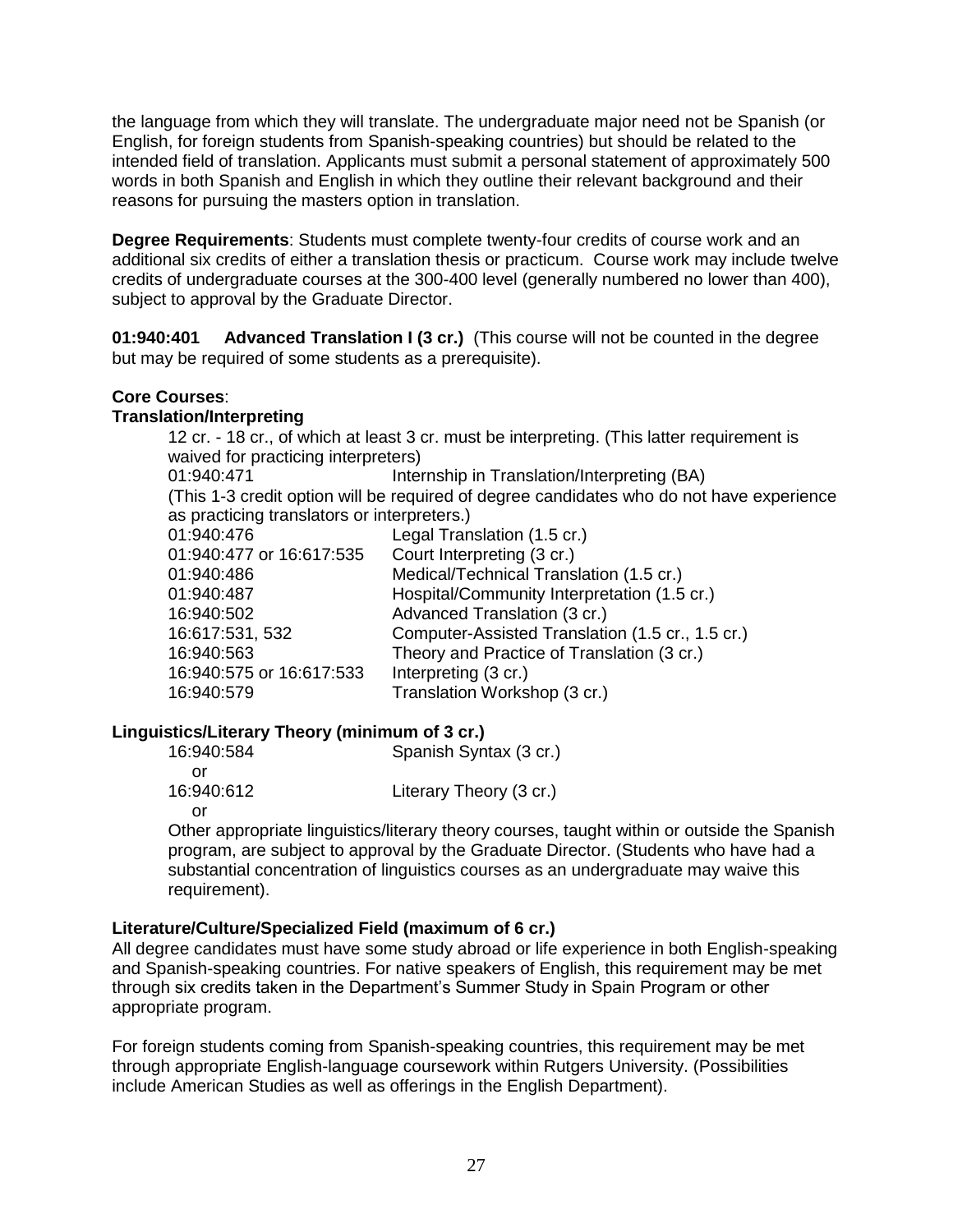Degree candidates who have already met the study abroad requirement may fulfill their literature/culture component through 400-level or graduate courses in Hispanic literature/culture or British/American literature/culture, subject to approval by the Graduate Director. Degree candidates who already have a substantial concentration in the relevant literature/culture area may choose additional translation/interpreting/linguistics or courses in a specialized field with approval of the Graduate Director.

#### **Elective in Field of Specialization (3 cr.)**

This is a flexible option, depending upon individual student need. The course may be outside the Graduate Program in Spanish, subject to approval by the graduate director.

**Language Requirement**: The foreign language requirement may be completed by taking two semesters of an approved foreign language (in addition to the twenty-four credits of required coursework), one semester of an appropriate intensive course, or by passing a reading examination in the foreign language. The requirement will be waived for candidates who completed an undergraduate major in or are native speakers of a third language, or who had extensive study abroad experience in a relevant country. Approval of the Graduate Director is required.

**Examination**: The comprehensive examination for the translation option will be based on coursework and will include translation. The exam must be taken before beginning the thesis. The exam lasts six hours and is administered in two parts on a single day with the following format:

#### Morning

a. Theory of Translation or Interpreting: Choice of one of two questions.

b. Choice of one of two questions based on other coursework.

#### Afternoon

a. Translation - Literary. Spanish to English or English to Spanish. (Language B to Language A).

b. Translation - Non-literary. Spanish to English or English to Spanish. (Language A to Language B).

**Grading Policy**: Each question is graded independently by three faculty members appointed by the graduate director. If a faculty member assigns a failing grade (i.e., below 70%) on any question, the faculty member will submit an explanation in writing. All scores are averaged. If any one grade deviates ten points or more from the other two grades on any one question, it will be eliminated.

- In order for the exam to be judged passing, the candidate's answers must average 80% (i.e., be of B quality) or better.
- If the examination average falls between 75% and 79%, the Graduate Director will call a meeting to discuss the examination and the Graduate Faculty will make a recommendation.
- If the examination average falls below 75%, the examination is considered an automatic failure.
- Faculty members will normally grade questions within thirty working days of the completion of the examination. The Graduate Director will then convey the results to the candidate in writing.
- In the case of a failure, the candidate may meet with the Director, the Chair, or other appropriate faculty to discuss the examination.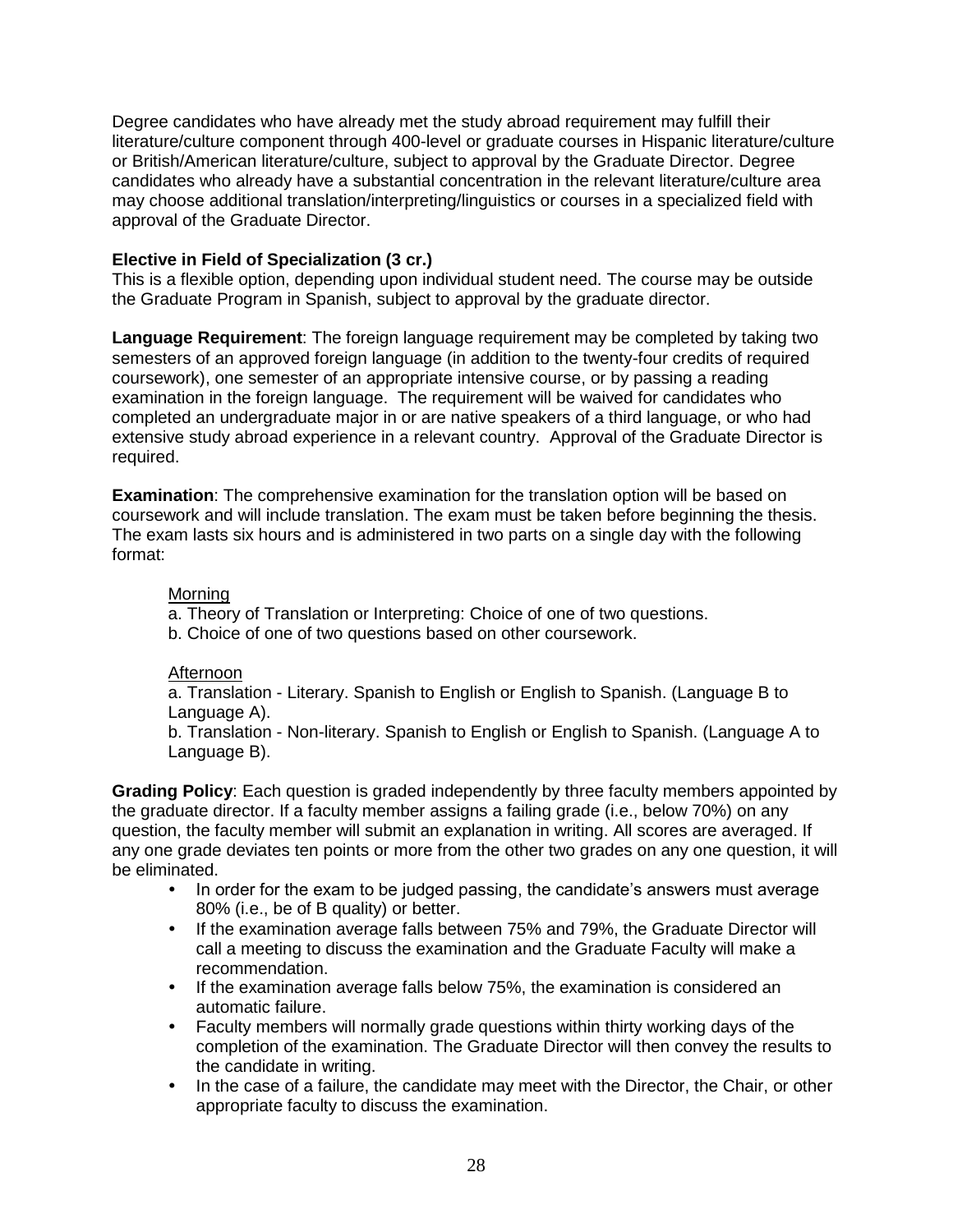#### **Guidelines for Translation Projects and Thesis**

The source text of individual projects will be selected by the student in consultation with the course instructor or thesis director. In general, texts chosen for projects should not be ones previously translated to the target language. (There are bibliographies in the library and on Internet to assist in verifying what works have previously been translated).

In the case of the Master's thesis in translation, the project will include an introduction to the source text. If the text selected is under copyright, the thesis should include written authorization for its translation or evidence of efforts to obtain such authorization. Translation projects should be prepared on a word processor to facilitate revision from first draft through final version. The text of the translation should coincide, page by page, with the source text. Both texts must be submitted for evaluation. Like other Master's theses, a translation thesis will be evaluated be a faculty committee. Whenever possible, the committee will include someone with particular expertise in the subject of the source text (e.g., a professor of Economics for a text in that field).

#### **Guidelines for the Practicum (940:669-670)**

Students receive letter grades for Practicum credits. That grade is assigned by the faculty member directing the individual work. In this respect, work in progress is treated as independent study.

Master candidates, who wish to use Practicum credits (minimum of six) in lieu of a thesis, must file the relevant application form in the Department and submit a final project to the Graduate Director. The project should be reviewed by a reader in addition to the faculty member who directs the work; the reader may be Rutgers faculty or may be a qualified professional from outside the university. The reader will be invited by the candidate and director to offer suggestions/corrections related to the project and will be asked to submit a signed/dated note for the student's file indicating that he or she has reviewed the work. No formal defense of the practicum project is required.

#### **Course Descriptions**

#### **16:617:531 INTRODUCTION TO COMPUTER ASSISTED TRANSLATION**

Discussion of translation memory, storage of term bases, and file maintenance for CAT tools. Introduction to major CAT software. Hands-on practice in computer lab. Students may work in the second language of their choice. Conducted in English.

#### **16:617:533 INTRODUCTION TO THEORY AND PRACTICE OF INTERPRETING**

Discussion of variant modes of interpreting (consecutive, simultaneous, liaison) and specific fields (medical, legal). Shadowing, note taking, public speaking; consecutive, liaison and simultaneous interpreting. Principal target language is Spanish; other languages to be offered based on student demand and availability of qualified instructors. Credit is not given for this course and 16:940:575.Pre-requisite: Prior study or experience in translating and/or interpreting, or permission of WLI.

#### **16:617:535 COURT INTERPRETING**

Code of ethics. Review of court procedures and basic English legal terminology. Development of terminology in target languages. Presentation of mock trials. Intensive practice in consecutive interpretation from target language to English, simultaneous interpretation from English to target language, sight translation and bilateral translation. Pre-requisite: 16:617:533, or special permission. Credit not given for 01:940;477 and 16:617:535. Principal target language is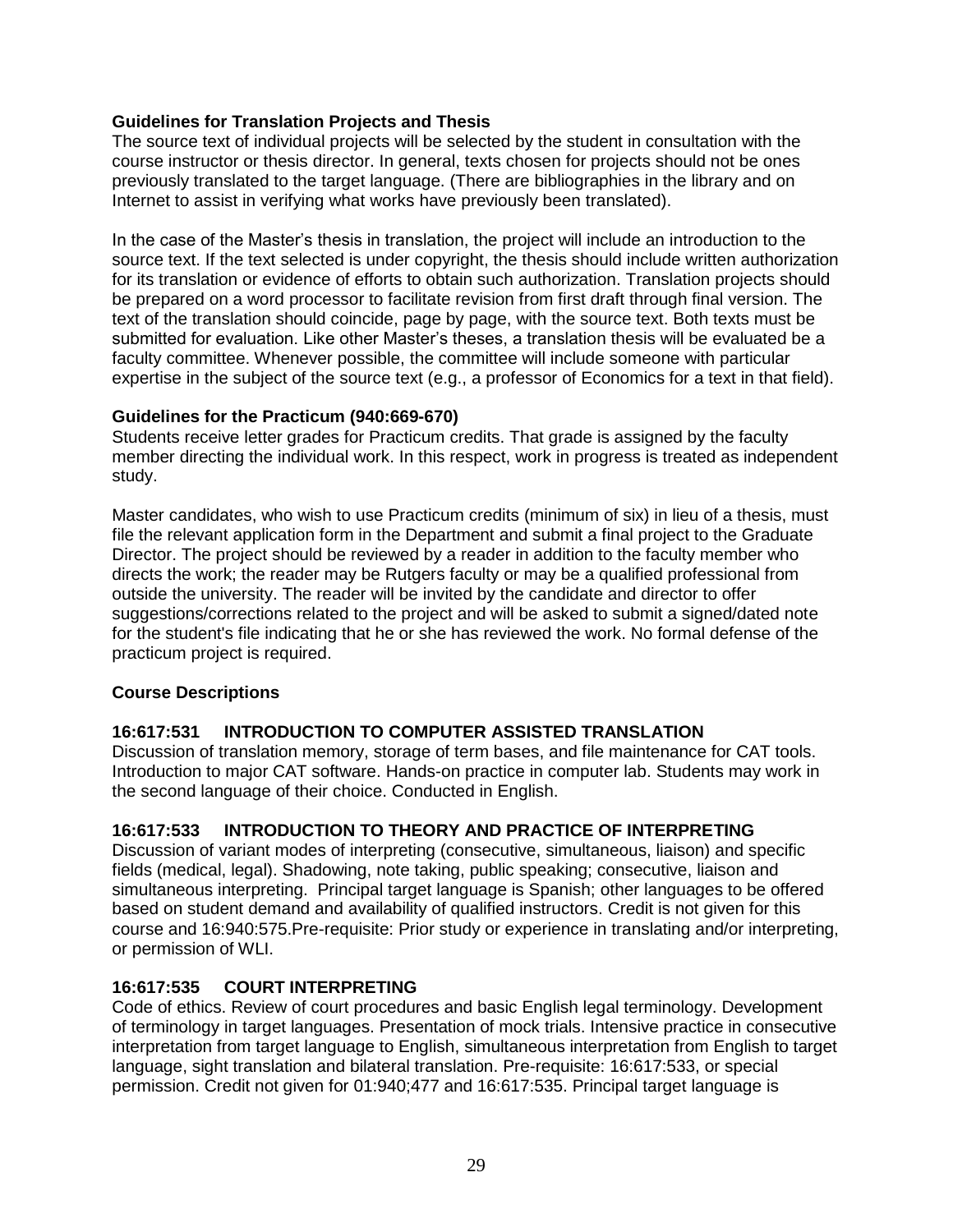Spanish; other languages to be offered based on student demand and availability of qualified instructors.

### **16:940:502 ADVANCED TRANSLATION**

Intensive practice in the translation of short texts in various fields from Spanish into English and English into Spanish, with emphasis on technical, legal, and literary translation. Discussion of translation theory and research methods, including use of the Internet. Introduction to use of computer-aided translation software (SDL-Trados).

## **SAN FRANCISCO STATE UNIVERSITY**

Eric Bishop, Program Director College of Extended Learning 835 Market Street, 6th Floor San Francisco, CA 94103-1901 415-817-4223 FAX 415-817-4299 [brahman@sfsu.edu](mailto:brahman@sfsu.edu) <http://www.cel.sfsu.edu/interpretation/>

### Spanish/English Interpretation Certificate Curriculum, Legal/Court

The Spanish/English Interpretation Certificate Program is designed to develop the interpreting skills necessary for performance as a Spanish/English interpreter in the courts, in state agencies, and in the medical evaluation system of workers' compensation. It is specifically designed to prepare participants to pass the State of California Court Interpreter Certification Exam. The program faculty are state-certified court interpreters.

### Required Courses:

## **FL 400 INTRODUCTION TO INTERPRETING**

This intensive introductory course is designed for students who want to develop their English/Spanish skills in the field of legal/court interpretation and the medical evaluation system of workers' compensation. Following exercises to enhance memory and mental agility, students will learn interpreting theory. The fundamentals of simultaneous, consecutive and sight interpretation will be introduced with an emphasis on the criminal justice system and vocabulary development. This course is a comprehensive introduction to the language skills required to pass the state interpreter examinations

## **FL 401 SIGHT TRANSLATION**

This course is designed to assist students in understanding legal and other written documents commonly used in civil and criminal courts and to translate these documents orally in the target language in a public situation. The emphasis is on legal vocabulary development in both Spanish and English using legal documents from a variety of Spanish-speaking countries. Literary and current events are also used when appropriate. Tone, proper register, delivery and accuracy are stressed.

## **FL 403 CONSECUTIVE INTERPRETATION I**

This course emphasizes the acquisition of skills in the consecutive mode of interpretation in legal proceedings such as arraignments, pretrial hearings, depositions, trials and administrative hearings. In class practice sessions and assignment are used to develop memory, acquire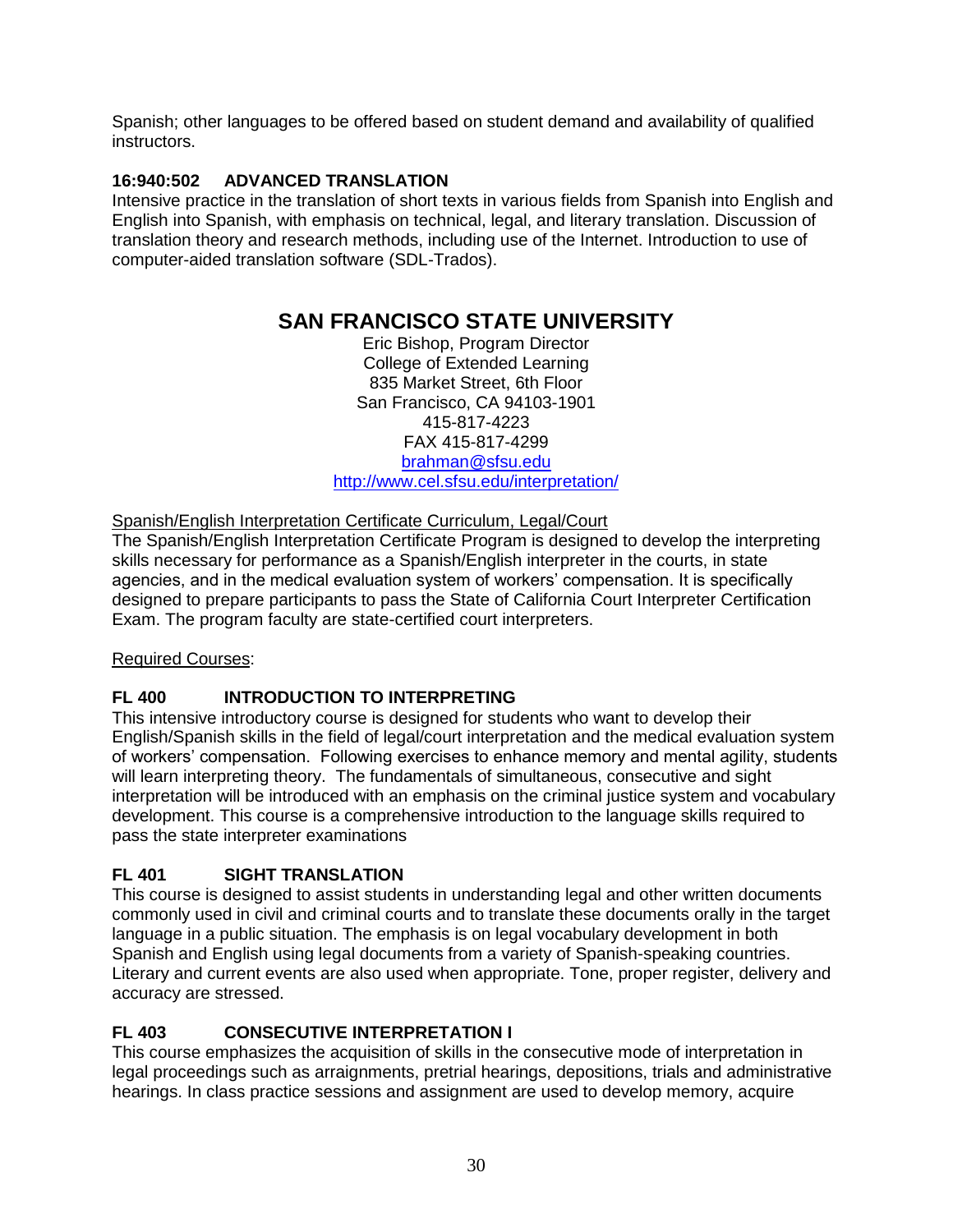relevant courtroom terminology, develop familiarity with idiomatic expressions and slang likely to be used by Spanish speaking witnesses and defendants, and to discuss ethical issues and courtroom protocol Material will include courtroom scripts and tapes.

## **FL405 CONSECUTIVE INTERPRETATION II**

This course provides advanced practice in the consecutive mode of interpretation in legal proceedings including pretrial hearings, preliminary examinations, motions and trials in state and federal courts, as well as depositions, medical/psychiatric examinations and Administrative hearings. Material is more complex than in FL 403. Emphasis is on extended recall, communicating nuances, maintaining register and equanimity in more demanding situations. Inclass practice sessions are designed to improve memory, learn note-taking when appropriate and Acquire relevant terminology.

## **FL 407 SIMULTANEOUS INTERPRETATION I**

This course emphasizes the development of simultaneous interpretation skills from English to Spanish as practiced in legal proceedings. Students will practice with tape-recorded legal texts at a slow to medium rate of speech; develop skills in shadowing and simultaneous interpretation of legal texts (English to Spanish), increasing from 100 to 140 words per minutes. Continued acquisition of general legal vocabulary and ways to cope with unknown terms, memory lapses and loss of concentration are emphasized. Intensive laboratory practice sessions are included.

## **Fl 409 SIMULTANEOUS INTERPRETATION II**

This course provides practice in simultaneous interpretation skills from English into Spanish in more complex legal proceedings than in FL 407. Students practice with tape recorded legal texts at a moderate to fast rate of speech (140 words per minute and faster). Material used contains testimony of expert witnesses, legal motions, jury instructions, and other more complex material, and requires acquisition of specialized terminology such as forensic pathology. Other courses:

## **FL 9914 ADVANCED INTERPRETING & ORAL EXAM PREP**

This course is designed to prepare students to take the oral portion of the California Court Interpreter Examination for Spanish and English. This course is for students who possess the necessary expertise and proficiency in sight translation, consecutive interpretation, and simultaneous interpretation. Students will grapple with more difficult and technical texts. All three modes of court interpretation will be practiced during each class. Students will be tested every class to prepare for the oral exam.

## **SPAN 365 MEDICAL INTERPRETATION**

## **UNION COUNTY COLLEGE**

Interpreting Spoken Language Certificate Program Professor John DiFiore, Coordinator Elizabeth Campus E-706 12 West Jersey Street Elizabeth, NJ 07201 908-965-2345 [difiore@ucc.edu](mailto:difiore@ucc.edu) <http://faculty.ucc.edu/fineart-difiore>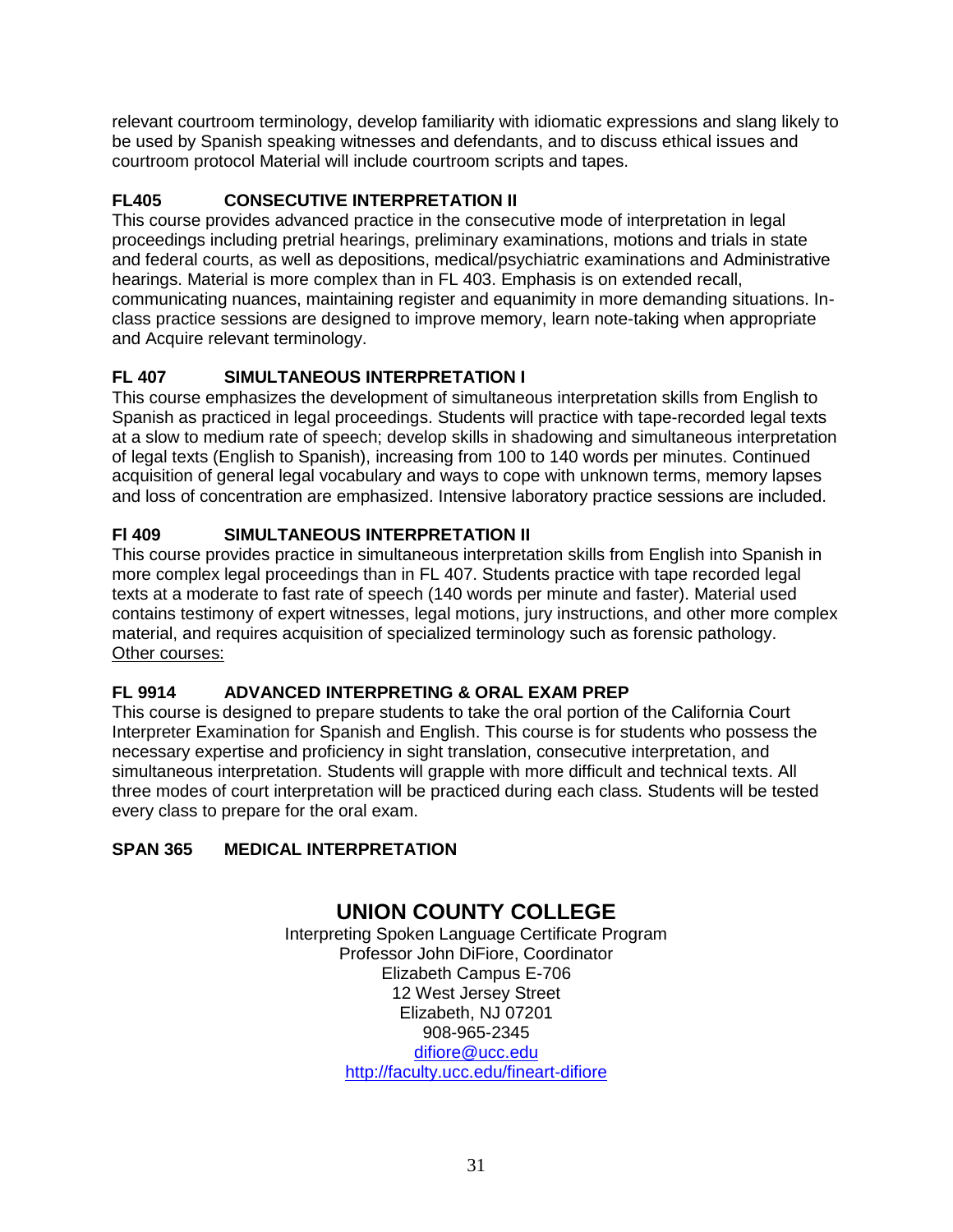The Interpreting Spoken Language Program trains bilingual individuals in the basic skills needed for professional work in interpreting and translating. Union County College offers three courses as part of a certificate program. Students from all language backgrounds may study in the program.

### **Course Descriptions**

## **INT 101 INTERPRETING I**

Focuses on the skills necessary for consecutive interpreting, the mode in which the student wits for the speaker to finish talking before interpreting into the target language. This is a slow and accurate form of interpreting that allows the class a chance to start to appreciate all the complexities of the interpreting process. Students become comfortable with their basic abilities as well. This mode of interpreting is also an important skill for working in certain court situations. The course is a prerequisite for continuing to study in the remaining two courses.

### **INT 102 INTERPRETING II**

Offers training in simultaneous interpreting and sight translation. Students gain at least a basic level of competence in simultaneously interpreting from one language to another, i.e. listening to one language while saying the same thing in the target language. Sight translation refers to the rendering of written text in the source language into spoken language in the target.

## **INT 105 THE ROLE OF THE INTERPRETER**

Provides students with valuable information about professional issues related to employment in the field of interpreting and translating. Students learn the ancillary skills for building a career as a free lance language professional.

## **TRN 101 INTRODUCTION TO TRANSLATION**

Gives students training and experience in translating written documents from a source language into a target language. Students learn to use dictionaries, and other reference tools in order to create accurate and faithful texts. Most work is done form other languages into English. Language consultants are used to evaluate texts the students produce in other languages. This course is worth three credits and is taken entirely online.

*EDITOR'S NOTE*: The interpreting courses are language neutral, i.e., they are taught in English and do not provide specific instruction in other languages. Students are ordinarily grouped by language so that language-specific activity in languages other than English is a function of a group process and does not include specific guidance from faculty. The Language Services Section strongly recommends that Spanish interpreters take courses offered specifically for Spanish interpreters at other institutions.

## **UNIVERSITY OF CALIFORNIA, RIVERSIDE**

UCR Extension

[http://www.extension.ucr.edu/academics/certificates/professional\\_interpretation.html](http://www.extension.ucr.edu/academics/certificates/professional_interpretation.html)

### Professional Interpretation and Translation—Spanish/English Certificate

Interpreters/translators are language specialists who relay concepts and ideas between languages. They must also understand the subjects in which they work in order to accurately convey information. This program was designed in response to the increasing demand for certified interpreters in the fields of law, medicine, business, education, immigration and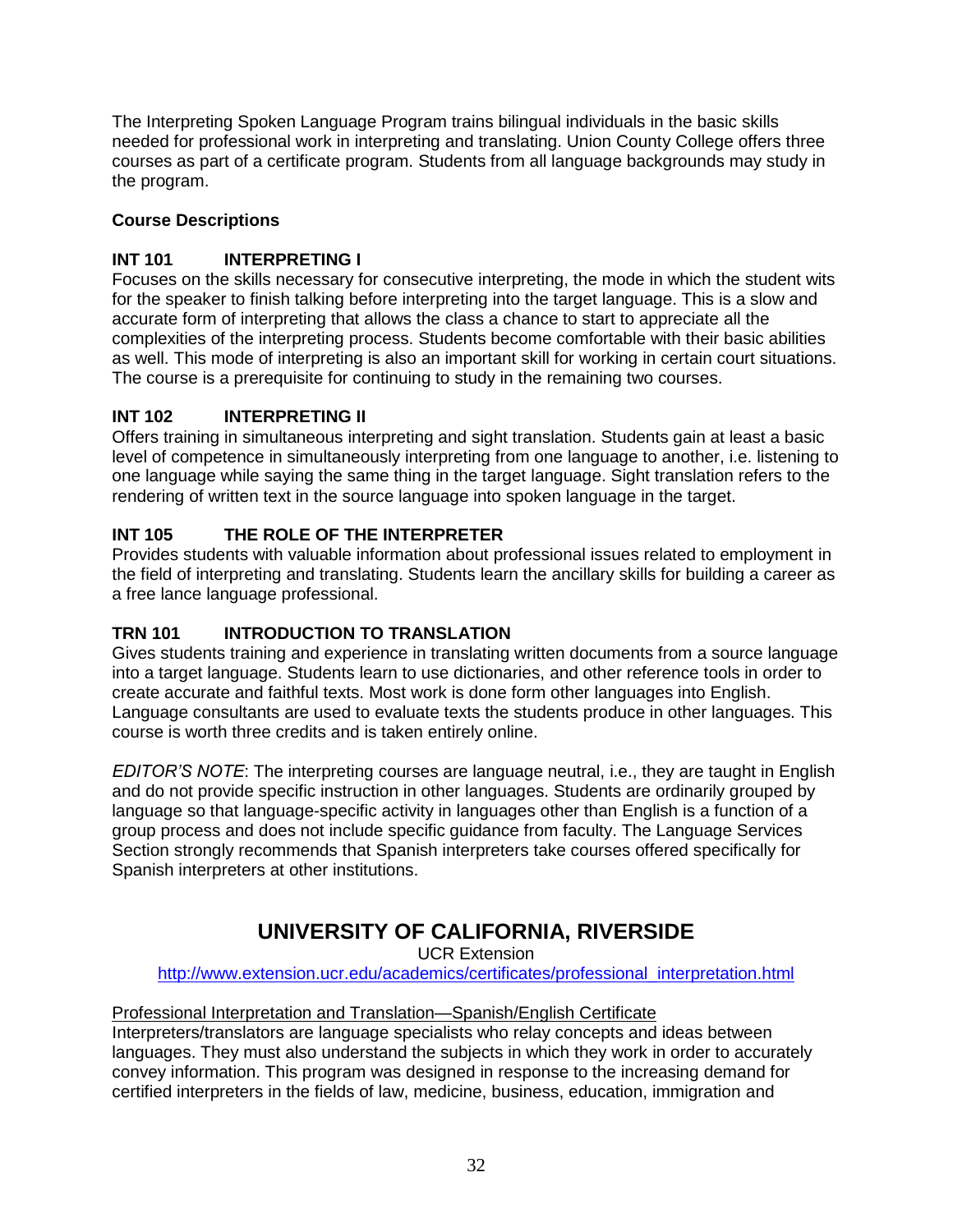conference interpreting. The program provides the necessary educational preparation to enter the professional field of interpreting and formal translation. This program focuses on the acquisition of specialized terminology, Spanish to English and English to Spanish vocabulary, and translation skills used in criminal and civil court matters. Besides learning all modes of interpretation, the program and courses provide training in the development of listening and memory skills, as well as note-taking techniques, public speaking and building a wide range of vocabulary. The program provides preparation for examinations required fore federal and state court interpretation and county agencies, as well as professional organizations. To earn this certificate, all five required courses must be completed with a grade of B- or better and the sequence indicated for a total of 17 units.

#### **Course Descriptions**

#### Required Courses:

### **LAW X443 THE U.S. COURT SYSTEM: AN OVERVIEW FOR LEGAL INTERPRETERS**

A general survey of criminal and civil courts and the various jurisdictions in which they operate. Explores basic legal concepts such as constitutional rights and search and seizure. Includes statutes and codes that court interpreters often encounter and discussion of related systems such as the probation departments and law enforcement agencies.

### **SPN X404 SIGHT TRANSLATION: ENGLISH TO SPANISH**

This course emphasizes the acquisition of appropriate Spanish to English vocabulary and translation skills used in criminal and civil court matters. Sight translation is stressed. Materials are drawn form areas that include constitutional rights, workers' compensation, depositions and other civil proceedings. Students are required to learn glossaries.

### **SPN X405 CONSECUTIVE INTERPRETATION**

Emphasizes consecutive interpretation as practiced in courts and adjudicatory hearings. Tapes, court transcripts and other legal documents will be used to teach the technique, and note-taking skills will be developed employing principally an adaptation of the Rozan Method. Materials include specialized glossaries.

### **SPN X404.5 SIMULTANEOUS INTERPRETATION**

Emphasizes simultaneous interpretation, a technique used in judicial proceedings. Shadowing, décalage and other memory retention techniques will be covered to help the student acquire the flow, register, target language grammar and vocabulary necessary for a professional level of interpreting. Lab work will be stressed.

### **SPN X404.3 PROFESSIONAL INTERPRETING: PROTOCOL AND ETHICS**

Focuses on ethical principles and standards in the interpreting profession. Complete and accurate interpretation, impartiality, confidentiality, dress code, preparedness, conflicts of interest, and the interpreters' code of professional ethics will be covered. Methods of instruction will include discussion, role playing, text readings and courtroom observations.

#### Also of interest:

#### **SPN X403.2 SPANISH READING AND WRITING SKILLS FOR BILINGUAL INTERPRETERS**

This course assists Spanish language speakers, who are at a high-intermediate proficiency level, in developing their reading comprehension, written and oral abilities. Instruction includes an emphasis on writing Spanish using appropriate vocabulary, syntax, stylistic patterns and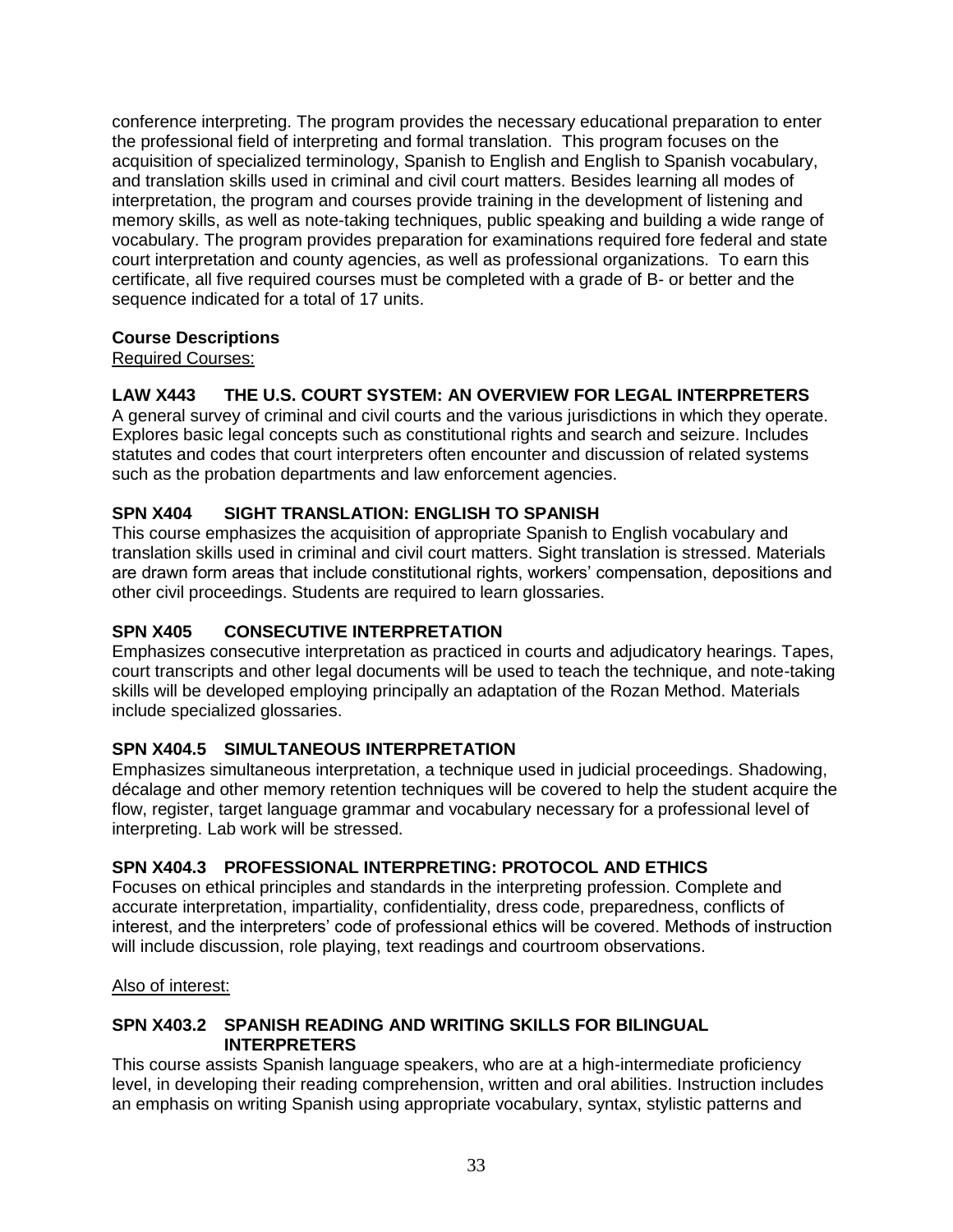grammar tenses. In-class activities include discussion of writing assignments and vocabulary development. The course should also benefit individuals who are pursuing interpreting and translation professions and want to strengthen their writing and translation skills.

#### **SPN 851.1 CALIFORNIA CERTIFIED COURT INTERPRETER WRITTEN EXAM PREPARATION**

This course provides an intensive language literacy overview of Spanish grammatical structures, legal terminology, and general Spanish vocabulary in preparation for the written exam. The exam preparation should benefit individuals who possess a certificate or expertise in professional interpretation and translation, or need improvement in written Spanish skills (including reading ability). Course activities include practice exams, a review of test-taking techniques and in-class reading analysis. Attention is given to the sight translation portion of the oral exam.

#### **SPN X404.4 INTERMEDIATE SPANISH GRAMMAR FOR INTERPRETERS AND TRANSLATORS**

Intended for bilingual students preparing to develop language skills for use in professions that require bilingual fluency, such as court interpreting and professional translation. A study of the basic rules of Spanish grammar. Topics include Greek and Latin prefixes as they pertain to Spanish words, parts of speech, sentence and paragraph structure and translation units.

#### **SPN X403 A PRACTICAL APPROACH TO SPANISH GRAMMAR FOR INTERPRETERS AND TRANSLATORS**

This course is intended primarily for native Spanish speakers with little or no formal education in the language and for bilingual students. Students develop language skills for use in professions requiring bilingual skills such as court interpreting and professional translation. This comprehensive program consists of the study and review of parts of speech, orthography, sentence structure and verbs.

## **UNIVERSITY OF MASSACHUSETTS, AMHERST**

UMass Translation Center 19 Herter Hall Amherst, MA 01003-9312 413-545-2203 Toll free: 877-77U-MASS FAX: 413-577-3400 [Umass.translation@umasstranslation.com](mailto:Umass.translation@umasstranslation.com) [http://www.umasstranslation.com](http://www.umasstranslation.com/)

Interpreter Studies Certificate

<http://www.umasstranslation.com/academics/interpreting-certificates/>

This program is intended for UMass undergraduates, although graduate students and nonstudents are welcome to apply as well. It is an introduction to the theory and practice of language interpreting, and open to any language pair. Students will learn about the history of interpreting, modes and theoretical models, ethics and standards, as well as skills & techniques to work as interpreters in a variety of settings. This program is not a certification (no such thing exists in the United States except for court interpreters in a few languages and ASL interpreters), but serves as basic preparation for future students and work in the field. Requirements are the two interpreting courses below, plus two 300+ level language courses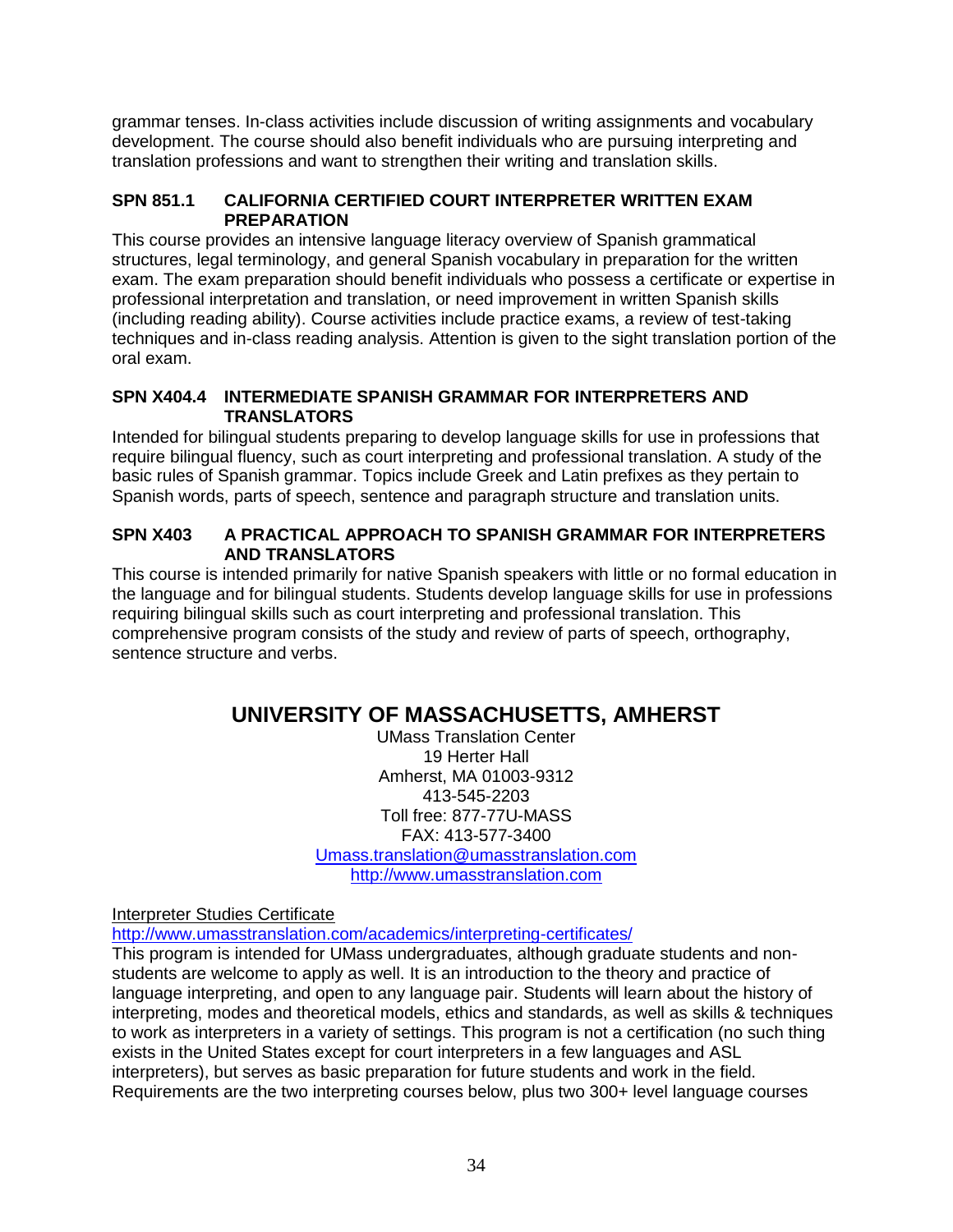and two 300+level courses focusing on non-American culture, politics, economics and/or business.

#### **Course Descriptions**

#### **ComLit 481 INTERPRETING RESEARCH AND PRACTICE I**

This is an introductory course in consecutive interpreting, particularly in the areas of medical, legal and conference interpreting. No prior experience in interpreting is necessary, but students must have a very strong command of English and at least one other language. During the first part of the semester we will focus on medical and legal interpreting as practiced in everyday settings (hospitals, clinics, courtrooms, lawyers' offices), and will begin to study note-taking. "Afterwards we will work almost exclusively with conference interpreting, using extensive notetaking. A single topic will be chosen by the class, and source recordings and texts will be related to this topic. We will also practice sight translation and public speaking, and will discuss ethics and standards of practice.

Students will learn and practice the basic tools for improving their interpreting skills, such as memory and concentration enhancement exercises, summarizing, clear enunciation, and strategies for dealing with cultural and linguistic problems. In the medical and legal sections, students will interpreter dialogues in role-play group formats and individually, and practice sight interpreting. In the conference interpreting section, students will interpret oral speeches from public lectures, radio addresses, news reports, and other sources related to the chosen topic.

### **ComLit 482 INTERPRETING RESEARCH AND PRACTICE II**

This is an introductory course in simultaneous interpreting. No prior experience in interpreting is necessary but students must have a very strong command of English and at least one other language. The class will focus mostly on practice, and students will also learn about the field of interpreting through several readings. Students who have never practiced interpreting before will work from their "weaker" language into their strongest; students with more practice can work both ways. We will also practice sight translation and public speaking, and will discuss ethics and standards of practice.

Students will learn and practice the basic tools for improving their interpreting skills, such as memory and concentration enhancement exercises, "chunking," summarizing, increasing lag time, clear enunciation, and strategies for dealing with cultural and linguistic problems. Students will interpret oral speeches from public lectures, radio addresses, interviews, news reports, and more. Students will also learn about the field in general, and how and when simultaneous interpreting takes place. Extensive use of interpreting equipment (booth and wireless) is included.

## **UNIVERSITY OF MINNESOTA**

Program in Translation and Interpreting 160 McNamara Alumni Center 200 Oak Street S.E. Minneapolis, MN 55455 Phone: 612-625-0591 E-mail: [ccepti@umn.edu](mailto:ccepti@umn.edu)

<http://cce.umn.edu/Program-in-Translation-and-Interpreting/index.html> Undergraduate Certificate in Interpreting, Specializations in Legal Interpreting and Health Care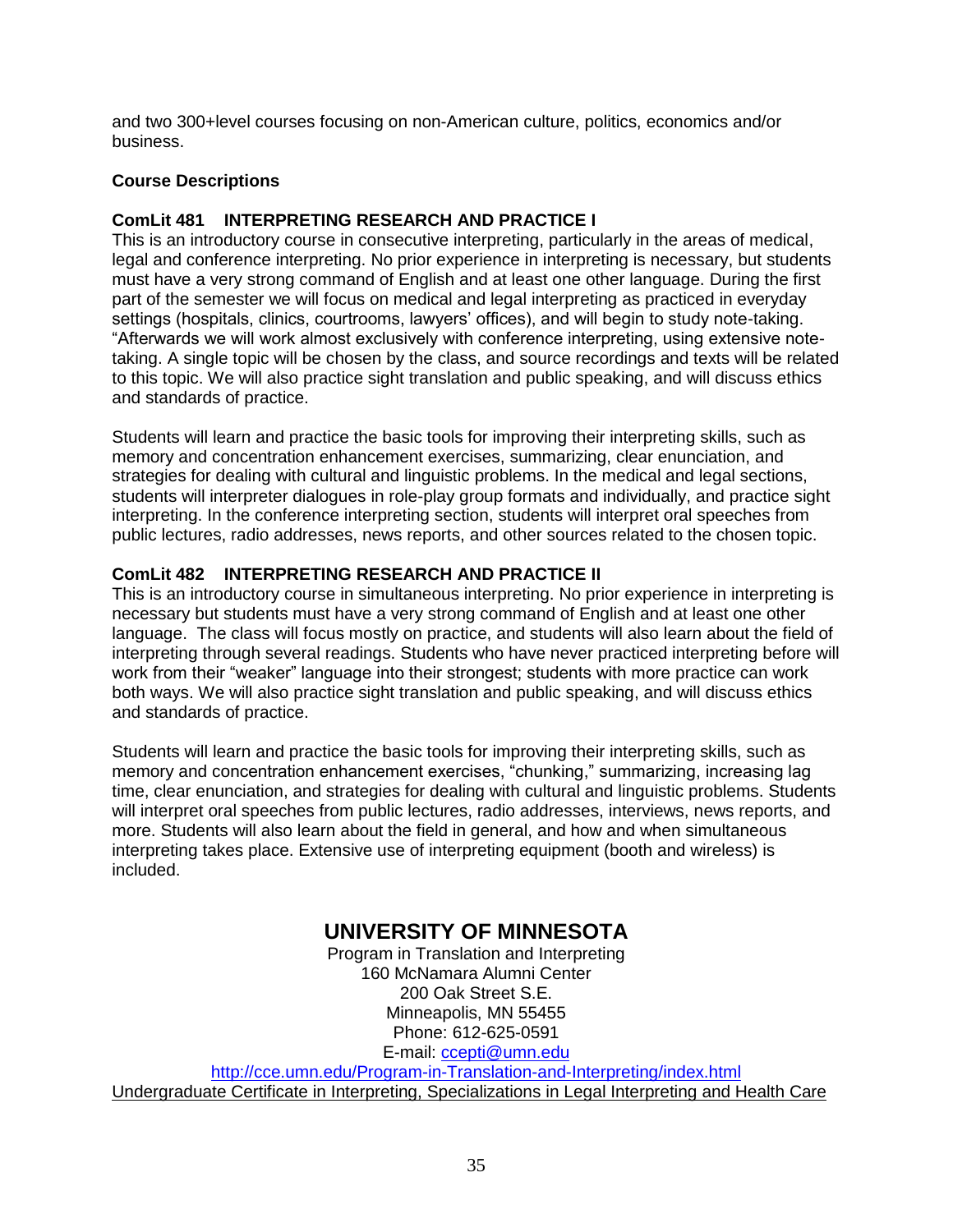### Interpreting

Required Core Courses: 9 credits

## **TrIn 3001 INTRODUCTION TO TRANSLATION**

A bilingual introductory course oriented toward the translation of documents written in English or another language. The course includes both theory and supervised practice. Taking this course also provides you with a solid basis for training in interpreting, as well as translation.

### **TrIn 3101 INTRODUCTION TO INTEPRETING**

A practical and theoretical introduction to interpreting in community settings (health care, human services, and legal settings). The course emphasizes the unique role of the interpreter, current models and modes of interpreting, ethical issues and ethical decision making, professional standards of practice, and developing pre-interpreting skills. Classes are taught in English with some bilingual activities.

## **TrIn 3102 CONSECUTIVE INTERPRETING**

This is a practical bilingual course, aimed at developing interpreting proficiency for health care, human services, education, and legal settings. Topics covered include consecutive interpreting and sight translation skills, vocabulary research/storage, intercultural issues, situational ethics, analysis of the interpreting process, and assessment of interpreting performance.

Legal Interpreting Specialization Core Courses: 6 credits

## **TrIn 1301 LEGAL TERMS AND CONCEPTS FOR INTEPRRETERS**

This is an introduction to the American legal system, taught in English, to provide students of legal interpreting with a general understanding of the court system they plan to work in, as well as specific technical vocabulary used in courts and other legal settings. The course also studies legal discourse. It is taught by legal practitioners, with time for class discussion and exercises for review/practice. Students are expected to develop a bilingual glossary of legal terms for use in subsequent course work.

## **TrIn 4301 INTERPRETING IN LEGAL SETTINGS**

This bilingual capstone course focuses on the principles and practice of interpreting in legal settings. The majority of class time is spent on increasing accuracy in the simultaneous and consecutive modes as well as practicing typical courtroom sight translation tasks. The challenge of maintaining the appropriate register in both languages is emphasized. Other topics include ethical considerations, courtroom conduct, and observation of actual court proceedings.

Health Care Interpreting Specialization Core Courses: 6 credits

## **TrIn 1201 HEALTH CARE FOR INTERPRETERS**

This is an introduction to the terms, concepts, and processes used by health care providers when they talk to patients. The concepts are presented primarily though lectures and guest presentations, with each session dedicated to a particular specialism. This course is specifically designed for students of interpreting and working interpreters rather than a general audience. All classes are taught in English, but students are expected to develop a bilingual glossary of medical terms for use in later interpreting courses.

## **TrIn 4201 INTERPRETING IN HEALTH CARE SETTINGS**

This bilingual capstone course builds on the skills and knowledge acquired in TrIn 3102 *Consecutive Interpreting.* The focus of this course is practice in interpreting simulated clinical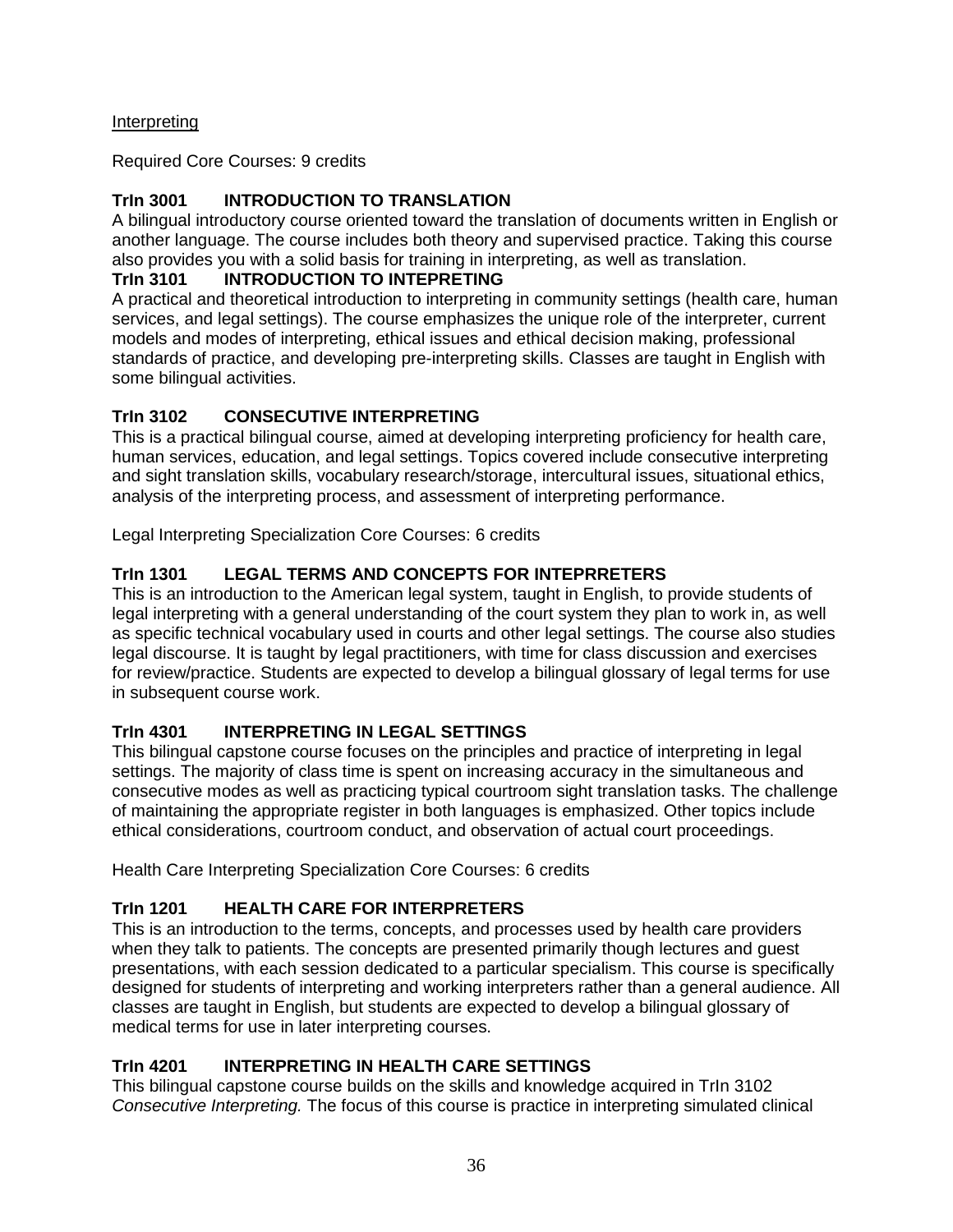encounters. Students will improve the accuracy of their consecutive and simultaneous interpreting as well as sight translation. Ethical considerations and terminology research are also discussed.

Additional courses:

#### **TRIN 3002** — **INTERMEDIATE TRANSLATION**

This course is aimed at strengthening and further developing the linguistic concepts and translation strategies acquired in the Introduction to Translation course (TRIN 3001). Students tackle the exegesis (semantic analysis) and translation of challenging texts, both general and specialized. Some principles of comparative stylistics are presented and applied to actual texts. The course is focused mostly on medical texts, but students' interests are considered for the final choice of some texts. Students have the opportunity to practice the different types of work translators can do: translation, editing, proofreading, project management, quality control, localization, document review, and cultural analysis.

#### **TRIN 3005** — **PRINCIPLES of TRANSLATION**

This course is designed to make students aware of the nature of the translation industry in the 21st century, to provide a forum for learning about and discussing key theories and models that relate to translation, and to give opportunities for translation practice that are both challenging and fun. It is a highly interactive course that derives much of its momentum from student interest and initiative.

#### **TRIN 3900** — **TOPICS in TRANSLATION and INTERPRETING**

Topics specified in Class Schedule, for example interpreting internship.

#### **TRIN 5993** — **DIRECTED STUDY**

Directed study in translation/interpreting.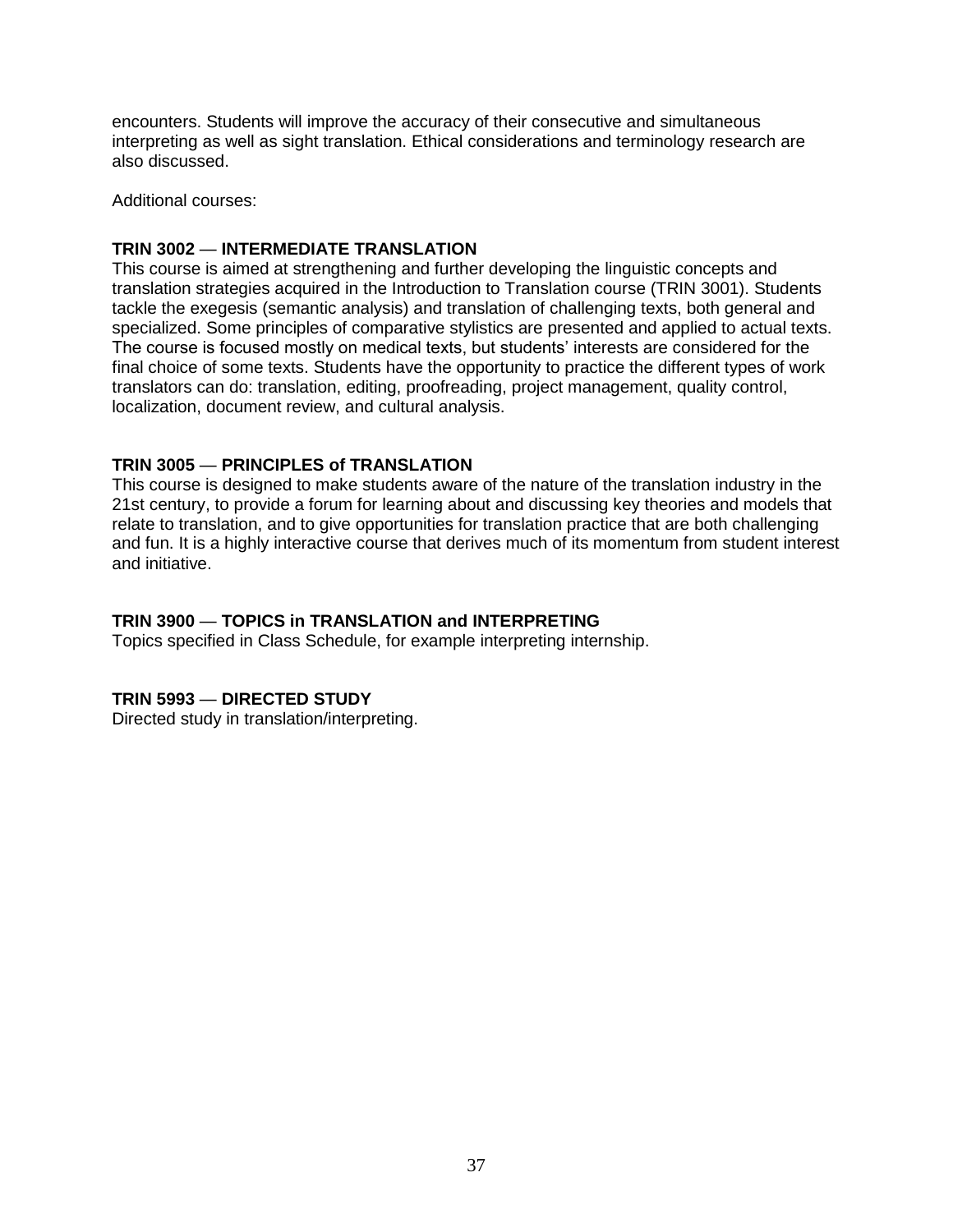# **OTHER TRAINING RESOURCES**

## **National Center for Interpretation**

The University of Arizona National Center for Interpretation PO Box 210432 Tucson AZ 85721-0432 800 E University Blvd, Suite 200 Tucson, AZ 85719 (520)-621-3615 Fax: (520)-624-8130 [ncitrp@email.arizona.edu](mailto:ncitrp@email.arizona.edu) [http://nci.arizona.edu](http://nci.arizona.edu/)

NCI understands that interpretation is both an art and a science, requiring very specialized training. Our federally certified and highly experienced instructors, combined with our extensive curriculum, offer a level of quality not easily matched.

The CITI is committed to providing students with individual attention. Much of the institute is spent in the language laboratory and small group workshops, working closely with instructors and fellow students on simultaneous and consecutive interpretation and sight translation techniques and strategies. Lab work is combined with lecture, maximizing the impact of both. Lecture topics run the gamut of areas essential to working interpreters, from legal procedure, drugs, weaponry, ethics and protocol, to memory development techniques, note-taking skills, and test preparation.

The objective of the CITI curricula is to provide maximum time-on-task to increase the benefit gained from practice sessions and critiques with faculty members. Additionally, comprehensive diagnostic testing is performed at the start and end of each institute, to give you a detailed analysis of how your language and interpreting skills have improved during the institute.

### **Agnese Haury Institutes**

The Agnese Haury Institutes for Interpretation (AHI) are the longest-running intensive Spanish-English interpreter training programs in the United States. Created in 1983 to prepare interpreters for the rigors of the newly created Federal Court Interpreter Exam, The AHI has been setting the standard in intensive career preparation for interpreters for 30 years.

The 3-Week Court Interpreter Training Institute (CITI) and the 2-Week Medical Interpreter Training Institute (MITI) give you the option to focus your practice and studies depending on your goals as a professional interpreter.

These courses are available onsite in Tucson, AZ each June. There are opportunities to apply for tuition assistance.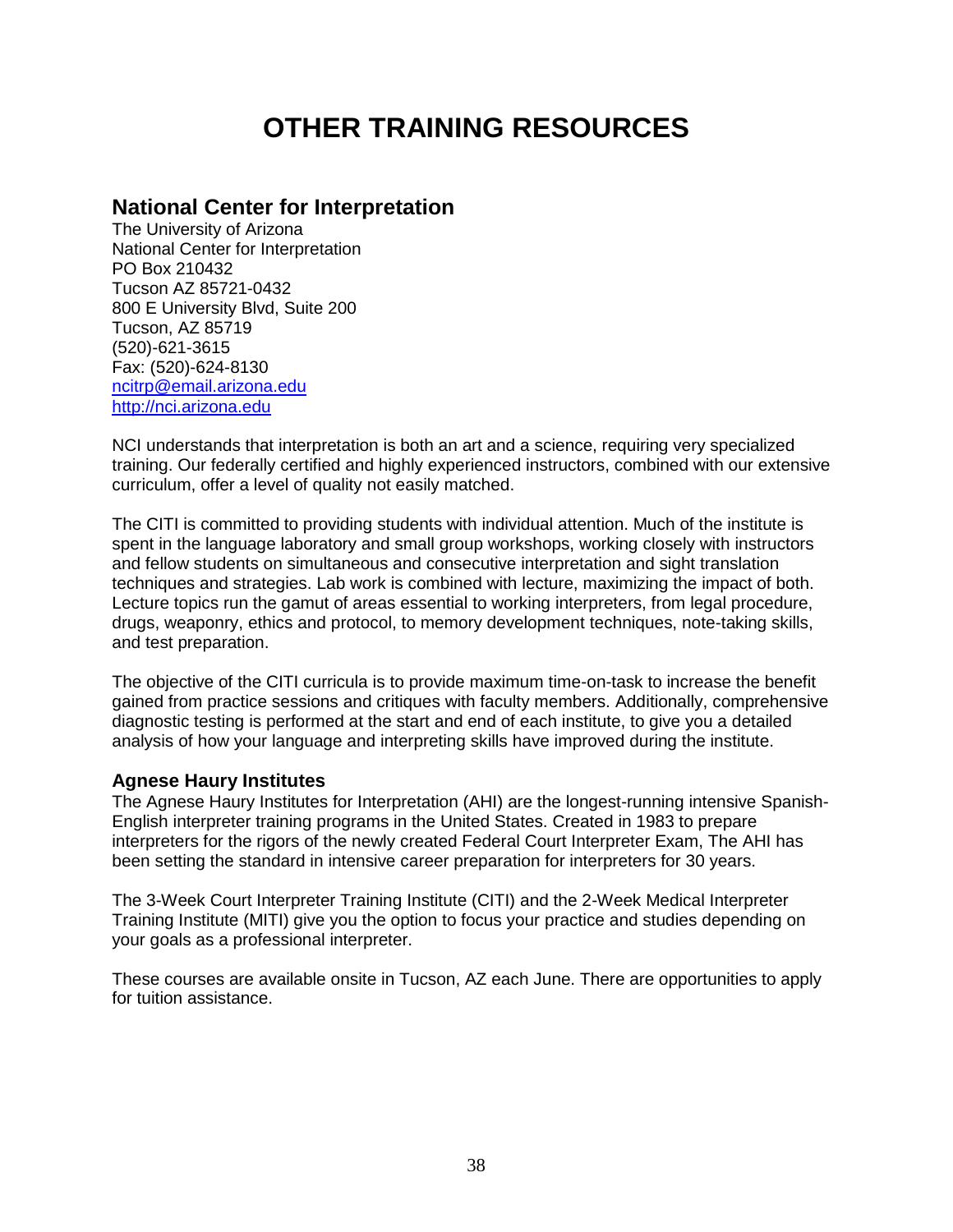## **Rutgers University, Faculty of Arts And Sciences Continuing Education (FASCE)**

PALS (Program in American Language Studies) Rutgers, The State University of New Jersey Livingston Campus – Tillett Hall 107 53 Avenue E Piscataway, NJ 08854-8040 Tel: 848/445-7422 Fax: 848/445-1279 E-mail: [eslpals@rci.rugers.edu](mailto:eslpals@rci.rugers.edu) <http://pals.rutgers.edu/>

Courses such as the following ones have been available in the past. To determine what's available in Spring/Summer, call the program directly.

FASCE may offer courses in **accent improvement** for persons who have a strong command and fluency in English, but who wish to increase their intelligibility in English. Courses historically have been scheduled BY ARRANGEMENT and registrations are accepted at any time.

#### *American English Accent Improvement*, FAS-470

Class for individuals with an average command of English pronunciation. Twelve twohour weekly classes and one private tutoring session.

#### *American English Accent Improvement Tutorial*, FAS-471

Tutorial for individuals with strong foreign accents or those who wish to work on specific projects or goals. 13 one-hour classes, flexible scheduling.

#### *American English Accent Improvement Tutorial*, FAS-472

Tutorial for individuals with very mild foreign accents. 7 one-hour weekly classes, flexible scheduling.

FASCE has also offered other courses for professional development in spoken English as a second language:

#### *Speaking English Professionally*, FAS-420

Designed for advanced nonnative speakers of English, this course helps participants improve their usage of English in professional contexts. Topics include strategies for self-improvement, how to compensate for errors, audience monitoring, cultural appropriateness, and pronunciation practice. Participants practice speaking tasks such as giving presentations or leading discussions, followed by peer review, instructor feedback, and self critique. Before registering, call FASCE Corporate Program 732-445- 8464 for a placement interview. A customized version of this course is available on site for corporate clients; call for information.

#### *Vocabulary and Grammar for Effective Speech*, FAS-422

For those very advanced nonnative speakers of English who frequently find themselves searching for the "right" way to express ideas, this course focuses on strategies for strengthening two foundations of fluency: immediately accessible vocabulary and accurate grammar. The goal is to achieve maximum effectiveness in those patterns most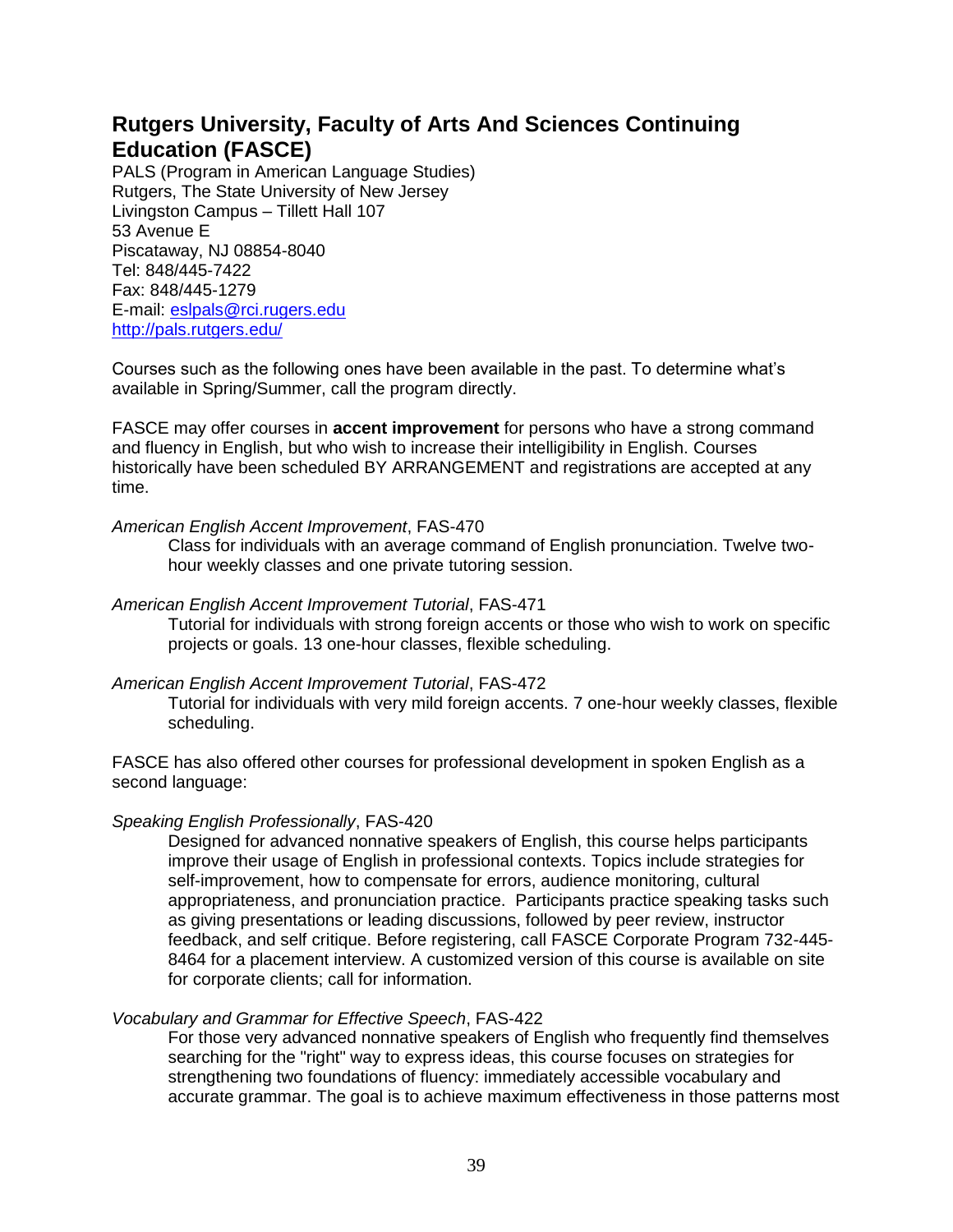appropriate for spoken English. The workshop style of this course makes it perfect for highly motivated persons who learn best by doing. Also available on site for corporate clients. For information call FASCE Corporate Program 732-445-8464.

#### *Presentation Skills for Nonnative Speakers of English,* FAS-465

The essentials of effective formal presentations, whether in a committee, classroom, conference, or other setting, can be practiced and mastered. This workshop-style course focuses on effective oral delivery skills such as organization, content, pace, volume, and voice quality as well as nonverbal delivery techniques such as use of eye contact and gestures. Participants prepare and deliver several short formal presentations, which are videotaped for review and feedback. A placement interview is required before registration; call the Coordinator at 732-445-8464 to schedule your telephone interview.

#### *Speech and Accent Assessment*, FAS-499

Want to speak English more confidently and with less accent, but don't know what to do to improve your speech? We can help. An ESL speech expert will work with you to collect an extensive language sample, analyze your speech, and prepare a detailed report identifying areas that need improvement and recommending courses and independent study activities.

## **Southern California School Of Interpretation**

10012 Norwalk Boulevard Santa Fe Springs, CA 90670 800-625-6222 562-906-9787 Email: [scsinter@ix.netcom.com](mailto:scsinter@ix.netcom.com) [www.interpreting.com](http://www.interpreting.com/)

This program offers several courses in court interpretation aimed at preparing candidates for taking and passing state and Federal court interpreter certification exams. The program is not an academic program and the courses will not result in academic credit.

The Southern California School of Interpretation founded in 1993, specializes in preparing fully bilingual individuals in Spanish and English for state court interpreter certification examinations. Currently, over 85% of the candidates who become certified interpreters in the state of California are graduates of our programs. We also prepare students for the oral component of the Federal Court Interpreter examination.

#### **Admission Requirements**

To begin training with the Southern California School of Interpretation prospective students must meet the following 3 requirements:

I. Pursuant to section 71770 of the California Educational Code, Admission Standards require that every student submit proof of completion of high school or GED equivalency at the time of requesting admission to any of our programs. A copy of said proof must remain on file with the school. This ONLY applies to students training on-campus, students training via distance learning DO NOT need to submit proof of completion of a high school diploma or GED. If you have any questions or concerns please contact the school's Administrator via e-mail at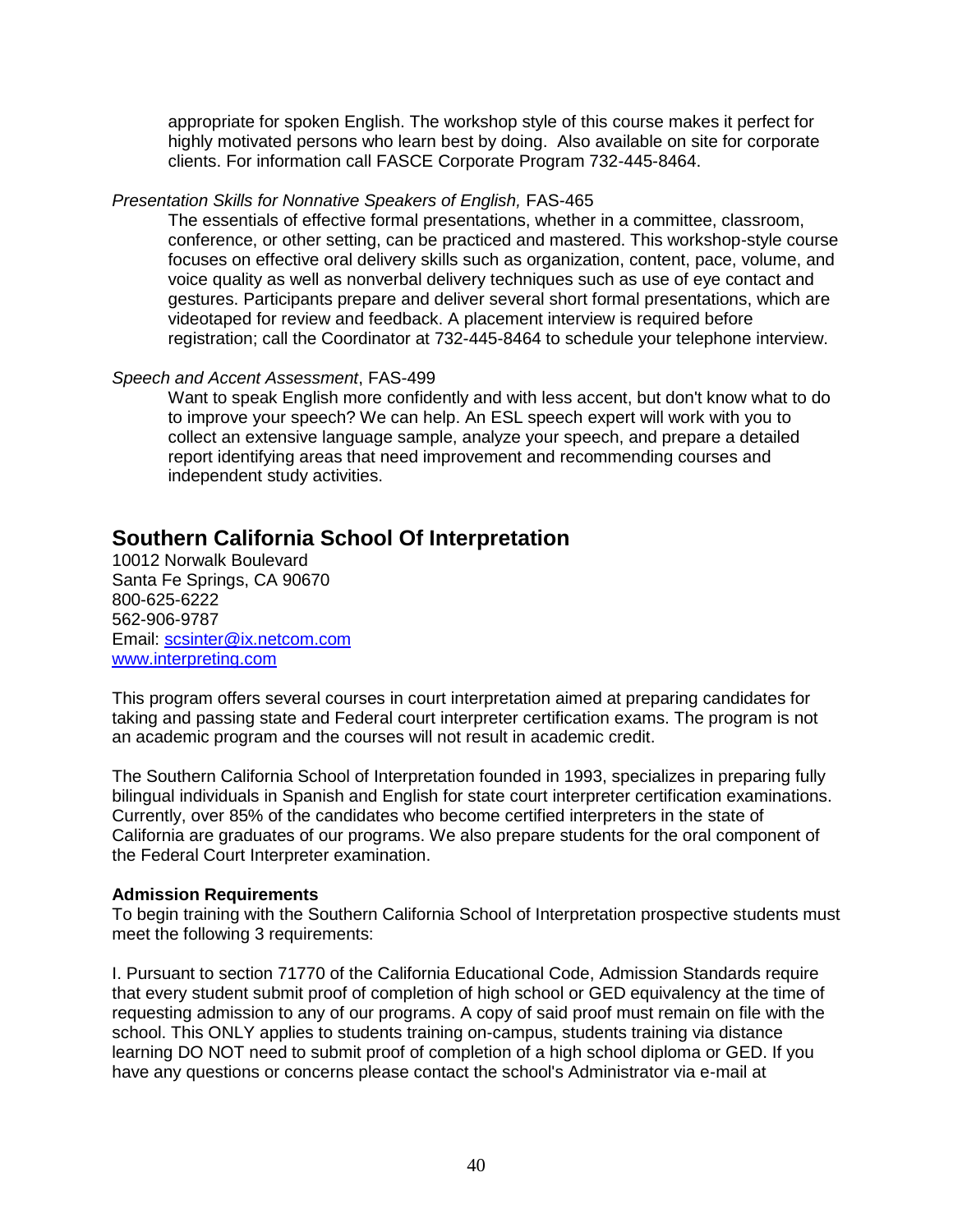[scsinter@ix.netcom.com](mailto:scsinter@ix.netcom.com) or the Bureau for Private Postsecondary Education (BPPE) at [www.bppe.ca.gov](http://www.bppe.ca.gov/) (888) 370-7589.

II. Students must be fluent in Spanish and English and should be proficient with written skills in both languages at high school level or above.

III. All students must take and pass our online admission test.

#### **Court Interpreter Program**

This 9-month program will provide you with the legal terminology and interpreting skills required to work as a state court interpreter. The following 4 courses must be successfully completed with a grade of 70% or better in order to receive a Certificate of Completion in the Court Interpreter Program.

#### **Interpreting Criminal Proceedings I**

Pre-requisite: All students who take this course have to pass our Admission Test.

This course introduces the general criminal terminology, in Spanish and English, used in criminal court. Typical proceedings, such as arraignments, pre-trial hearings, preliminary hearings, and trials are also introduced. The concept of register in the transfer along with colloquialisms and slangs are part of this course. Typical legal and non-legal false cognates are also presented in this course. Consecutive techniques leading to a maximum of 40 terms per segment are presented during this course. Simultaneous techniques leading to a maximum of 140 words per minute are introduced. This course consists of 27 hours of instruction, five quizzes, one midterm, and one final exam. It also includes access to our Online Interpreting Laboratory.

#### **Interpreting Criminal Proceedings II**

Pre-requisite: Successful completion of the Interpreting Criminal Proceedings I course with a grade of 70% or better.

This is a continuation of the Interpreting Criminal Proceedings I course. This course covers all the proceedings available in Criminal Court including the forms used in each proceeding. Some of the forms covered in this course include: misdemeanor plea forms, misdemeanor sentencing forms, probation and sentencing memorandum, and felony plea forms. All the forms are translated into Spanish. The proceedings included in this course include: change of plea, probation violations, plea in misdemeanor and felony cases, progress reports, readiness conferences, and time waivers. Juvenile and family law proceedings are also presented. Specialized vocabulary in drugs, fingerprints, gang terminology, jury instructions, and weapons is introduced. Consecutive techniques leading to a maximum of 90 terms per segment are presented. Simultaneous techniques leading to a maximum speed of 200 words per minute are also part of this course. This course consists of 27 hours of instruction, two quizzes, one midterm, and one final examination. It also includes access to our Online Interpreting Laboratory.

#### **Sight Translation for Court Interpreters**

Pre-requisites: Successful completion of the Interpreting Criminal Proceedings I course with a grade of 70% or better.

This course discusses the translation principles of localization/normalization, re-structuring, stability in the transfer and interferences. Techniques to stabilize the transfer and to properly re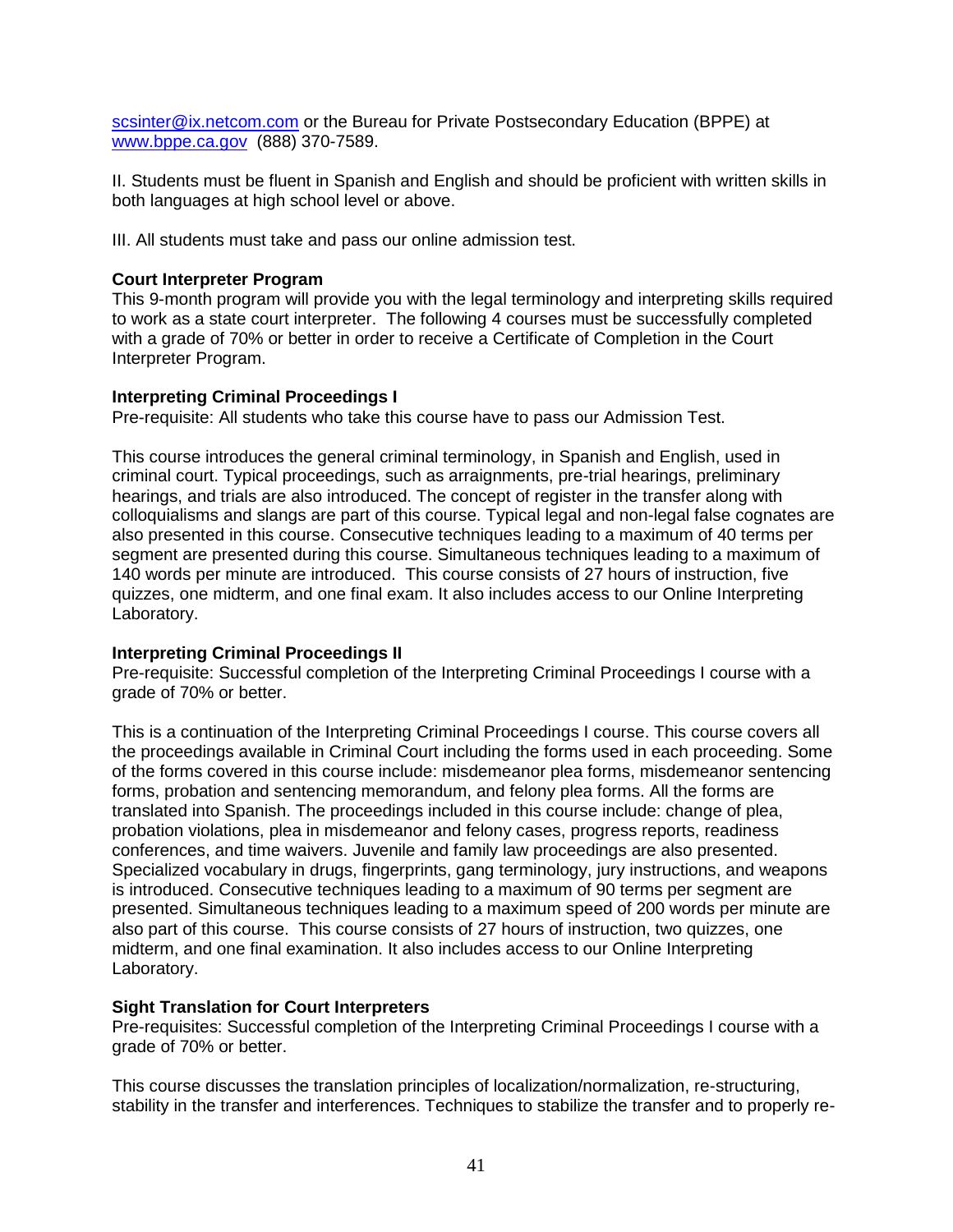structure the rendition into the target language are presented. Sight translations into both directions – Spanish and English are part of this course. Sight readings include police reports, probation reports, custody matters, family law disputes, birth and death certificates, letters written by attorneys, court orders, sworn statements, and original documents from Mexico and Central America. This course consists of 27 hours of instruction, one midterm, and one final examination. It also includes access to our Online Interpreting Laboratory.

#### **Advanced Criminal Proceedings II**

Pre-requisites: Successful completion of the Sight Translation for Court Interpreters course with a grade of 70% or better.

This course emphasizes mock examinations similar to the format and level of difficulty one encounters in the Consortium Examination for Court Interpreters. Every lecture includes practices suitable for the interpreting exam. The practices in the consecutive mode of interpreting include segments that vary between 1 and 90 terms. The practices in the simultaneous mode of interpreting have a speed that varies between 120 and 200 words per minute. Exam taking techniques are discussed in this course. This course includes 27 hours of instruction. It also includes access to our Online Interpreting Laboratory. There is no midterm or final exam.